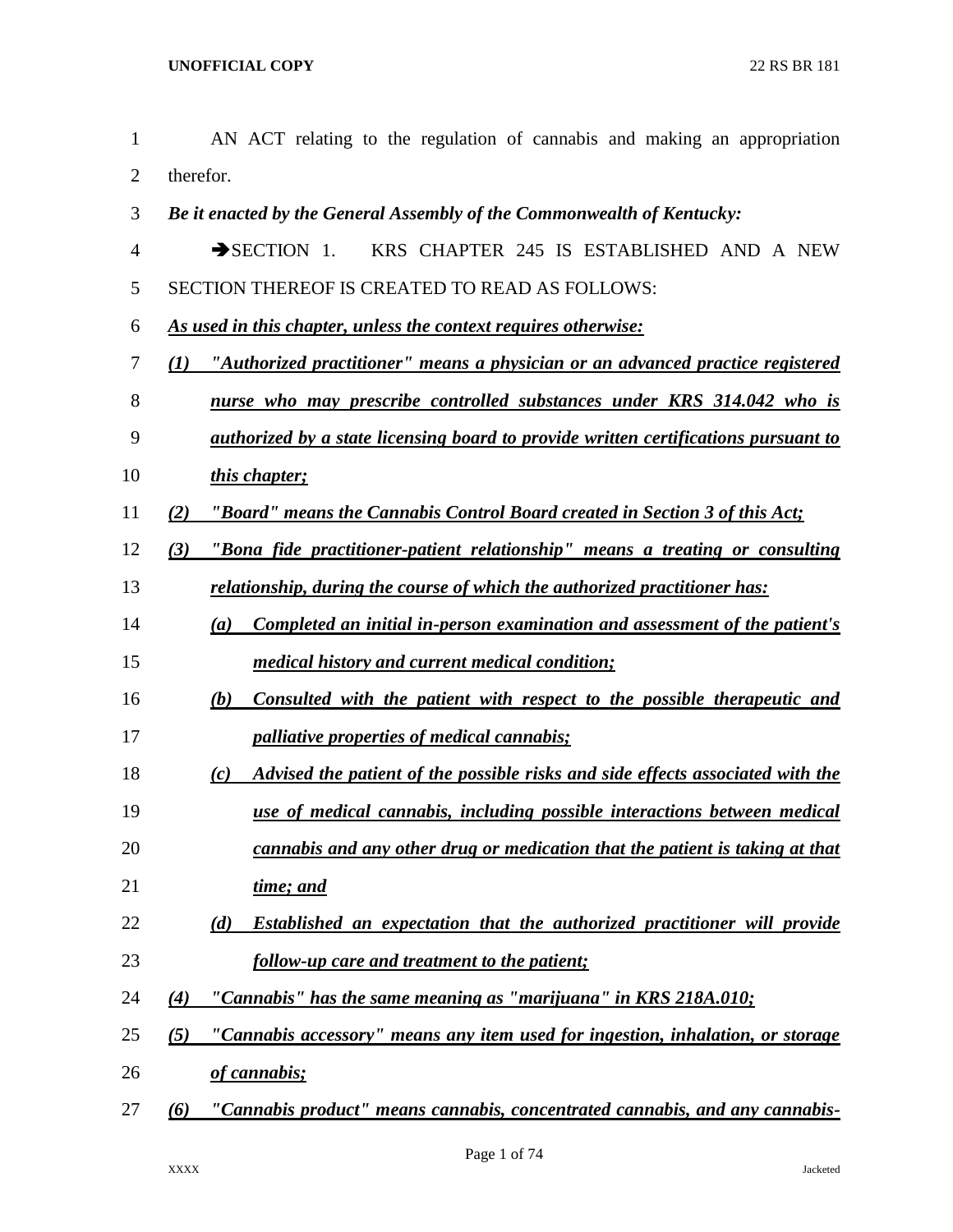| 1              | infused product that may contain other ingredients and is intended for use or          |
|----------------|----------------------------------------------------------------------------------------|
| $\overline{2}$ | <i>consumption;</i>                                                                    |
| 3              | "Cardholder" means:<br>(7)                                                             |
| $\overline{4}$ | A registered qualified patient, designated caregiver, or visiting qualified<br>(a)     |
| 5              | patient who has applied for, obtained, and possesses a valid registry                  |
| 6              | <i>identification card issued by the department as required by this chapter; or</i>    |
| 7              | A visiting qualified patient who has obtained and possesses a valid registry<br>(b)    |
| 8              | <i>identification card, or its equivalent, that was issued pursuant to the laws of</i> |
| 9              | another state, district, territory, commonwealth, or insular possession of the         |
| 10             | United States that allows the person to use cannabis for medical purposes in           |
| 11             | <i>the jurisdiction of issuance;</i>                                                   |
| 12             | (8)<br>"Certified medical use" means the acquisition, administration, possession,      |
| 13             | transfer, transportation, or consumption of medical cannabis or medical                |
| 14             | cannabis accessories by a cardholder in accordance with Sections 1 to 14 of this       |
| 15             | <u>Act;</u>                                                                            |
| 16             | "Condition" means a medical condition for which an authorized practitioner<br>(9)      |
| 17             | believes that a cardholder patient may receive therapeutic or palliative benefit       |
| 18             | from the use of medical cannabis, as certified by the authorized practitioner in       |
| 19             | <i>writing</i> ;                                                                       |
| 20             | (10) "Council" means the Social Impact Council established in Section 16 of this Act;  |
| 21             | "Department" means the Department of Cannabis Control established in Section<br>(11)   |
| 22             | <u><b>6 of this Act</b></u>                                                            |
| 23             | "Designated caregiver" means a person who has registered with the department<br>(12)   |
| 24             | <u>as providing care to a qualified patient;</u>                                       |
| 25             | (13)<br>"License" means any license issued under this chapter;                         |
| 26             | "Licensee" means any holder of a license issued by the department under this<br>(14)   |
| 27             | chapter;                                                                               |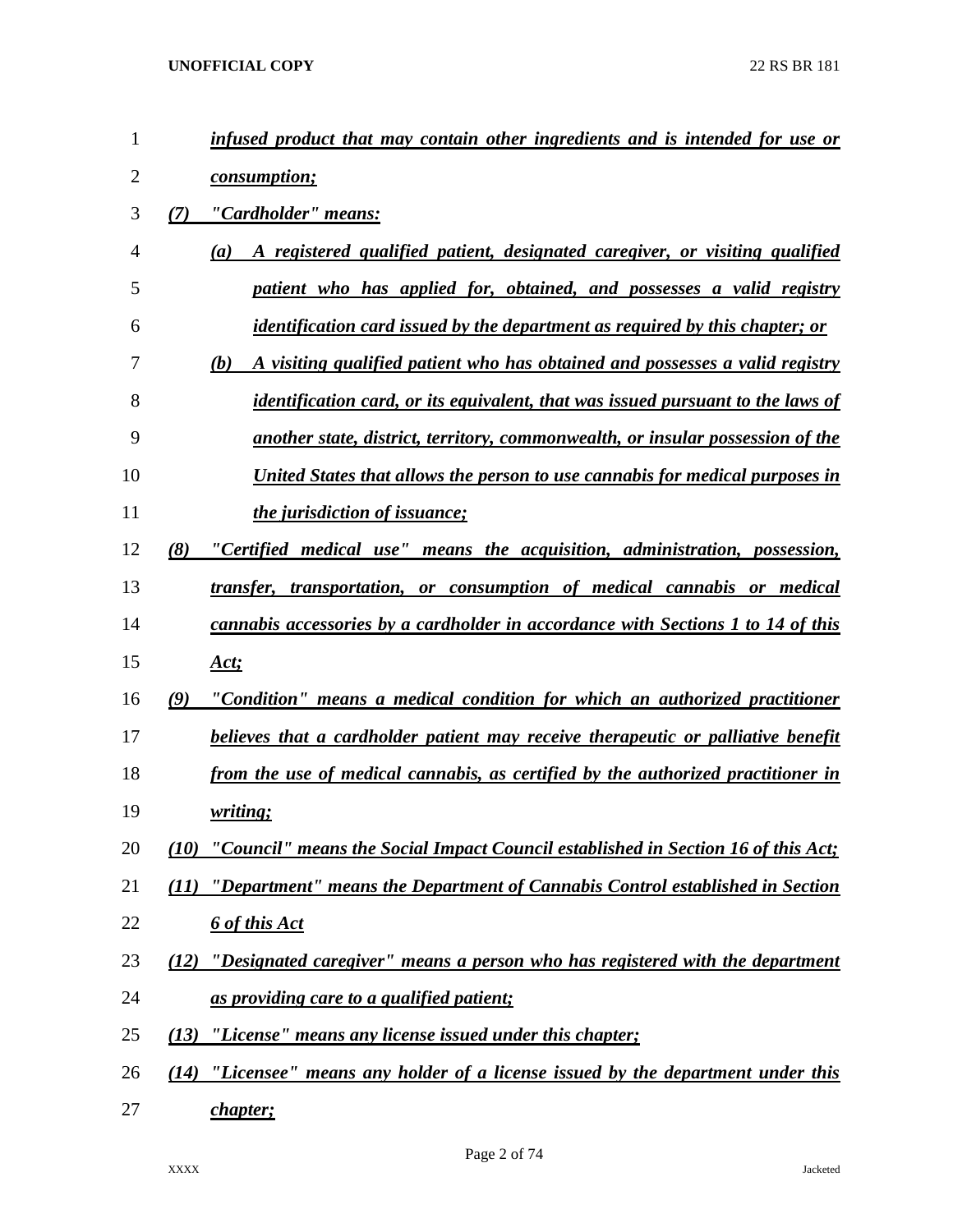*(15) "Medical cannabis" means cannabis intended for a certified medical use; (16) "Premises" means the land, buildings, and vehicles in which any business regulated by this chapter is operated or performed; (17) "Qualified patient" means a person who has obtained a written certification from an authorized practitioner with whom the patient has a bona fide practitioner- patient relationship; (18) "Registry identification card" means a document issued by the department that identifies a person as a qualified patient, visiting qualified patient, or designated caregiver; and (19) "THC" means Delta-9-tetrahydrocannabinol, Delta-8-tetrahydrocannabinol, Delta-10-tetrahydrocannabinol, and the optical isomer of these substances.* 12 SECTION 2. A NEW SECTION OF KRS CHAPTER 245 IS CREATED TO READ AS FOLLOWS: *The Kentucky General Assembly finds and declares that it is in the best interest of the Commonwealth to legalize and regulate the possession, cultivation, production, processing, packaging, transportation, testing, marketing, sale, and use of medical cannabis and adult use cannabis.*  18 SECTION 3. A NEW SECTION OF KRS CHAPTER 245 IS CREATED TO READ AS FOLLOWS: *(1) The Cannabis Control Board is created as an independent agency of state government within the Public Protection Cabinet. The board is responsible for the oversight and regulation of the possession, cultivation, production, processing, packaging, transporting, marketing, testing, sale, and use of cannabis products and shall contain the following advisory committees: (a) The Medical Cannabis Usage Advisory Committee; (b) The Adult Cannabis Usage Advisory Committee; (c) The Cannabis Cultivation Advisory Committee; and*

Page 3 of 74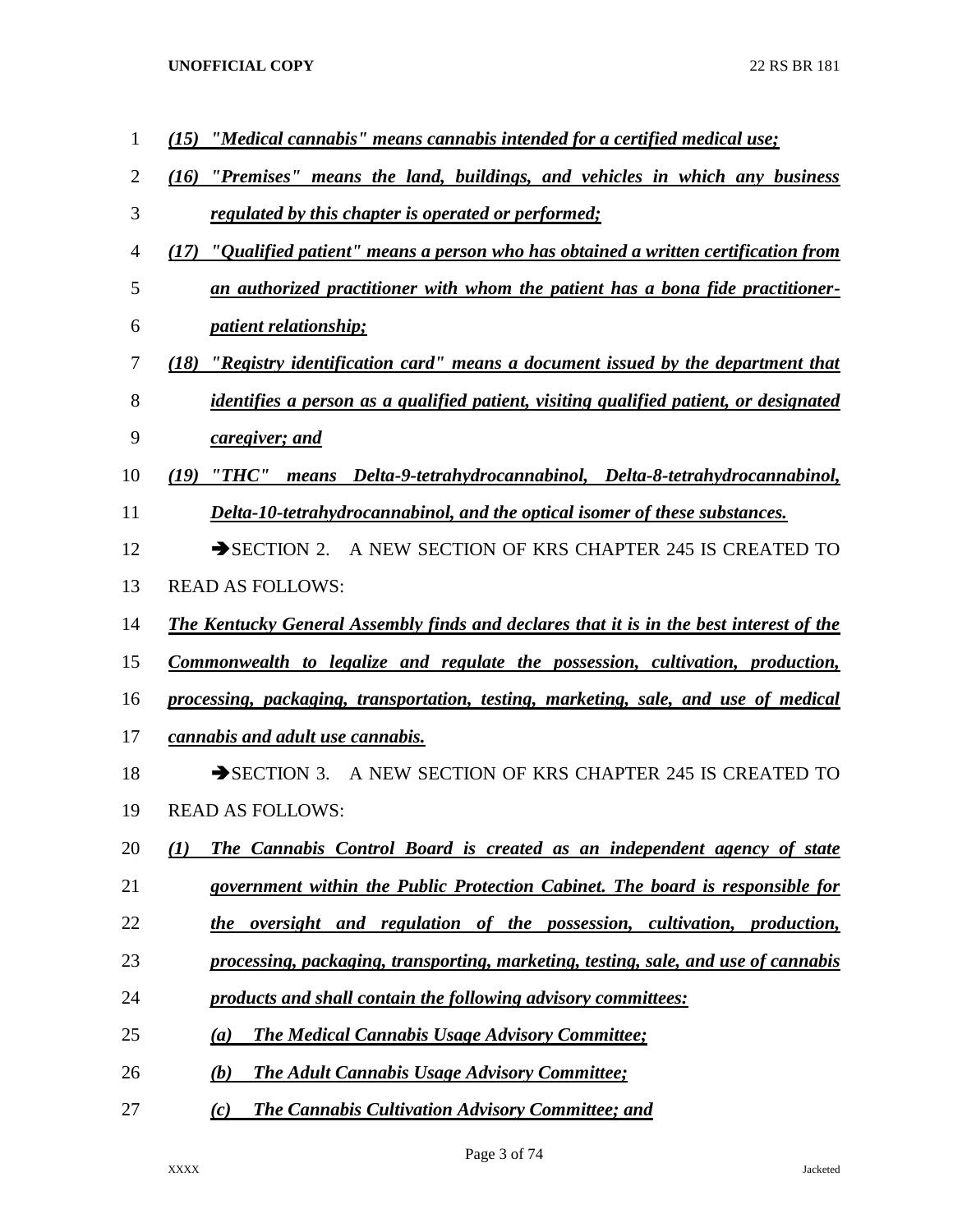| 1              |     | <b>The Social and Economic Equity Advisory Committee;</b><br>(d)                           |
|----------------|-----|--------------------------------------------------------------------------------------------|
| 2              | (2) | The Cannabis Control Board shall be attached to the Public Protection Cabinet              |
| 3              |     | for administrative purposes and shall be served administratively by the                    |
| $\overline{4}$ |     | Department of Cannabis Control, established within the Public Protection                   |
| 5              |     | <b>Cabinet in Section 6 of this Act.</b>                                                   |
| 6              | (3) | The board shall consist of seven (7) voting members, with at least one (1) member          |
| 7              |     | representing each of the seven (7) Kentucky Supreme Court Districts. All board             |
| 8              |     | members shall be appointed by the Governor, confirmed by the Senate, hold at a             |
| 9              |     | minimum a baccalaureate degree in business or a related field of study, and                |
| 10             |     | possess a minimum of seven (7) years of demonstrated experience or expertise in            |
| 11             |     | the direct management, supervision, or control of business or legal affairs.               |
| 12             | (4) | The members of the board shall be paid a salary fixed under KRS 64.640<br>(a)              |
| 13             |     | and shall receive the same benefits and reimbursement of expenses as other                 |
| 14             |     | <i>employees of the Commonwealth.</i>                                                      |
| 15             |     | A majority of the board members shall elect a chairperson from among the<br>(b)            |
| 16             |     | board's membership for a one (1) year term. A member may serve multiple                    |
| 17             |     | terms as chairperson for as long as that person remains eligible to serve as               |
| 18             |     | <u>a member and is reelected by the members of the board.</u>                              |
| 19             | (5) | All members of the board shall have been a resident of the Commonwealth for at             |
| 20             |     | <u>least three (3) years prior to appointment to the board, and shall continue to be a</u> |
| 21             |     | <u>full-time resident of the Commonwealth while serving on the board.</u>                  |
| 22             | (6) | Members appointed to the board shall reflect the racial, ethnic, gender, and               |
| 23             |     | geographic diversity of the Commonwealth. The members shall be appointed in                |
| 24             |     | equal proportion from the two $(2)$ political parties casting the highest and next         |
| 25             |     | highest number of votes at the last preceding general election in the state.               |
| 26             | (7) | <u>Members of the board shall be subject to a background check.</u>                        |
| 27             | (8) | <u>Members shall be appointed to serve a term of three (3) years.</u><br>(a)               |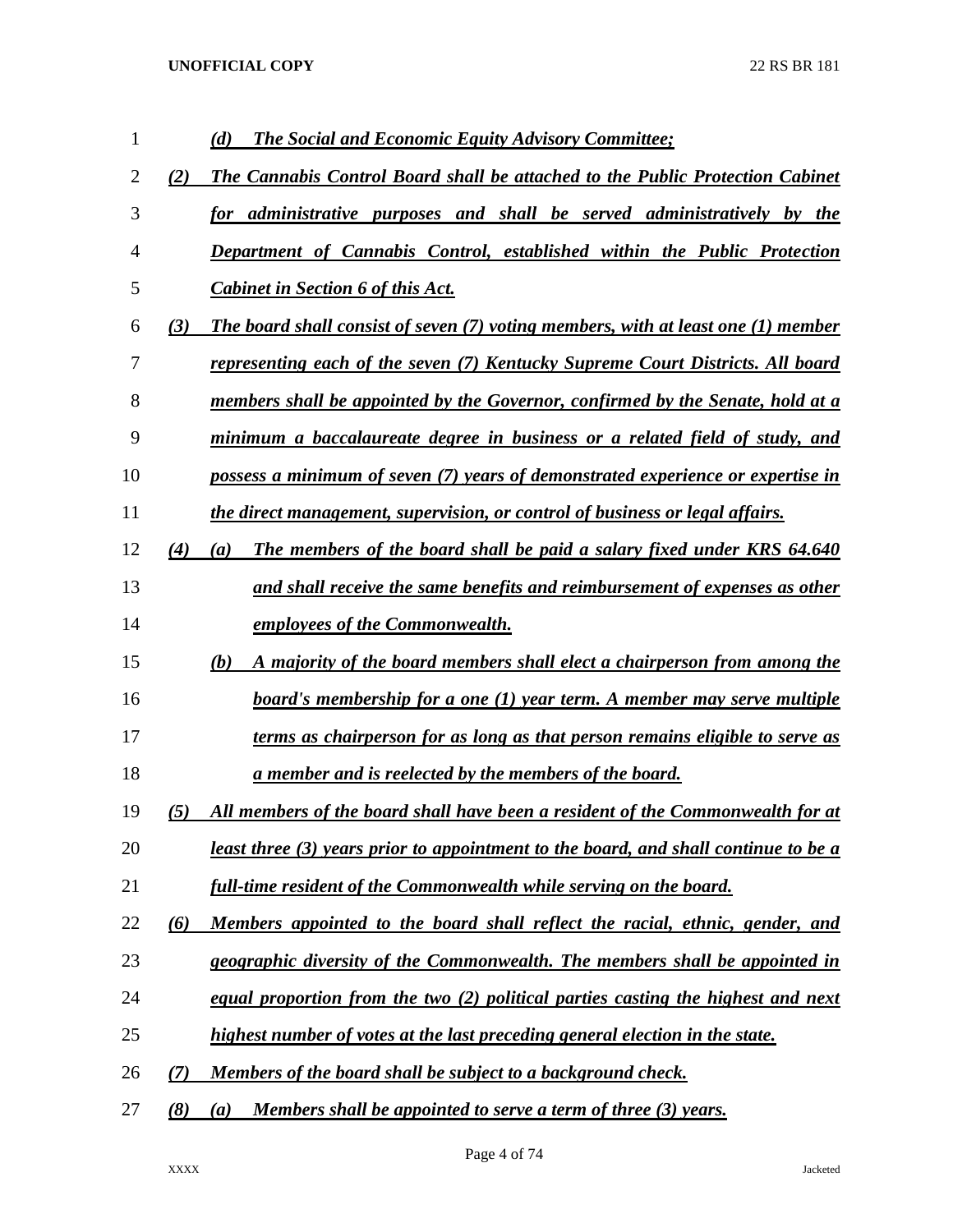| 1              | (b)<br>A member may not serve more than two (2) consecutive full terms on the            |
|----------------|------------------------------------------------------------------------------------------|
| $\overline{2}$ | board, but may be reappointed after not serving for at least one (1) full year           |
| 3              | following the completion of two (2) full terms.                                          |
| 4              | (c)<br>Members shall continue to serve until their successors are appointed.             |
| 5              | (d)<br>Vacancies shall be filled in the same manner as the original appointment,         |
| 6              | except that the Governor may temporarily appoint a new board member to                   |
| 7              | fill a vacancy when the Senate is not in session, and shall appoint an                   |
| 8              | existing board member to serve as chairperson if that position becomes                   |
| 9              | vacant until the next meeting of the board where the board shall elect a                 |
| 10             | chair. All temporary appointments shall be subject to confirmation by the                |
| 11             | Senate. If the Senate fails to take action on any temporary appointment, the             |
| 12             | appointment shall be deemed confirmed and the board member shall serve                   |
| 13             | the remainder of the term for which the member was appointed. If the                     |
| 14             | Senate votes not to confirm a temporary appointment, the Governor shall                  |
| 15             | make a new appointment which shall be subject to confirmation by the                     |
| 16             | Senate and subject to the same conditions established in this paragraph.                 |
| 17             | (9)<br>A member of the board may be removed by the Governor for cause, including the     |
| 18             | improper use of police powers, malfeasance, misfeasance, incompetence,                   |
| 19             | misconduct, neglect of duty, absenteeism, conflict of interests, failure to carry out    |
| 20             | the policies of the Commonwealth as established in the Constitution of Kentucky          |
| 21             | or by the General Assembly, or refusal to carry out a lawful directive of the            |
| 22             | <b>Governor.</b>                                                                         |
| 23             | In addition to the advisory committees described in Section 5 of this Act, the<br>(10)   |
| 24             | board may form other committees or advisory councils which may include                   |
| 25             | representatives who are not members of the board to explore and study issues             |
| 26             | <b>before the board.</b>                                                                 |
| 27             | A majority of the members of the board shall constitute a quorum for the purpose<br>(II) |
|                |                                                                                          |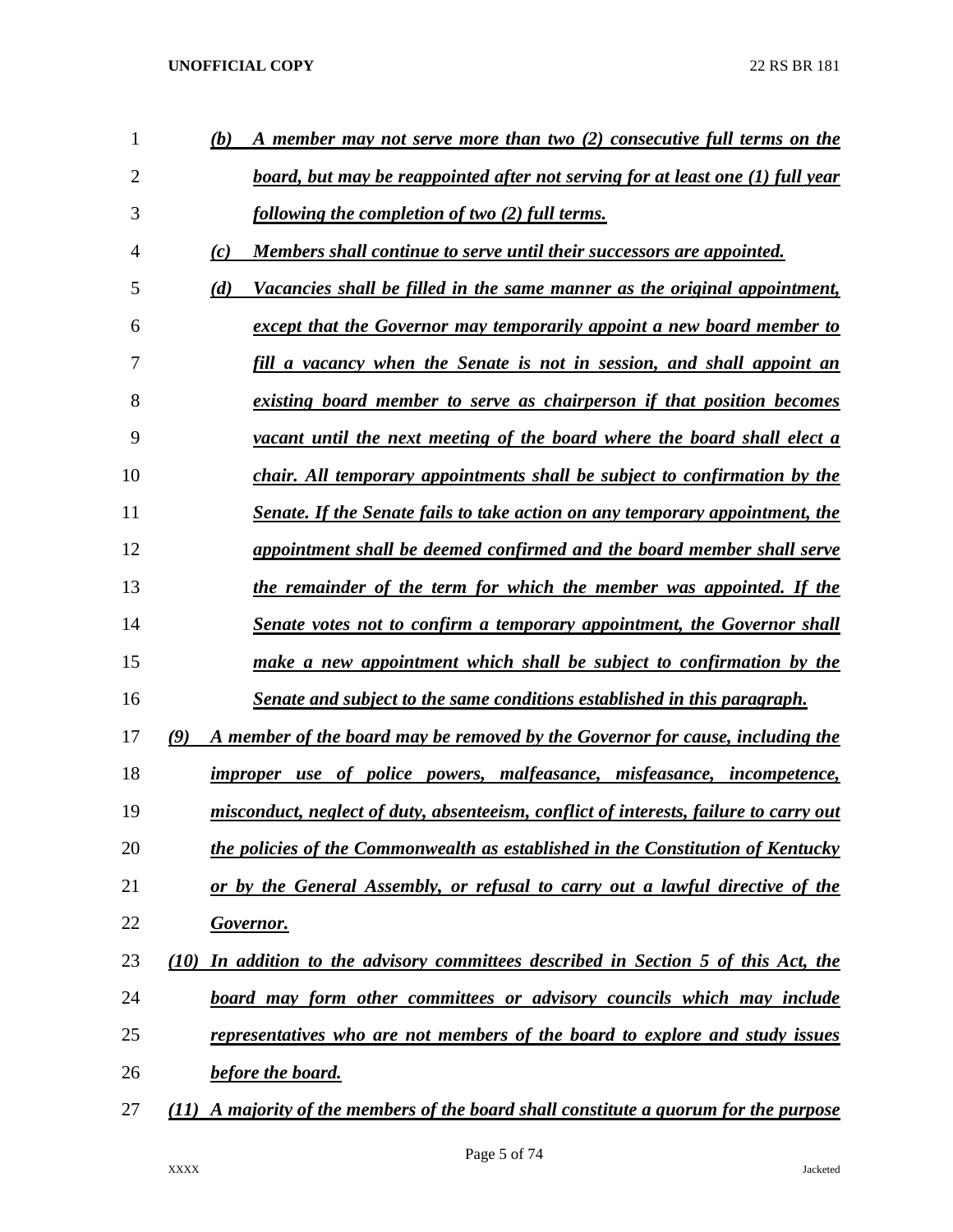| 1  | of conducting business and for taking action on any measure before the board.                    |
|----|--------------------------------------------------------------------------------------------------|
| 2  | <u>No vacancy in the membership shall impair the right of a quorum to exist or the</u>           |
| 3  | <b>board to exercise its authority.</b>                                                          |
| 4  | No board member or employee, spouse, or minor child of a member shall:<br>(12)                   |
| 5  | Have any interest, direct or indirect, either proprietary or by means of any<br>$\left(a\right)$ |
| 6  | loan, mortgage, lien, or in any other manner, in or on any premises where a                      |
| 7  | cannabis business establishment is located;                                                      |
| 8  | Own any stock in or have any interest, direct or indirect, in any cannabis<br>(b)                |
| 9  | business establishment;                                                                          |
| 10 | Own any stock in any corporation which has any interest, proprietary or<br>(c)                   |
| 11 | otherwise, direct or indirect, in any premises where a cannabis business                         |
| 12 | entity is located; or                                                                            |
| 13 | <b>Receive any commission or profit whatsoever, direct or indirect, from any</b><br>(d)          |
| 14 | person applying for or receiving any license or permit authorized by this                        |
| 15 | chapter.                                                                                         |
| 16 | A NEW SECTION OF KRS CHAPTER 245 IS CREATED TO<br>$\rightarrow$ SECTION 4.                       |
| 17 | <b>READ AS FOLLOWS:</b>                                                                          |
| 18 | The board shall have broad authority to establish the conditions under which<br>(I)              |
| 19 | cannabis, cannabis products, and cannabis accessories are possessed, cultivated,                 |
| 20 | produced, processed, tested, packaged, transported, marketed, sold, and used in                  |
| 21 | the Commonwealth, including but not limited to the following powers and duties                   |
| 22 | related to this authority to:                                                                    |
| 23 | Promulgate administrative regulations to implement Sections 1 to 14 of this<br>(a)               |
| 24 | <u>Act;</u>                                                                                      |
| 25 | <b>Establish the number of licenses that may be issued within the following</b><br>(b)           |
| 26 | <i>licensing categories:</i>                                                                     |
| 27 | Cultivation;<br>1.                                                                               |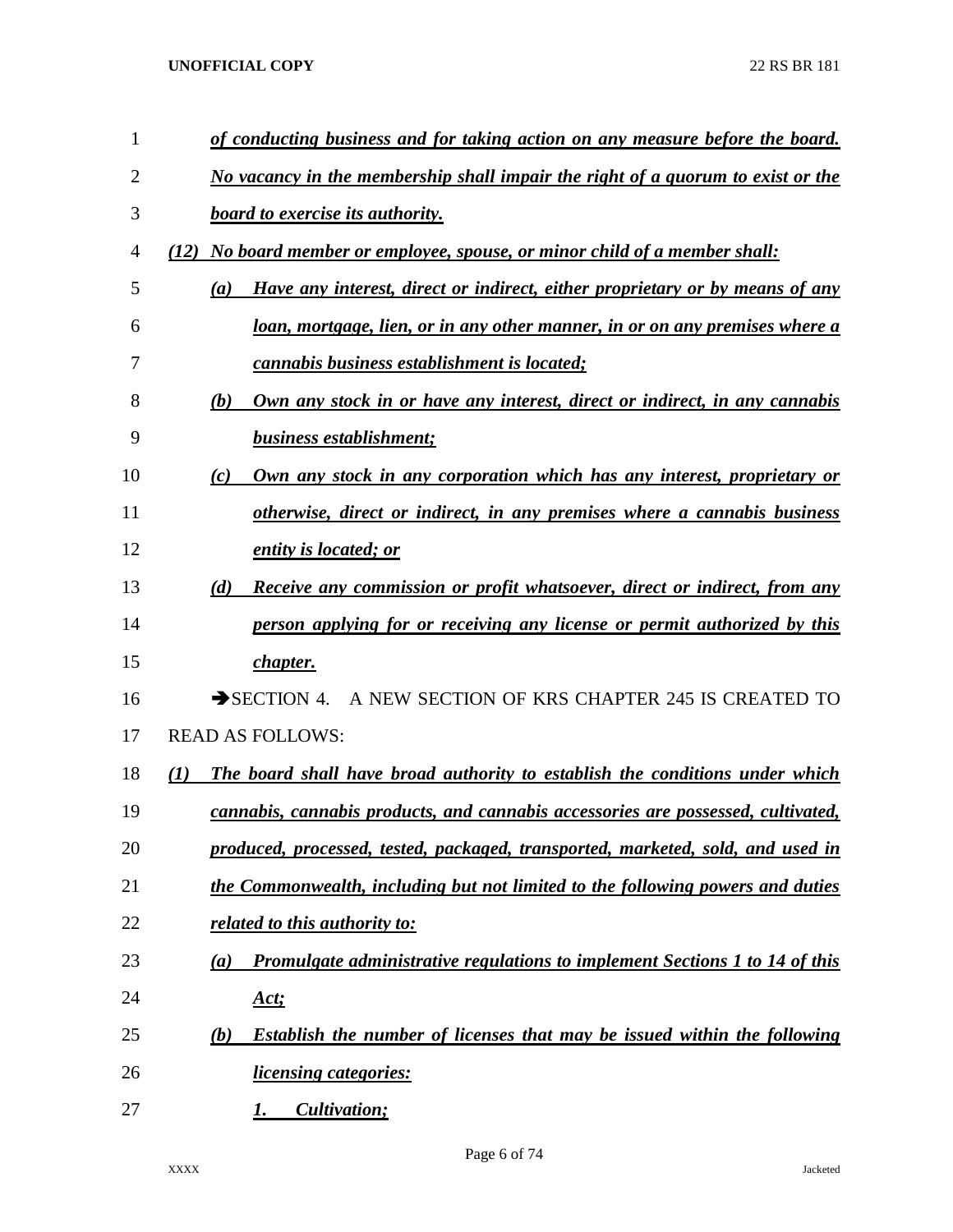| 1  |                             | <b>Processing and manufacturing;</b><br>2.                                          |
|----|-----------------------------|-------------------------------------------------------------------------------------|
| 2  |                             | Testing;<br>3.                                                                      |
| 3  |                             | <b>Retail sales;</b><br>4.                                                          |
| 4  |                             | <b>Special events;</b><br>5.                                                        |
| 5  |                             | <b>On-site consumption;</b><br>6.                                                   |
| 6  |                             | <b>Transportation;</b>                                                              |
| 7  |                             | Microbusinesses; and<br>8.                                                          |
| 8  |                             | Any other category deemed necessary by the board and as authorized<br>9.            |
| 9  |                             | under this chapter;                                                                 |
| 10 | (c)                         | Establish jurisdictional, space, and other requirements relating to the             |
| 11 |                             | <i>issuance of licenses;</i>                                                        |
| 12 | (d)                         | Establish limitations on the number of licenses that may be held by any             |
| 13 |                             | person, except that no person shall hold more than two (2) different license        |
| 14 |                             | <u>types, and the board shall use its licensing authority to prevent monopolies</u> |
| 15 |                             | and concentration of ownership among a few cannabis business entities,              |
| 16 |                             | favoring instead a broad array of licensed cannabis business entities with          |
| 17 |                             | different owners;                                                                   |
| 18 | (e)                         | Grant, suspend, and revoke licenses;                                                |
| 19 | (f)                         | <b>Establish the standards and requirements, including the types, forms, and</b>    |
| 20 |                             | concentration of products that may be processed and sold;                           |
| 21 | $\left( \mathbf{g} \right)$ | Limit or prohibit, at any time of public emergency, and without previous            |
| 22 |                             | notice or advertisement, the processing, transportation, testing, or sale of        |
| 23 |                             | any or all cannabis, cannabis products, and cannabis accessories during the         |
| 24 |                             | <i><u>period of the emergency;</u></i>                                              |
| 25 | (h)                         | <b>Enforce this chapter; and</b>                                                    |
| 26 | $\bf{(\it i)}$              | Hold hearings, subpoena witnesses, compel witness attendance, administer            |
| 27 |                             | oaths, examine any person under oath, and require the production of books           |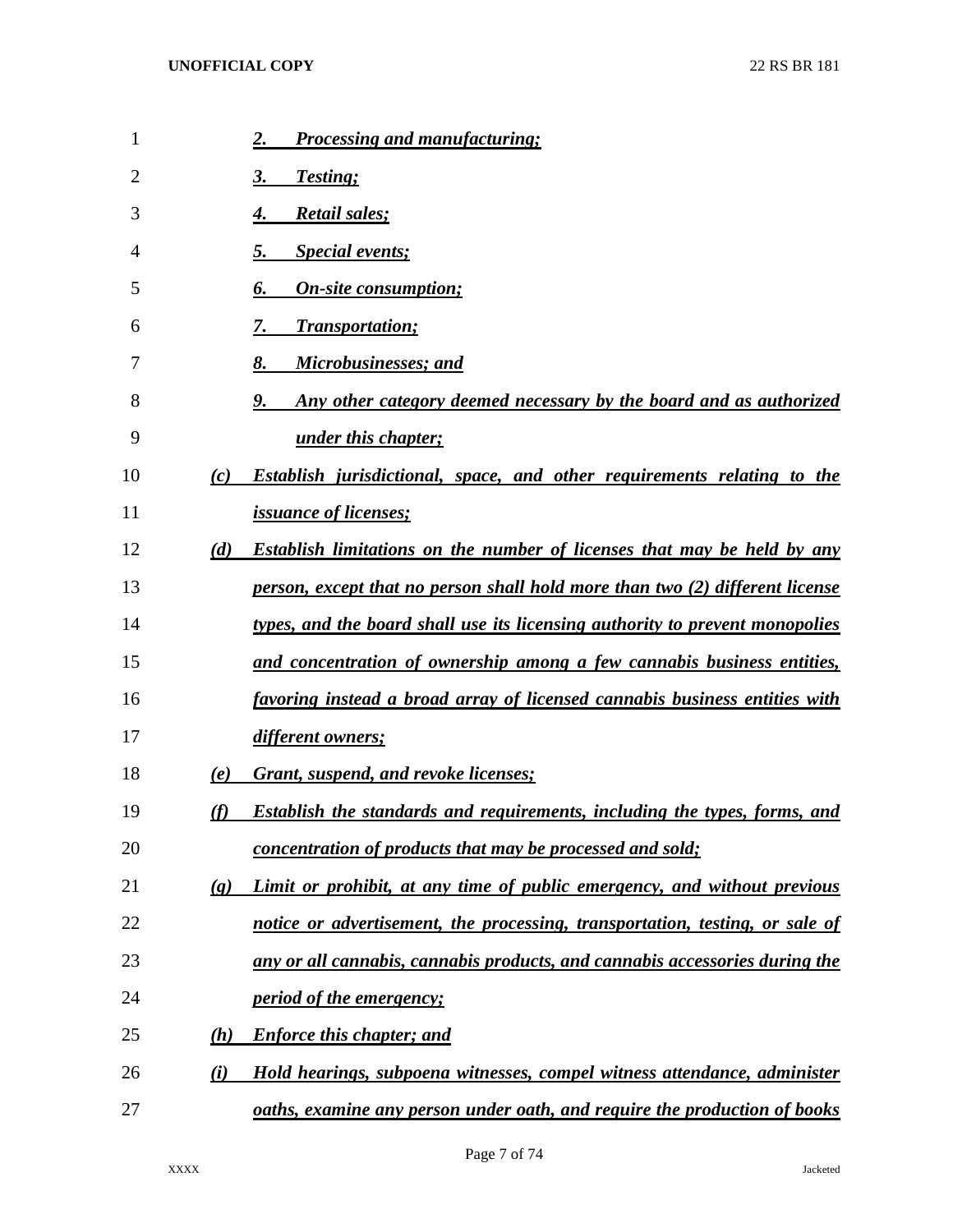| $\mathbf{1}$ |     | and records relative to an inquiry.                                                         |
|--------------|-----|---------------------------------------------------------------------------------------------|
| 2            | (2) | The board shall develop, maintain, and implement a uniform and integrated                   |
| 3            |     | <u>seed-to-sale tracking system that tracks cannabis from either the seed or</u>            |
| 4            |     | <i>immature plant stage until the cannabis or cannabis products are sold to a</i>           |
| 5            |     | <i>cannabis consumer or cardholder.</i>                                                     |
| 6            | (3) | The board shall promulgate administrative regulations that:                                 |
| 7            |     | <b>Establish requirements for securely transporting cannabis and cannabis</b><br>(a)        |
| 8            |     | products between cannabis business establishments;                                          |
| 9            |     | Establish sanitary standards for retail and medical cannabis product<br>(b)                 |
| 10           |     | <i>preparation;</i>                                                                         |
| 11           |     | <b>Establish a testing program for cannabis and cannabis products;</b><br>(c)               |
| 12           |     | <b>Establish requirements for health and safety warning labels to be placed on</b><br>(d)   |
| 13           |     | cannabis and cannabis products to be sold or offered for sale to a                          |
| 14           |     | <i>consumer</i> ;                                                                           |
| 15           |     | <b>Establish a scale of application, licensing, and renewal fees, based upon the</b><br>(e) |
| 16           |     | cost of enforcing this chapter and the size and category of the business                    |
| 17           |     | <i>being licensed, as follows:</i>                                                          |
| 18           |     | The board shall charge each person seeking a license an application<br>1.                   |
| 19           |     | fee, and shall establish initial licensing and renewal fees;                                |
| 20           |     | Fees may vary depending upon the nature and scope of the activities<br><u>2.</u>            |
| 21           |     | licensed;                                                                                   |
| 22           |     | The total application and licensing fees assessed under this chapter<br><u>3.</u>           |
| 23           |     | shall be set at an amount that will generate sufficient total revenue to,                   |
| 24           |     | at a minimum, fully cover the total costs of administering this chapter;                    |
| 25           |     | <u>and</u>                                                                                  |
| 26           |     | All registration and licensure fees shall be set on a scaled basis by the<br>4.             |
| 27           |     | board, and shall be established based on the size and capacity of the                       |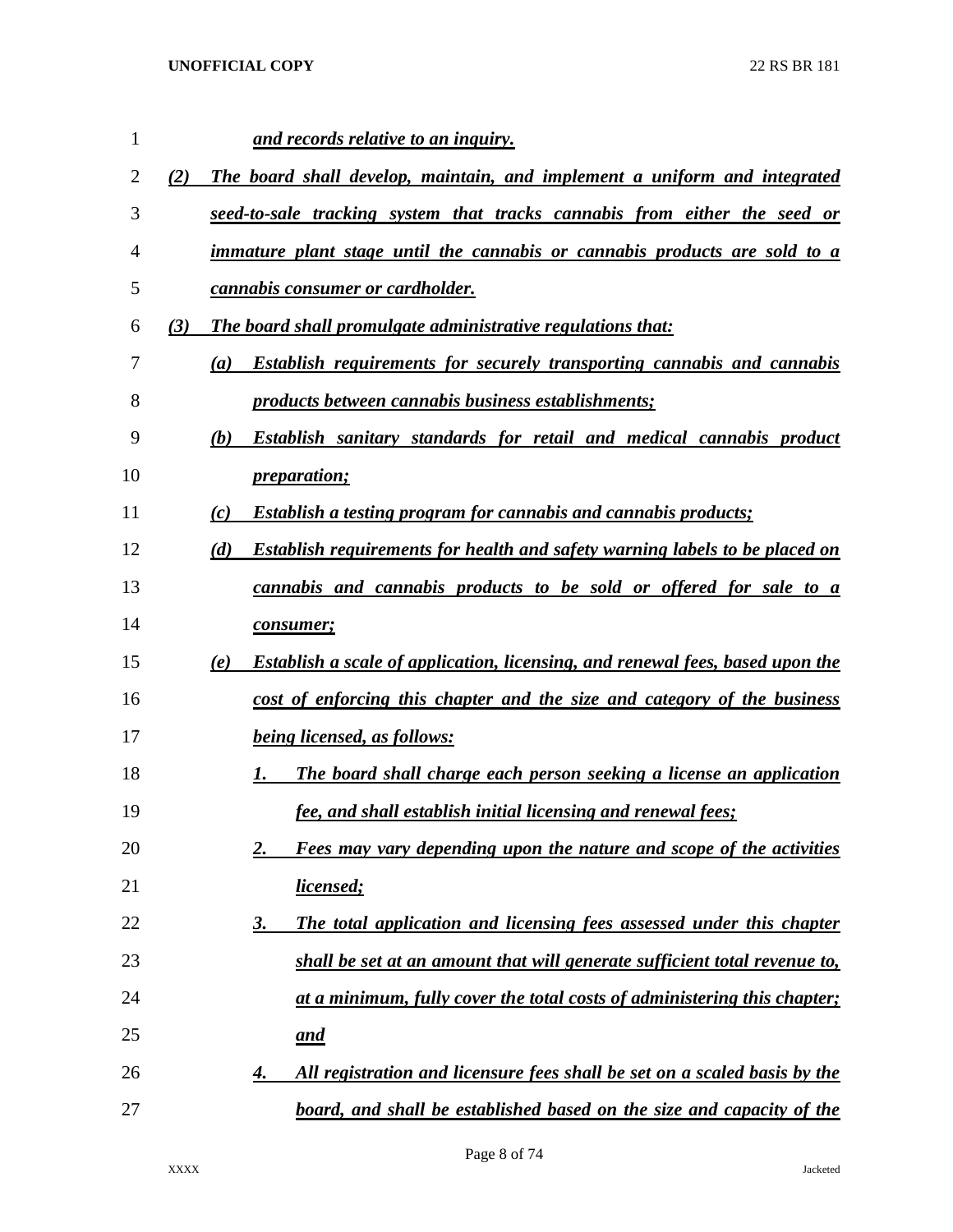| 1  |                             | <b>business. For social and economic equity applicants such fees may be</b>        |
|----|-----------------------------|------------------------------------------------------------------------------------|
| 2  |                             | <u>assessed to accomplish the goals of this chapter;</u>                           |
| 3  | (f)                         | <b>Establish requirements for the form, content, and all records and accounts</b>  |
| 4  |                             | by licensees;                                                                      |
| 5  | $\left( \mathbf{g} \right)$ | <b>Establish reporting requirements;</b>                                           |
| 6  | (h)                         | In consultation with the Medical Cannabis Usage Advisory Committee                 |
| 7  |                             | established in Section 5 of this Act, set appropriate dosage, potency,             |
| 8  |                             | <u>concentration, packaging, THC content, and serving size limits and</u>          |
| 9  |                             | delineate requirements for medical cannabis and adult use cannabis                 |
| 10 |                             | products, except that a standardized serving of edible cannabis product or         |
| 11 |                             | beverage, other than a medical cannabis product, shall contain not more            |
| 12 |                             | <u>than twenty (20) milligrams of THC;</u>                                         |
| 13 | (i)                         | In consultation with the Medical Cannabis Usage Advisory Committee,                |
| 14 |                             | <u>establish medical parameters relating to the oversight and governance of</u>    |
| 15 |                             | <i>medical cannabis;</i>                                                           |
| 16 | (i)                         | <b>Establish labeling and packaging requirements for cannabis sold by a</b>        |
| 17 |                             | cannabis business establishment that include but are not limited to:               |
| 18 |                             | A universal symbol to indicate that cannabis or a cannabis product                 |
| 19 |                             | contains cannabis, and prescribe how the product and product                       |
| 20 |                             | packaging shall utilize and exhibit this symbol;                                   |
| 21 |                             | A disclosure concerning the length of time it typically takes for the<br><u>2.</u> |
| 22 |                             | cannabis to affect an individual, including that certain forms of                  |
| 23 |                             | <i>cannabis take longer to have an effect;</i>                                     |
| 24 |                             | A notation of the amount of cannabis the product is considered the<br><u>3.</u>    |
| 25 |                             | equivalent to;                                                                     |
| 26 |                             | A list of ingredients and all additives for cannabis;<br>4.                        |
| 27 |                             | Child-resistant packaging, including requiring that an edible product<br>5.        |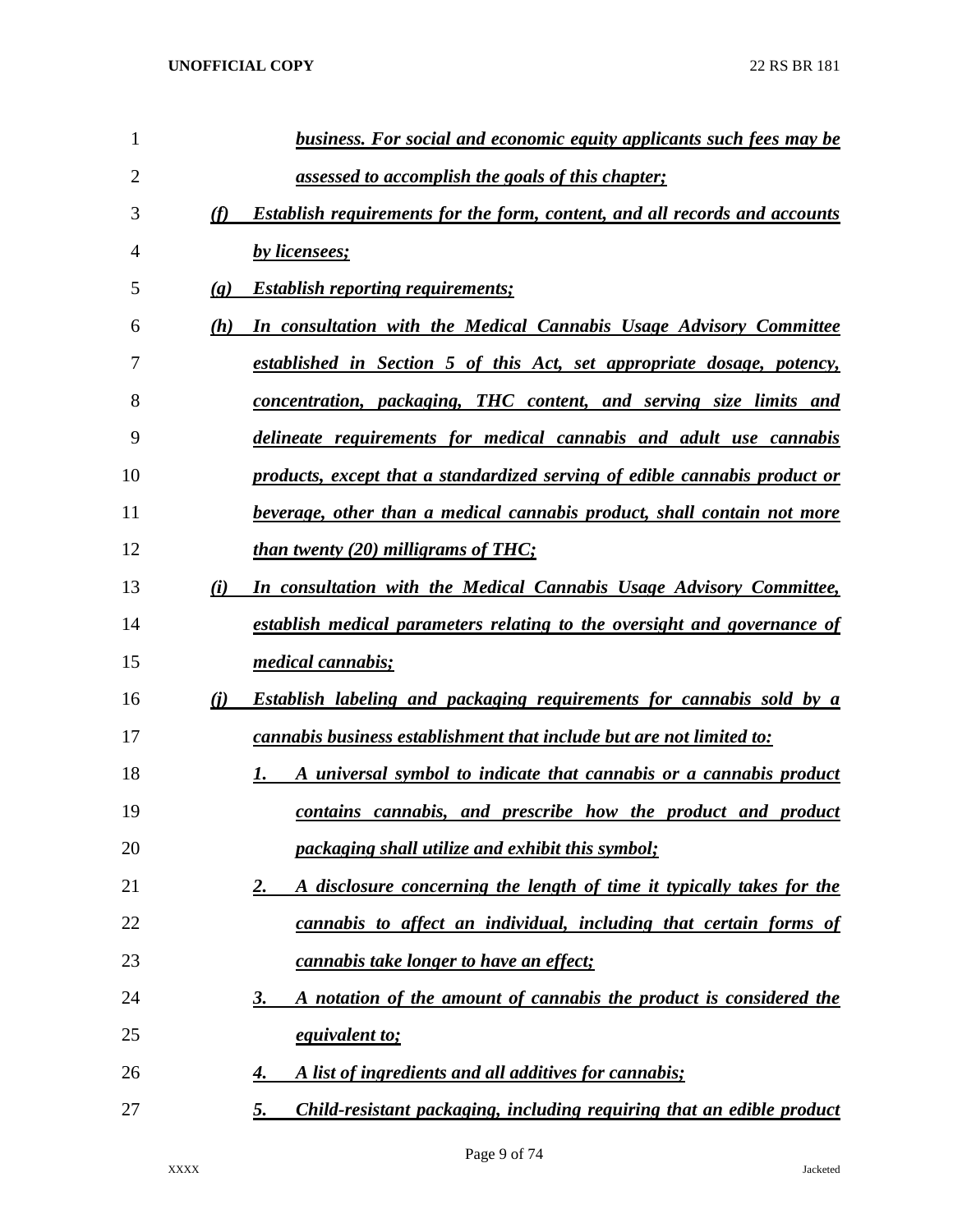| $\mathbf{1}$   | <b>be individually wrapped;</b>                                                              |
|----------------|----------------------------------------------------------------------------------------------|
| $\overline{2}$ | 6.<br>A net weight statement;                                                                |
| 3              | A recommended use-by or expiration date;<br>7.                                               |
| 4              | 8.<br>Labeling that differentiates between medical cannabis products and                     |
| 5              | <u>adult use cannabis products; and</u>                                                      |
| 6              | 9.<br>Standard and uniform packaging and labeling, including but not                         |
| 7              | limited<br><u>requirements regarding branding or</u><br>logos,<br>to<br>and                  |
| 8              | <u>requirements that all packaging is opaque;</u>                                            |
| 9              | (k)<br><b>Restrict forms of cannabis, cannabis products, and cannabis product</b>            |
| 10             | delivery systems to ensure consumer safety and deter public health                           |
| 11             | concerns;                                                                                    |
| 12             | (l)<br><b>Establish reasonable time, place, and manner restrictions on outdoor</b>           |
| 13             | advertising of retail cannabis and retail cannabis products consistent with                  |
| 14             | <i>this chapter;</i>                                                                         |
| 15             | <b>Establish security and safety requirements and protocols for the places</b><br>(m)        |
| 16             | where cannabis, cannabis products, and cannabis accessories are possessed,                   |
| 17             | cultivated, produced, tested, packaged, transported, marketed, and sold in                   |
| 18             | the Commonwealth;                                                                            |
| 19             | <b>Establish policies and procedures for retail establishments that sell both</b><br>(n)     |
| 20             | adult use and medical cannabis to separate the two (2) functions sufficiently                |
| 21             | so inventory and sales can be tracked separately, and so cannabis products                   |
| 22             | designed for medical use are not available or sold to anyone who does not                    |
| 23             | possess a registry identification card;                                                      |
| 24             | consultation with the Cannabis Cultivation Advisory Committee<br>$\boldsymbol{\omega}$<br>In |
| 25             | established in Section 5 of this Act, establish conditions and requirements                  |
| 26             | for cultivation of cannabis both inside and outside, including canopy                        |
| 27             | <i>limitations and appropriate distance requirements between facilities;</i>                 |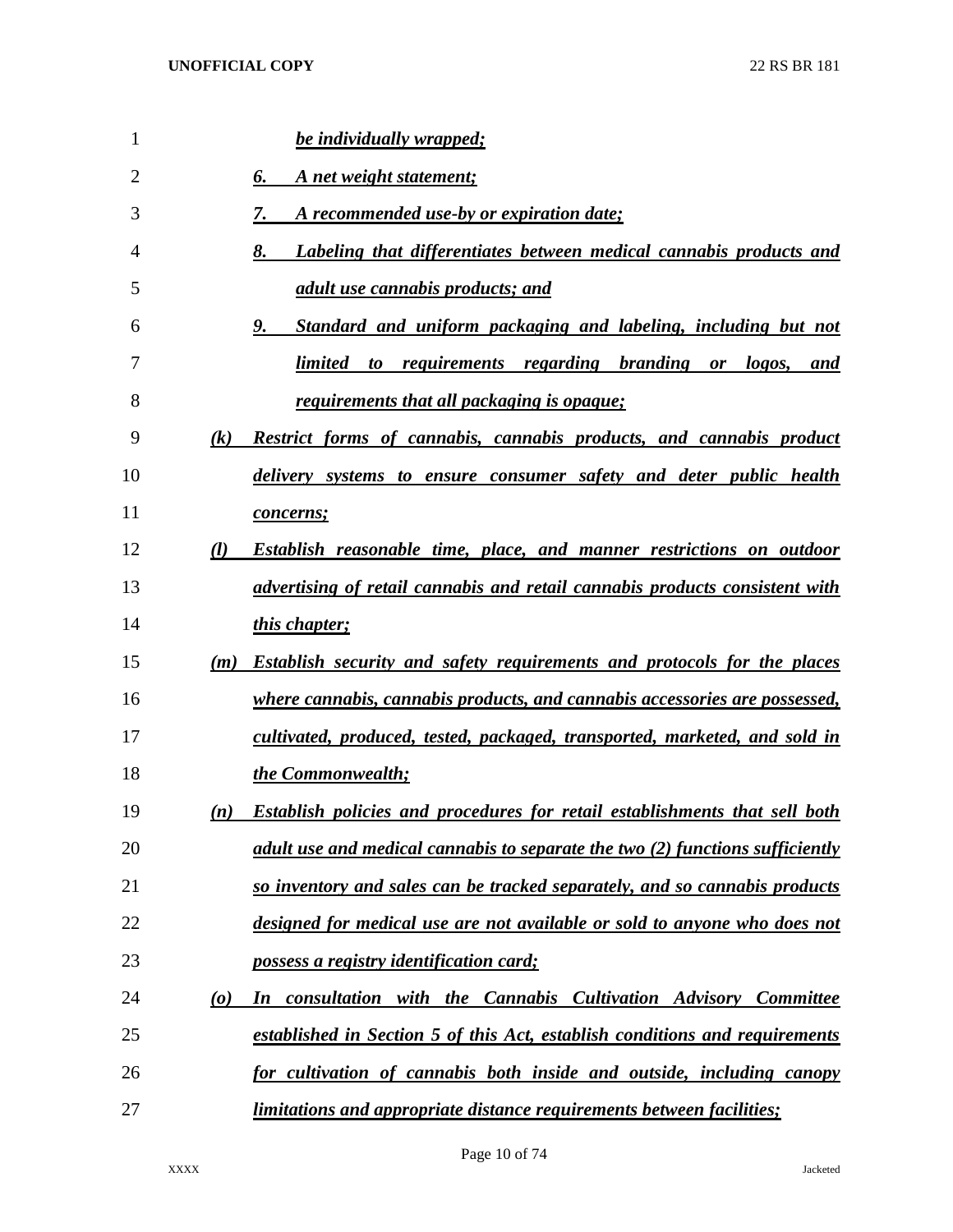| 1  | <b>Establish the system to authorize and track authorized practitioners who</b><br>(p) |
|----|----------------------------------------------------------------------------------------|
| 2  | establish bona fide practitioner-patient relationships with and prescribe              |
| 3  | medical cannabis to cardholders when allowed by the practitioner licensing             |
| 4  | boards;                                                                                |
| 5  | <b>Establish the process for:</b><br>(q)                                               |
| 6  | A qualified patient to become a cardholder; and                                        |
| 7  | The requirements, restrictions, and other details to allow a cardholder<br>2.          |
| 8  | to acquire medical cannabis for a certified medical use through an                     |
| 9  | authorized practitioner with whom the cardholder has a bona fide                       |
| 10 | practitioner-patient relationship; and                                                 |
| 11 | Annually set the rate of the excise tax assessed under Section 19 of this Act.<br>(r)  |
| 12 | SECTION 5. A NEW SECTION OF KRS CHAPTER 245 IS CREATED TO                              |
| 13 | <b>READ AS FOLLOWS:</b>                                                                |
| 14 | The board shall appoint the members of and oversee the following four (4)<br>(I)       |
| 15 | primary advisory committees:                                                           |
| 16 | <b>The Medical Cannabis Usage Advisory Committee;</b><br>(a)                           |
| 17 | <b>The Adult Cannabis Usage Advisory Committee;</b><br>(b)                             |
| 18 | <b>The Cannabis Cultivation Advisory Committee; and</b><br>(c)                         |
| 19 | <b>The Social and Economic Equity Advisory Committee.</b><br>(d)                       |
| 20 | The purpose of the Medical Cannabis Usage Advisory Committee shall be<br>(2)<br>(a)    |
| 21 | <u>to:</u>                                                                             |
| 22 | Advise the board regarding appropriate potency, dosage, packaging,<br>1.               |
| 23 | <b>THC</b> content, and other medical parameters relating to the oversight             |
| 24 | and governance of adult use and medical cannabis;                                      |
| 25 | <b>Review relevant scientific data related to the various methods of use</b><br>2.     |
| 26 | and consumption of medicinal cannabis and make recommendations                         |
| 27 | to the board to approve or restrict certain methods; and                               |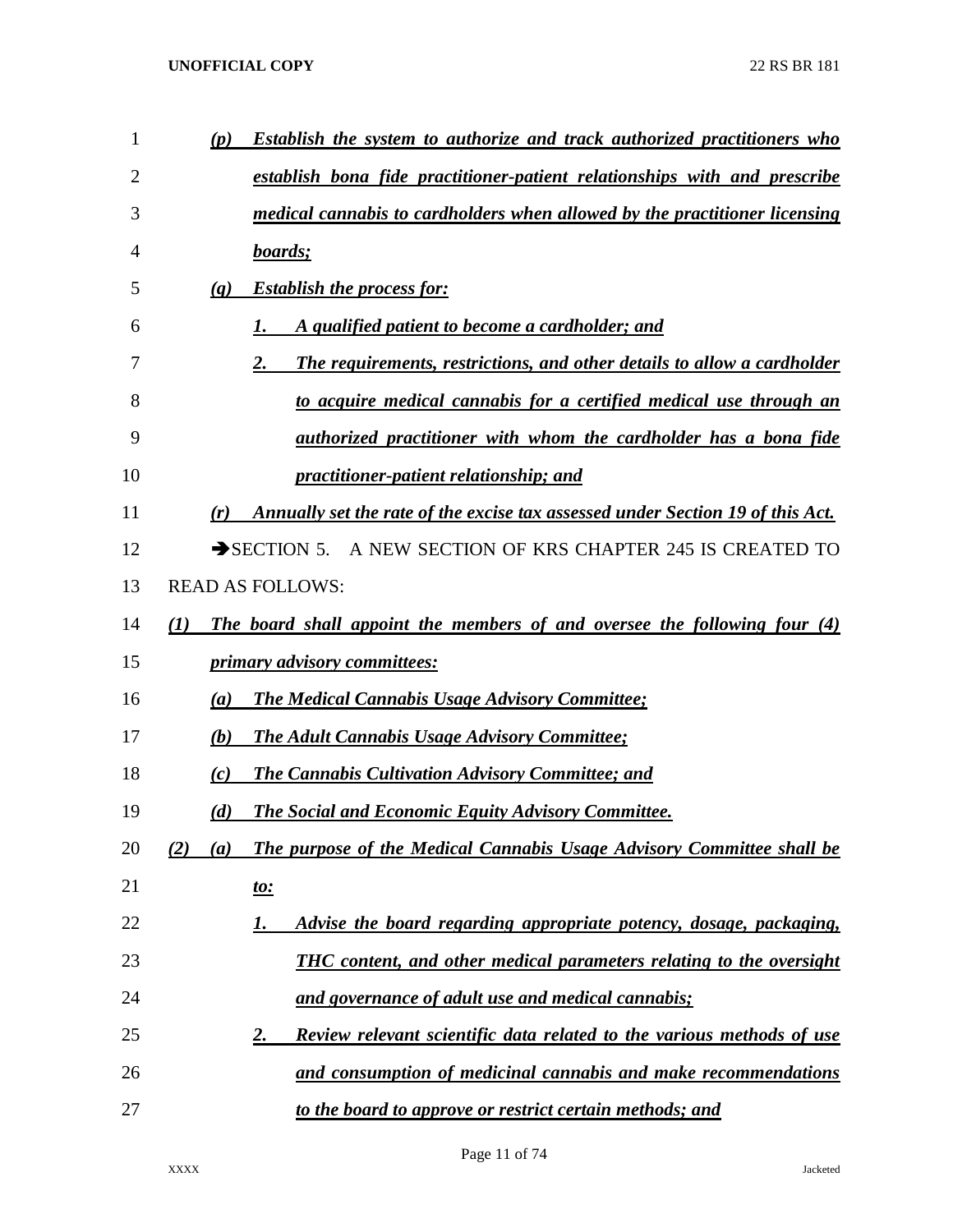| 1  |            | Perform other duties related to medical cannabis as directed by the<br>3.            |
|----|------------|--------------------------------------------------------------------------------------|
| 2  |            | <u>board.</u>                                                                        |
| 3  | (b)        | The Medical Cannabis Usage Advisory Committee shall consist of a                     |
| 4  |            | minimum of five (5) members as follows:                                              |
| 5  |            | One (1) physician;                                                                   |
| 6  |            | <b>One</b> (1) pharmacist;                                                           |
| 7  |            | <b>One (1) mental health expert;</b><br>3.                                           |
| 8  |            | <u>One (1) advanced practice registered nurse who can prescribe</u>                  |
| 9  |            | controlled substances under KRS 314.042; and                                         |
| 10 |            | One (1) qualified patient who is eligible to be a cardholder.<br>5.                  |
| 11 | (3)<br>(a) | The purpose of the Adult Cannabis Usage Advisory Committee shall be to:              |
| 12 |            | <b>Review and recommend to the board protocols, evolving continuous</b>              |
| 13 |            | quality improvement metrics, and minimal performance standards for                   |
| 14 |            | <i>the accreditation of licensed cannabis business establishments;</i>               |
| 15 |            | Advise on efficient and effective practices and processes for cannabis<br>2.         |
| 16 |            | business establishments;                                                             |
| 17 |            | Develop strategies to minimize the sale and use of cannabis by persons<br>3.         |
| 18 |            | and entities that are not licensed cannabis business establishments;                 |
| 19 |            | Recommend methods to enhance safety, taxation, and the economic<br>4.                |
| 20 |            | <b>benefits of the sale and adult use of legal cannabis; and</b>                     |
| 21 |            | Perform other duties related to cannabis business establishments as<br><u>5.</u>     |
| 22 |            | directed by the board.                                                               |
| 23 | <u>(b)</u> | The Adult Cannabis Usage Advisory Committee shall consist of a minimum               |
| 24 |            | <u>of five (5) members as follows:</u>                                               |
| 25 |            | <b>One (1) licensed Kentucky attorney who has been practicing for at</b>             |
| 26 |            | <u>least ten (10)</u> years;                                                         |
| 27 |            | Two (2) Kentucky citizens with at least ten (10) years of experience in<br><u>2.</u> |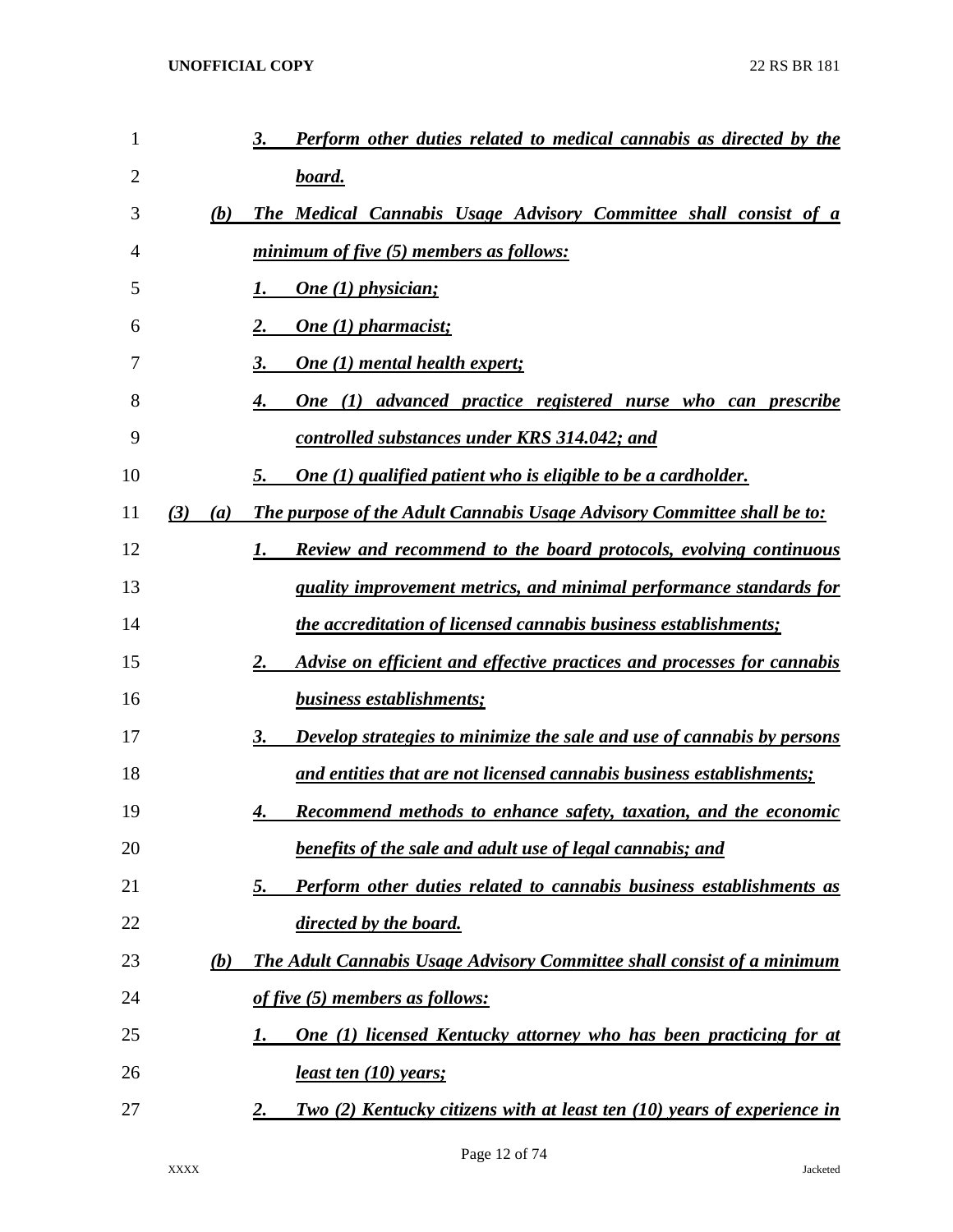| 1  |            | successfully running a business;                                                 |
|----|------------|----------------------------------------------------------------------------------|
| 2  |            | <b>One (1) representative from the Cabinet for Economic Development;</b><br>3.   |
| 3  |            | <u>and</u>                                                                       |
| 4  |            | <b>One (1) representative from the Justice and Public Safety Cabinet.</b>        |
| 5  | (4)<br>(a) | The purpose of the Cultivation Advisory Committee shall be to:                   |
| 6  |            | Advise the board on practices and processes for cultivating cannabis,            |
| 7  |            | including cultivation establishment locations, space between facilities,         |
| 8  |            | indoor and outdoor operation, canopy size restrictions; and                      |
| 9  |            | Perform other duties related to cannabis cultivation business<br>2.              |
| 10 |            | establishments as directed by the board.                                         |
| 11 | (b)        | <b>The Cultivation Advisory Committee shall consist of a minimum of five (5)</b> |
| 12 |            | members as follows:                                                              |
| 13 |            | <b>The Commissioner of Agriculture or designee;</b>                              |
| 14 |            | A representative from the University of Kentucky College of                      |
| 15 |            | <b>Agriculture, Food and Environment;</b>                                        |
| 16 |            | <u>An attorney with farming or agricultural experience;</u><br>3.                |
| 17 |            | <b>A representative from Kentucky Farm Bureau; and</b>                           |
| 18 |            | A person engaged in farming.<br>5.                                               |
| 19 | (5)<br>(a) | The purposes of the Social and Economic Equity Advisory Committee shall          |
| 20 |            | be to advise the board on the development of policies that recognize the         |
| 21 |            | <u>following:</u>                                                                |
| 22 |            | The need to establish a legal cannabis industry that is equitable and            |
| 23 |            | <i>accessible to those most adversely impacted by the enforcement of</i>         |
| 24 |            | drug-related laws in the state, including cannabis-related laws;                 |
| 25 |            | Individuals who have been arrested or incarcerated due to drug laws<br><u>2.</u> |
| 26 |            | <u>relating to cannabis suffer long-lasting negative consequences,</u>           |
| 27 |            | including impacts to employment, business ownership, housing,                    |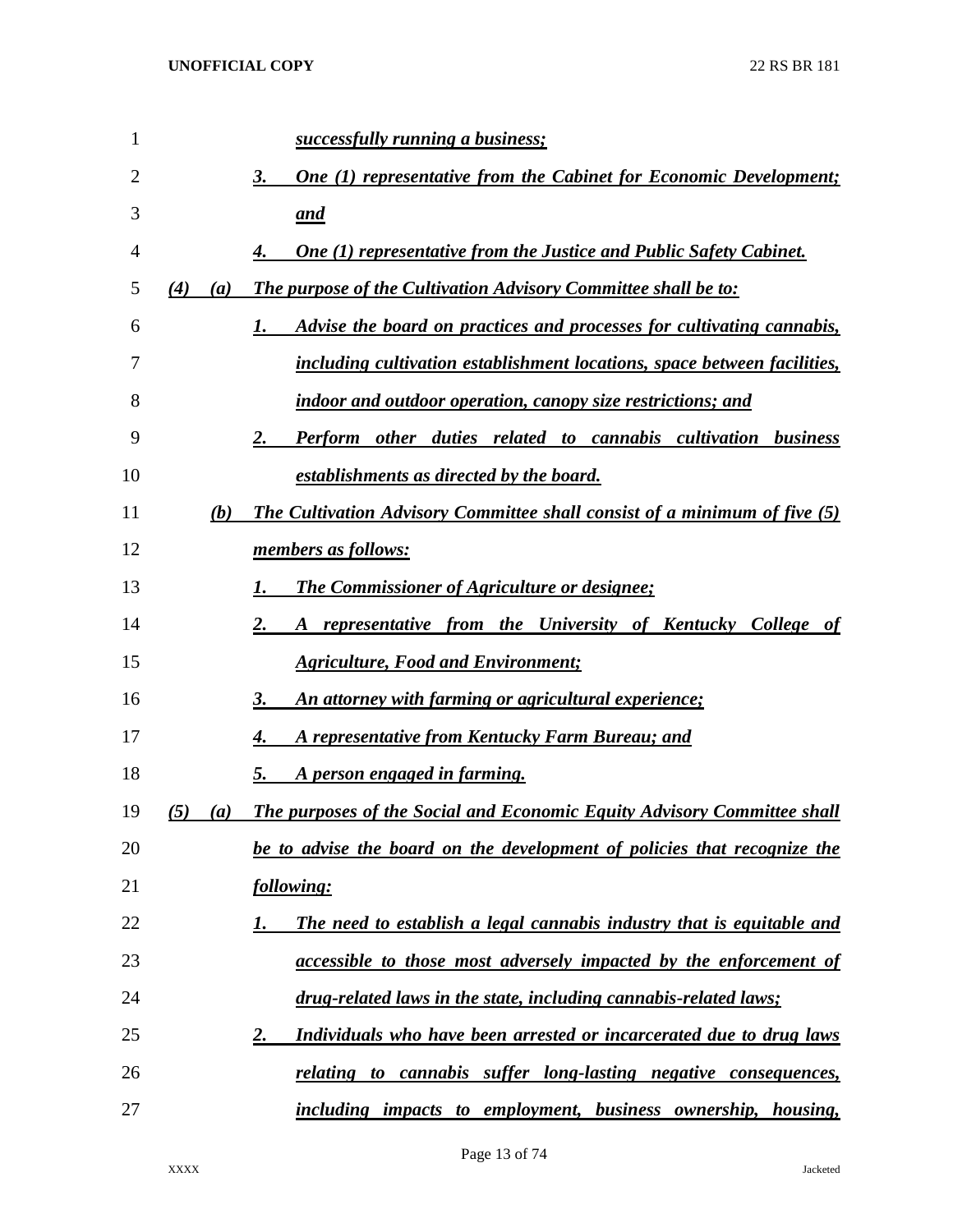| 1  |     | health, and long-term financial well-being;                                      |
|----|-----|----------------------------------------------------------------------------------|
| 2  |     | Family members, especially children, and communities of those who<br>3.          |
| 3  |     | have been arrested or incarcerated due to drug laws suffer from                  |
| 4  |     | emotional, psychological, and financial harms as a result of these               |
| 5  |     | <i><u><b>arrests or incarcerations;</b></u></i>                                  |
| 6  |     | Certain communities have disproportionately suffered the harms of<br>4.          |
| 7  |     | enforcement of cannabis-related laws. Those communities face                     |
| 8  |     | greater difficulties accessing traditional banking systems and capital           |
| 9  |     | <i>for establishing businesses;</i>                                              |
| 10 |     | Individuals who have resided in areas of high poverty suffer negative<br>5.      |
| 11 |     | <u>consequences, including barriers to entry in employment, business</u>         |
| 12 |     | <u>ownership, housing, health, and long-term financial well-being; and</u>       |
| 13 |     | <b>Promotion of business ownership by individuals who have resided in</b><br>6.  |
| 14 |     | areas of high poverty and high enforcement of cannabis-related laws              |
| 15 |     | furthers an equitable cannabis industry.                                         |
| 16 | (b) | The Social and Economic Equity Advisory Committee shall consist of at            |
| 17 |     | <i>least five</i> (5) members as follows:                                        |
| 18 |     | An attorney representative practicing either indigent criminal defense<br>I.     |
| 19 |     | or legal aid;                                                                    |
| 20 |     | A representative of an organization that focuses on the civil liberties of<br>2. |
| 21 |     | Kentuckians;                                                                     |
| 22 |     | A person who has lived in a Kentucky high poverty area for at least<br>3.        |
| 23 |     | five(5) years;                                                                   |
| 24 |     | The spouse or adult child of a person who is incarcerated for a<br>4.            |
| 25 |     | cannabis-related conviction; and                                                 |
| 26 |     | A person who specializes in business opportunities for individuals<br><u>5.</u>  |
| 27 |     | <i>living in high poverty areas.</i>                                             |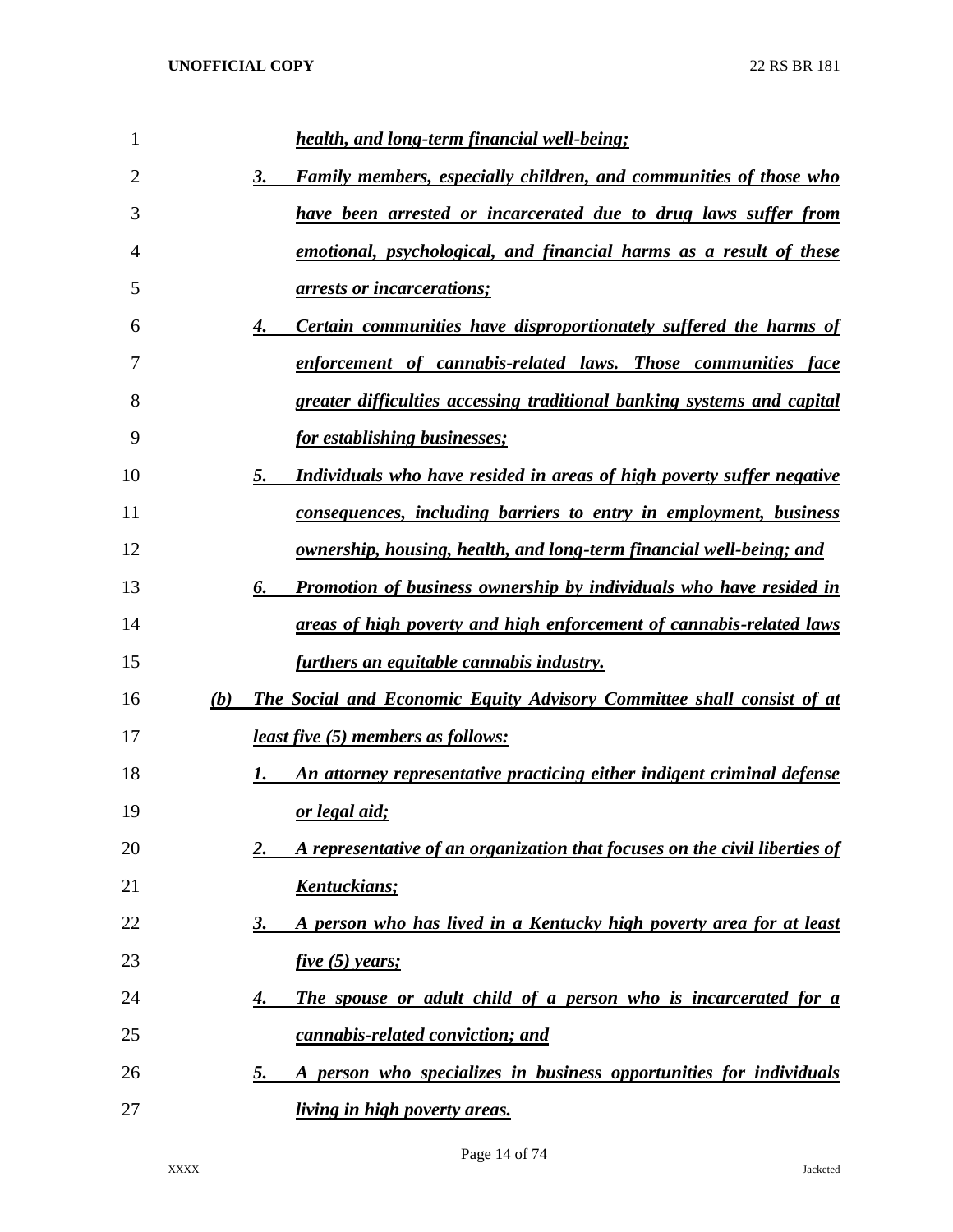| 1  | (6) | All advisory committee members shall receive reimbursement of their<br>$\boldsymbol{a}$ |
|----|-----|-----------------------------------------------------------------------------------------|
| 2  |     | expenses incurred in relation to their duties on the advisory committee.                |
| 3  |     | Advisory committee members shall not be limited to specific terms and shall<br>(b)      |
| 4  |     | serve at the pleasure of the board.                                                     |
| 5  |     | (c)<br>The board may appoint additional members to any of the advisory                  |
| 6  |     | committees, and shall establish reporting requirements on at least an                   |
| 7  |     | <i><u>annual basis from all advisory committees.</u></i>                                |
| 8  |     | $\rightarrow$ SECTION 6.<br>A NEW SECTION OF KRS CHAPTER 245 IS CREATED TO              |
| 9  |     | <b>READ AS FOLLOWS:</b>                                                                 |
| 10 | (I) | <b>There is established within the Public Protection Cabinet the Department of</b>      |
| 11 |     | <b>Cannabis Control. The department shall provide administrative support for the</b>    |
| 12 |     | board, the advisory committees established in Section 5 of this Act, and any other      |
| 13 |     | advisory groups or committees formed by the board. The department shall be              |
| 14 |     | responsible for the day-to-day oversight and regulation of the cultivation,             |
| 15 |     | possession, production, processing, testing, packaging, transportation, marketing,      |
| 16 |     | sale, and use in the Commonwealth of cannabis, cannabis products, and                   |
| 17 |     | cannabis accessories. In fulfilling these duties and responsibilities, the              |
| 18 |     | department may exercise the powers and duties authorized in this chapter, as            |
| 19 |     | <i>directed by the board.</i>                                                           |
| 20 | (2) | The department shall be headed by a commissioner appointed by the Governor              |
| 21 |     | and confirmed by the Senate. The commissioner shall serve for a term of three           |
| 22 |     | (3) years and may be reappointed. The commissioner shall have at least ten (10)         |
| 23 |     | years of demonstrated experience or expertise in the direct management,                 |
| 24 |     | supervision, and operation of a business. Once confirmed, the commissioner may          |
| 25 |     | be removed only for good cause with appropriate notice.                                 |
| 26 | (3) | Specific functions, powers, and duties of the department and the commissioner           |
| 27 |     | <i>include but are not limited to:</i>                                                  |

Page 15 of 74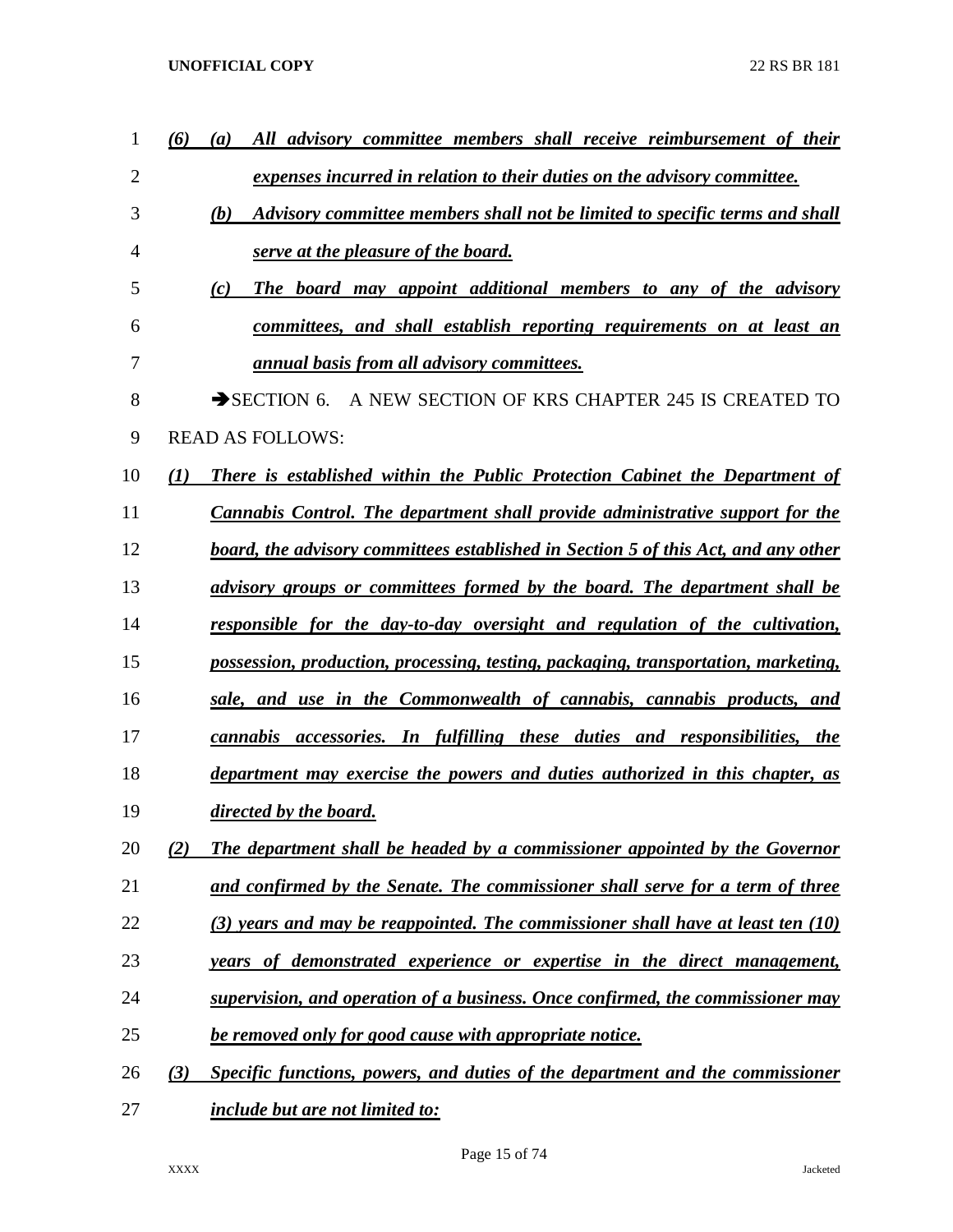| 1  | $\boldsymbol{a}$         | <u>Maintaining records of all licenses and permits issued and revoked within</u> |
|----|--------------------------|----------------------------------------------------------------------------------|
| 2  |                          | the state. These records shall be current and shall include the identity of all  |
| 3  |                          | licensees, including the names of the officers and directors of corporate        |
| 4  |                          | <i><u><b>licensees and the location of all licensed premises;</b></u></i>        |
| 5  | (b)                      | Inspecting or providing for the inspection of any premises where medical         |
| 6  |                          | cannabis or adult use cannabis are cultivated, produced, tested, packaged,       |
| 7  |                          | <u>transported, or sold;</u>                                                     |
| 8  | (c)                      | <b>Prescribing forms of applications for licenses and permits under this</b>     |
| 9  |                          | <i>chapter and of all reports deemed necessary by the board;</i>                 |
| 10 | (d)                      | Delegating the powers granted in this section to other officers or employees     |
| 11 |                          | <u>as determined by the commissioner;</u>                                        |
| 12 | (e)                      | <b>Exercising the powers and performing the duties as delegated by the board</b> |
| 13 |                          | in relation to the administration of this chapter, including but not limited to  |
| 14 |                          | <b>budgetary and fiscal matters;</b>                                             |
| 15 | (f)                      | Entering into contracts, memoranda of understanding, and agreements to           |
| 16 |                          | <i>effectuate the policy and purpose of this chapter;</i>                        |
| 17 | $\left( \varrho \right)$ | Advising and assisting the board in carrying out any of its functions,           |
| 18 |                          | <i>powers, and duties;</i>                                                       |
| 19 | (h)                      | Coordinating across state agencies and departments in order to research          |
| 20 |                          | and study any changes in cannabis use and the impact that cannabis use           |
| 21 |                          | and the regulated cannabis industries may have on access to cannabis             |
| 22 |                          | <u>products, public health, and public safety; and products</u>                  |
| 23 | (i)                      | Issuing guidance and industry advisories.                                        |
| 24 |                          | SECTION 7. A NEW SECTION OF KRS CHAPTER 245 IS CREATED TO                        |
| 25 |                          | <b>READ AS FOLLOWS:</b>                                                          |
| 26 | (I)                      | No person shall cultivate, process, produce, test, transfer, transport, and sell |
| 27 |                          | cannabis or otherwise operate a cannabis business establishment in this state    |
|    |                          |                                                                                  |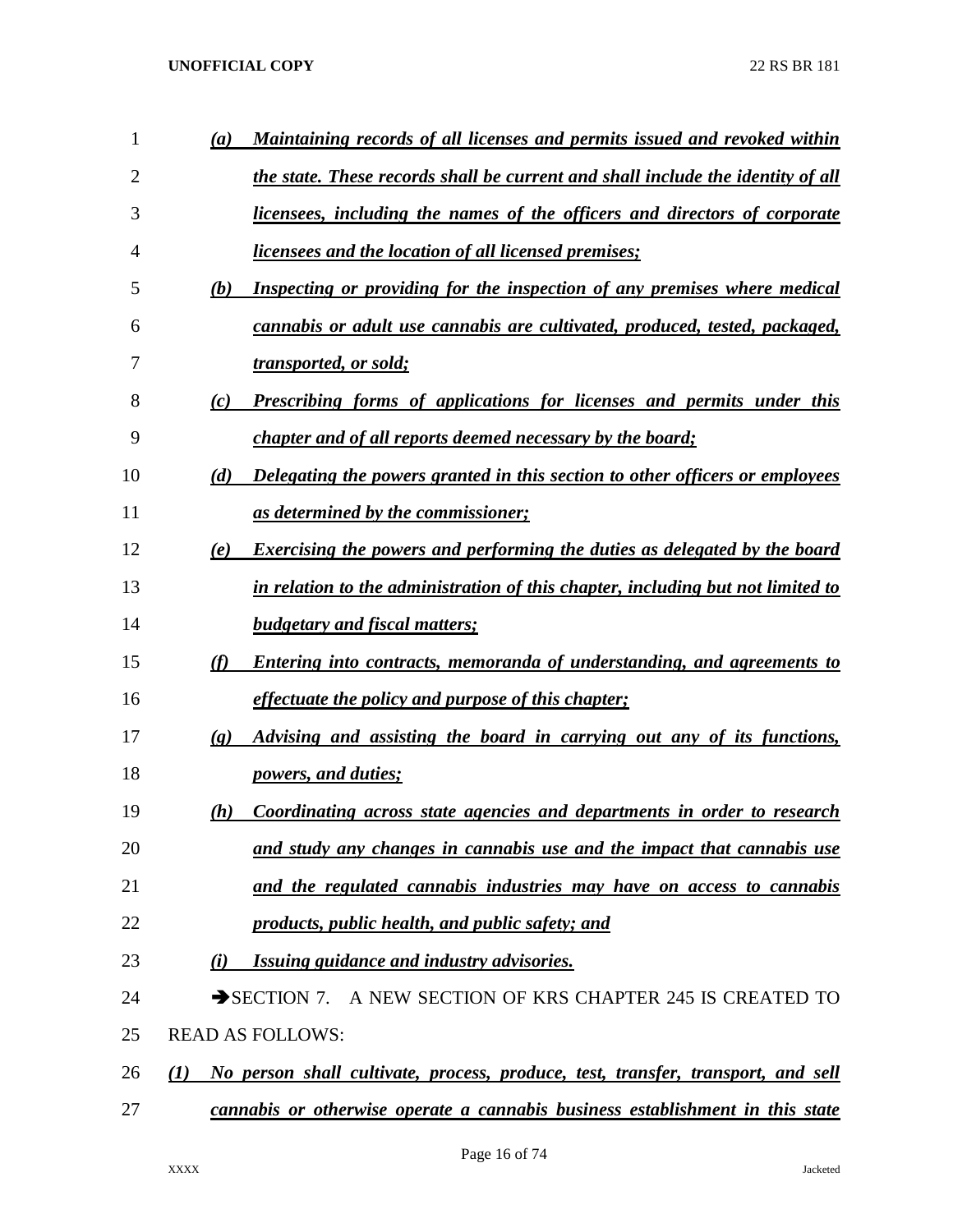| $\mathbf{1}$ |     | without first obtaining a license or permit under this chapter.                       |
|--------------|-----|---------------------------------------------------------------------------------------|
| 2            | (2) | A cultivator license shall authorize the licensee to:<br>(a)                          |
| 3            |     | <u>Cultivate and minimally process cannabis on its licensed premises;</u><br>1.       |
| 4            |     | 2.<br>Transport or contract to transport cannabis to a testing facility for           |
| 5            |     | <i>testing</i> ;                                                                      |
| 6            |     | <b>Transport or contract to transport cannabis from the cultivator's</b><br>3.        |
| 7            |     | <u>licensed premises to another part of the same premises or to another</u>           |
| 8            |     | of the cultivator's licensed premises; and                                            |
| 9            |     | Sell and transport or contract to have transported cannabis to a<br>4.                |
| 10           |     | <i><u><b>processor, retailer, or microbusiness.</b></u></i>                           |
| 11           |     | (b)<br>Cultivators shall be licensed as either an indoor cultivator or an outdoor     |
| 12           |     | cultivator.                                                                           |
| 13           | (3) | A processor license shall authorize the licensee to:                                  |
| 14           |     | <b>Purchase cannabis from a cultivator or microbusiness for processing;</b><br>(a)    |
| 15           |     | (b)<br><b>Receive cannabis from a cultivator, microbusiness, transporter, testing</b> |
| 16           |     | <i>facility, or another processor;</i>                                                |
| 17           |     | Process the cannabis received into consumable cannabis and cannabis<br>(c)            |
| 18           |     | <i>products;</i>                                                                      |
| 19           |     | (d)<br>Sell the processed cannabis and cannabis products to a retailer licensee or a  |
| 20           |     | microbusiness licensee; and                                                           |
| 21           |     | Transport or contract to transport the processed cannabis and cannabis<br>(e)         |
| 22           |     | <i>products:</i>                                                                      |
| 23           |     | To the retailer licensee, microbusiness, or a testing facility;<br>I.                 |
| 24           |     | 2.<br><b>From a testing facility to a retailer or microbusiness; or</b>               |
| 25           |     | <b>Between buildings on its own premises.</b><br>3.                                   |
| 26           | (4) | A transporter license shall authorize the licensee to:                                |
| 27           |     | Receive cannabis and cannabis products from a cultivator or microbusiness<br>(a)      |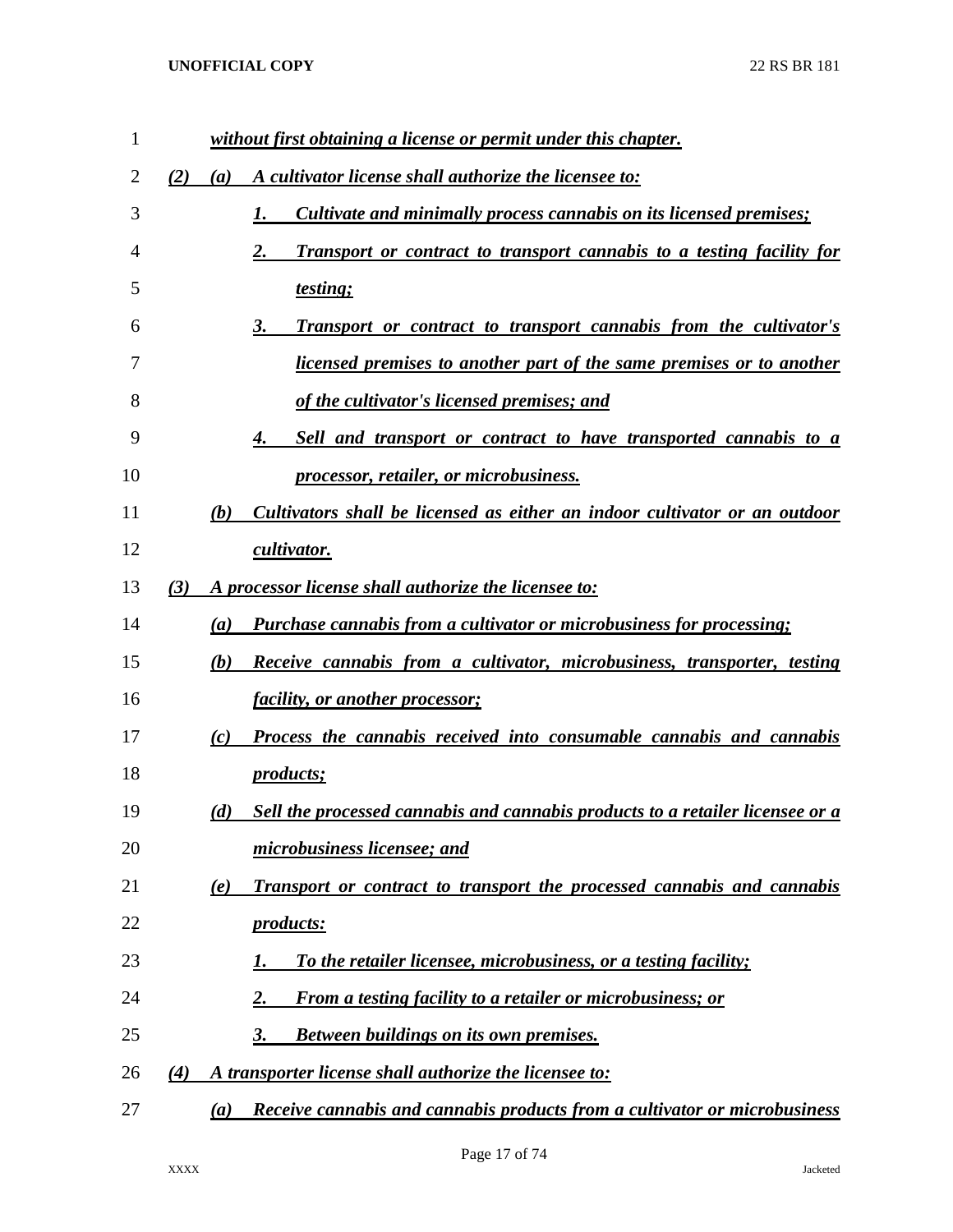| $\mathbf{1}$ | and transport the cannabis to a processor or testing facility;                               |
|--------------|----------------------------------------------------------------------------------------------|
| 2            | (b)<br>Receive cannabis and cannabis products from a testing facility and                    |
| 3            | <i>transport to a processor, microbusiness, or retailer;</i>                                 |
| 4            | (c)<br><b>Receive cannabis products from a processor or microbusiness and transport</b>      |
| 5            | the cannabis or cannabis products to a testing facility or retailer; and                     |
| 6            | (d)<br><b>Transport between testing facilities, cultivators, or processors.</b>              |
| 7            | A retail license shall authorize the licensee to:<br>(5)                                     |
| 8            | <b>Purchase cannabis and cannabis products from a cultivator, processor, or</b><br>(a)       |
| 9            | <u>microbusiness for sale in its place of business;</u>                                      |
| 10           | (b)<br><b>Receive purchased cannabis and cannabis products from a cultivator,</b>            |
| 11           | processor, testing facility, or microbusiness;                                               |
| 12           | Sell cannabis, cannabis products, and cannabis accessories at its store or at<br>(c)         |
| 13           | <u>a cannabis event to consumers ages twenty-one (21) and older;</u>                         |
| 14           | (d)<br><b>Purchase and receive cannabis accessories; and</b>                                 |
| 15           | <b>Transport cannabis:</b><br>(e)                                                            |
| 16           | From a cultivator, processor, or microbusiness to a testing facility;                        |
| 17           | 2.<br><b>From a testing facility to a retailer;</b>                                          |
| 18           | <b>Between retail locations; or</b><br>3.                                                    |
| 19           | To medical cannabis consumers or to a cannabis event.<br>4.                                  |
| 20           | A testing facility license shall authorize the licensee to obtain and test samples of<br>(6) |
| 21           | cannabis from cultivators and samples of cannabis and cannabis products from                 |
| 22           | processors in order to determine the amount of THC in the product.                           |
| 23           | A microbusiness license shall authorize the licensee to perform at least three (3)<br>(7)    |
| 24           | of the four (4) following activities:                                                        |
| 25           | <i>Cultivation of up to one hundred fifty (150) plants;</i><br>(a)                           |
| 26           | Manufacturing processes to include nonvolatile extraction, infusion,<br>(b)                  |
| 27           | packaging, and labeling;                                                                     |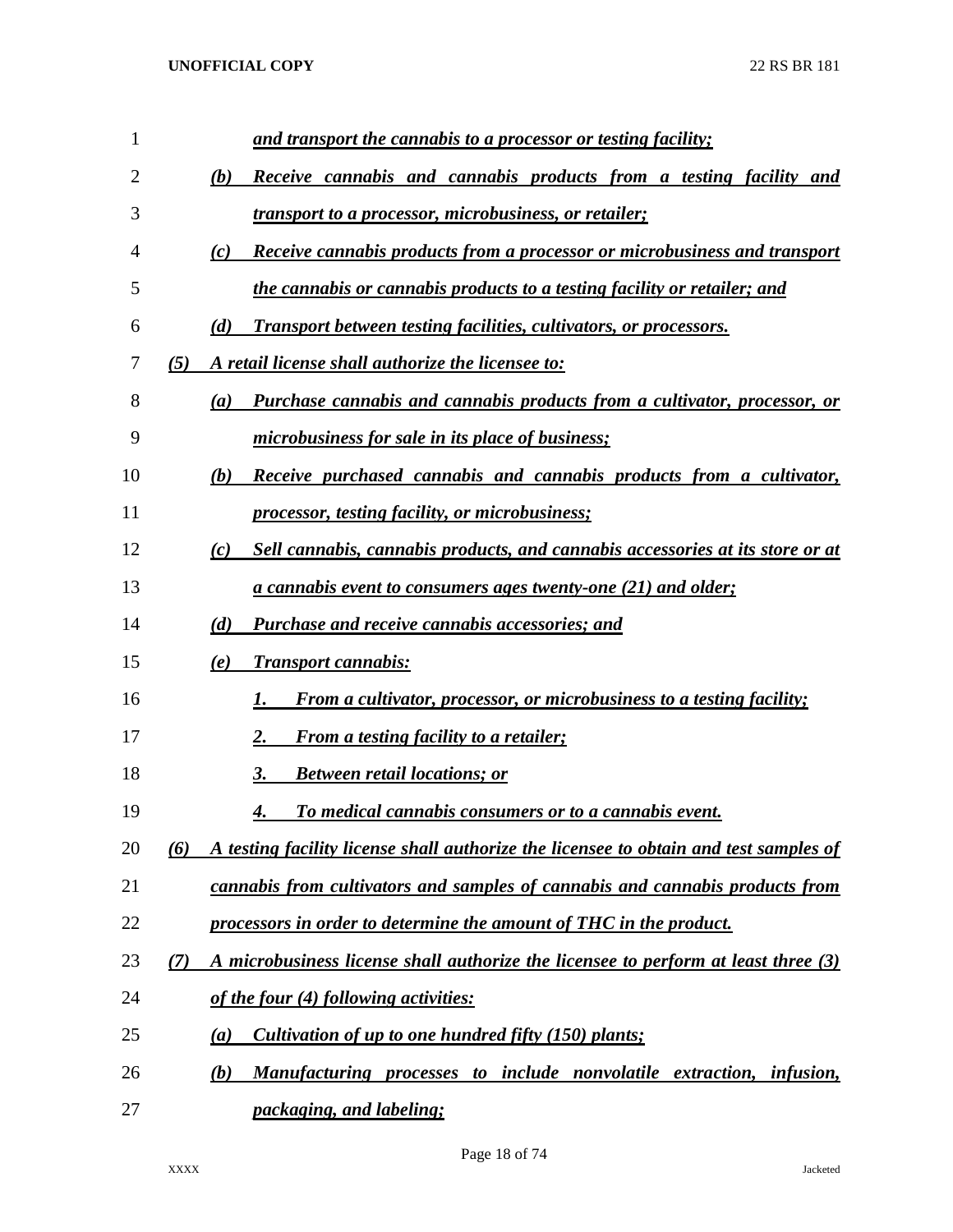| 1              | <b>Transportation or entering a contract for transportation; and</b><br>(c)               |
|----------------|-------------------------------------------------------------------------------------------|
| $\overline{2}$ | <b>Retail sales.</b><br>(d)                                                               |
| 3              | A cannabis consumption establishment license shall authorize the licensee to<br>(8)       |
| 4              | allow patrons to bring their own cannabis, cannabis products, and cannabis                |
| 5              | <i>accessories on premises for consumption.</i>                                           |
| 6              | A cannabis event organizer license shall authorize the licensee to host temporary<br>(9)  |
| 7              | events related to cannabis, including but not limited to concerts, conferences,           |
| 8              | fairs, festivals, and competitions. Each event hosted by a licensed cannabis event        |
| 9              | organizer shall receive a separate cannabis temporary event license.                      |
| 10             | (10) A cannabis temporary event license shall authorize the cannabis event organizer      |
| 11             | to host events related to cannabis, subject to the following restrictions:                |
| 12             | The location shall be designated on the application form to the department;<br>(a)        |
| 13             | and                                                                                       |
| 14             | The event shall comply with the requirements of any smoking ban that may<br>(b)           |
| 15             | be enacted by a local government.                                                         |
| 16             | $\rightarrow$ SECTION 8.<br>A NEW SECTION OF KRS CHAPTER 245 IS CREATED TO                |
| 17             | <b>READ AS FOLLOWS:</b>                                                                   |
| 18             | If, after a license or permit has been issued, there is a change in any of the<br>(1)     |
| 19             | required facts in the application, a verified supplemental statement in writing           |
| 20             | giving notice of the change shall be filed with the department within ten (10) days       |
| 21             | after the change.                                                                         |
| 22             | In giving any notice or taking any action in reference to a license or permit, the<br>(2) |
| 23             | department may rely upon the information furnished in the application or in the           |
| 24             | supplemental statement connected with the application. This information, as               |
| 25             | against the licensee, permittee, or applicant, shall be conclusively presumed to be       |
| 26             | correct. The required information stated in the application or supplemental               |
| 27             | statement shall be deemed material in any prosecution for perjury.                        |

Page 19 of 74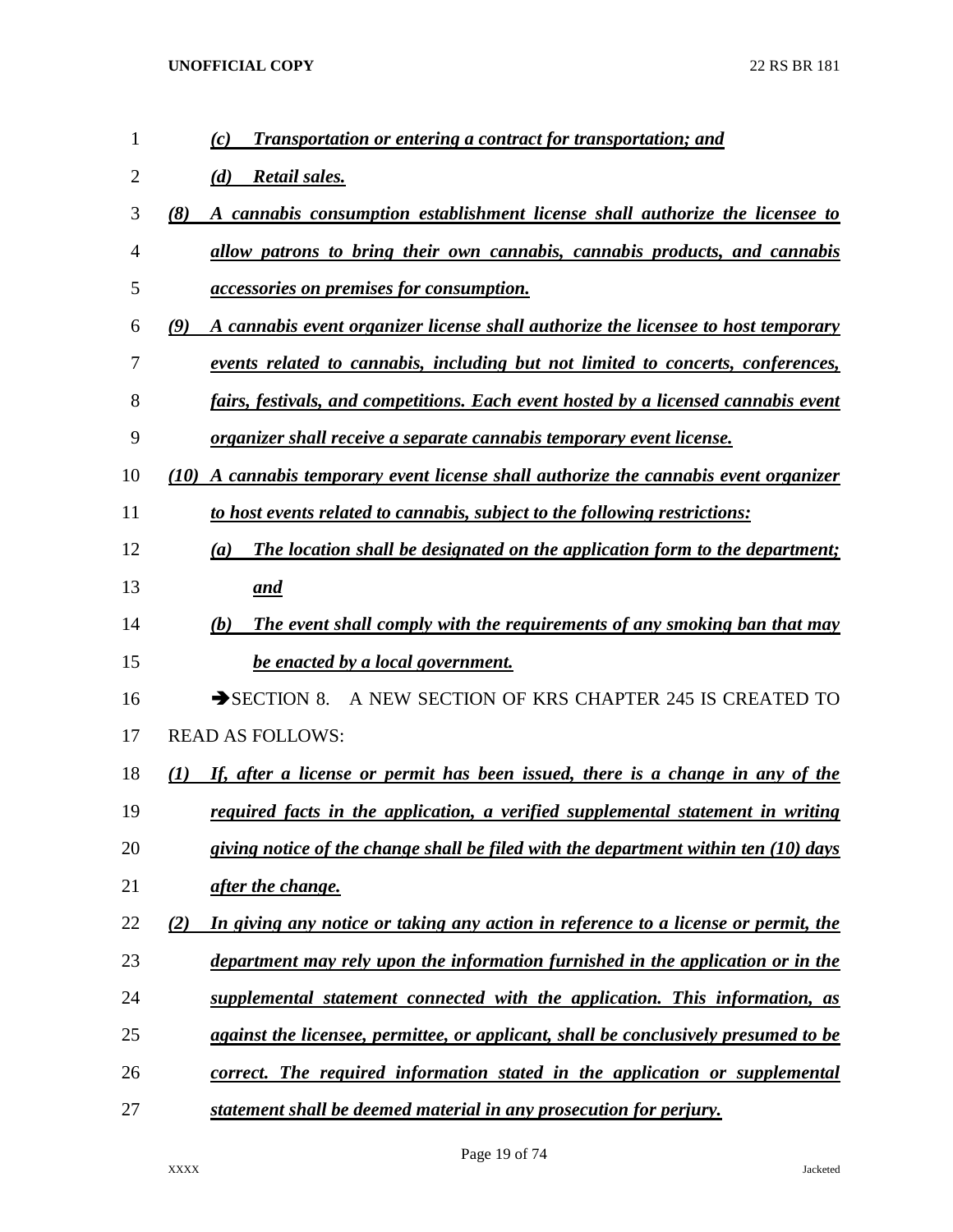| 1              | SECTION 9.<br>A NEW SECTION OF KRS CHAPTER 245 IS CREATED<br>TO                         |
|----------------|-----------------------------------------------------------------------------------------|
| $\overline{2}$ | <b>READ AS FOLLOWS:</b>                                                                 |
| 3              | All cannabis licenses and permits issued by the department shall be valid for a<br>(1)  |
| 4              | period of no more than one (1) year. The board shall promulgate administrative          |
| 5              | regulations establishing the system for renewal of licenses.                            |
| 6              | The renewal of any cannabis license or permit shall not be construed to waive or<br>(2) |
| 7              | condone any violation that occurred prior to the renewal and shall not prevent          |
| 8              | subsequent proceedings against the licensee or permittee.                               |
| 9              | The department may deny a license renewal if the licensee is a delinquent<br>(3)        |
| 10             | taxpayer as defined in Section 33 of this Act.                                          |
| 11             | SECTION 10. A NEW SECTION OF KRS CHAPTER 245 IS CREATED TO                              |
| 12             | <b>READ AS FOLLOWS:</b>                                                                 |
| 13             | If the department denies a license or permit application, the commissioner shall<br>(I) |
| 14             | notify the applicant in writing of the denial and the reasons for the denial by         |
| 15             | registered or certified mail at the address given in the application.                   |
| 16             | The applicant may, within thirty (30) days after the date of the mailing of the<br>(2)  |
| 17             | notice from the commissioner, file a request with the board for an administrative       |
| 18             | hearing on the application. The hearing shall be conducted by the board as a de         |
| 19             | novo review of the application in compliance with KRS Chapter 13B.                      |
| 20             | If the commissioner denies an application and the applicant does not timely<br>(3)      |
| 21             | request a board hearing on its application under subsection (2) of this section, the    |
| 22             | department shall refund payment of any license or permit fee paid by an                 |
| 23             | <u>applicant.</u>                                                                       |
| 24             | SECTION 11. A NEW SECTION OF KRS CHAPTER 245 IS CREATED TO                              |
| 25             | <b>READ AS FOLLOWS:</b>                                                                 |
| 26             | Upon proceedings for the revocation of any license or permit under this chapter,<br>(1) |
| 27             | the board may order a suspension of the license or permit. Subject to the approval      |
|                |                                                                                         |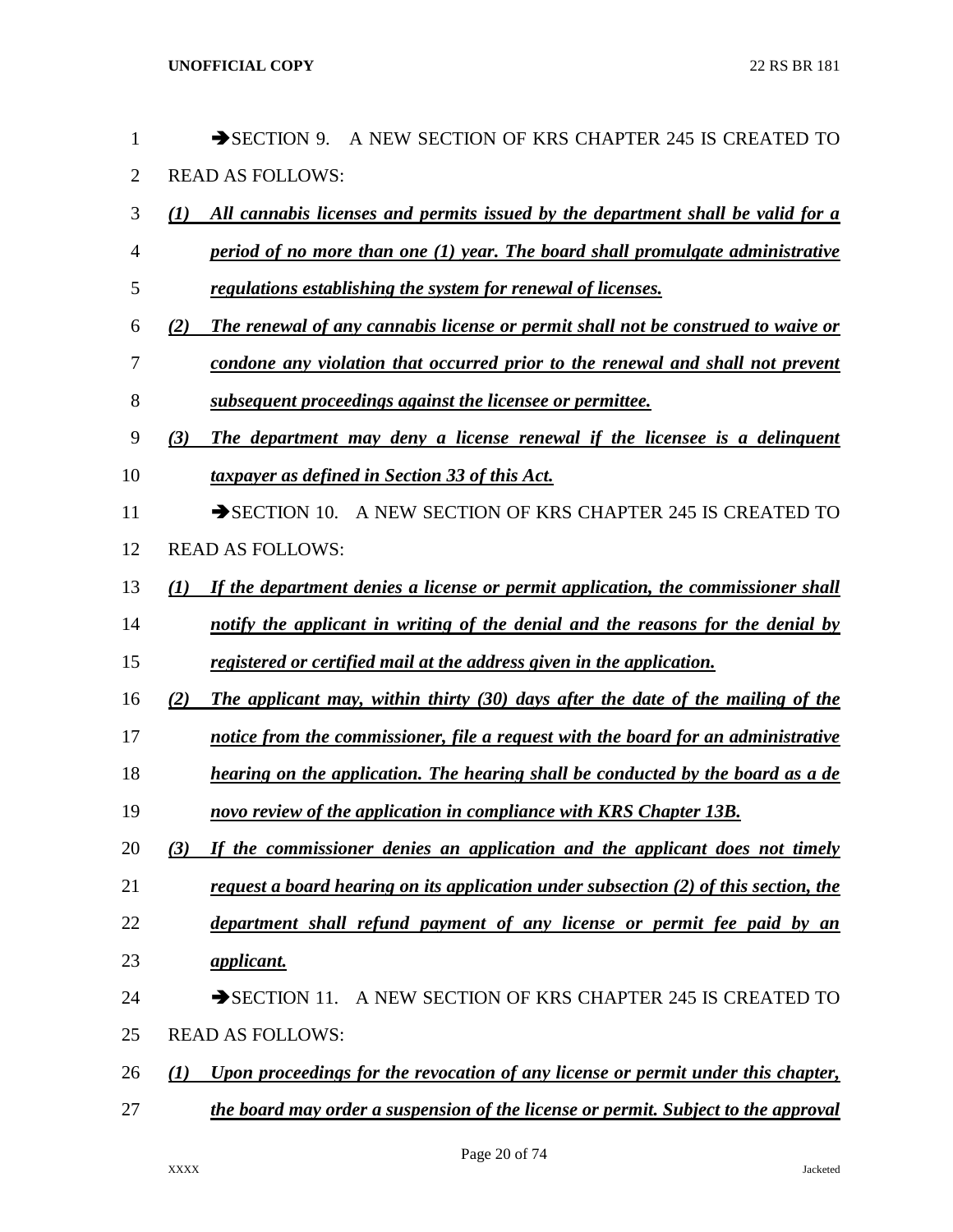| 1              | <u>of the board, the licensee or permittee may pay in lieu of part or all of the days of</u> |
|----------------|----------------------------------------------------------------------------------------------|
| $\overline{2}$ | any suspension period, a sum established in an administrative regulation                     |
| 3              | promulgated by the board.                                                                    |
| $\overline{4}$ | Payments in lieu of suspension collected by the board shall be deposited into the<br>(2)     |
| 5              | cannabis fund account established in Section 15 of this Act.                                 |
| 6              | Appeals from orders of suspension and the associated procedures shall be the<br>(3)          |
| 7              | same as those for orders of revocation in KRS Chapter 13B.                                   |
| 8              | SECTION 12. A NEW SECTION OF KRS CHAPTER 245 IS CREATED TO                                   |
| 9              | <b>READ AS FOLLOWS:</b>                                                                      |
| 10             | No employer shall refuse to employ and may not discriminate against an individual            |
| 11             | with respect to compensation, promotion, or the terms, conditions, or privileges of          |
| 12             | employment because the individual legally uses a cannabis product off the employer's         |
| 13             | premises during nonworking hours. This section shall not apply to the use of cannabis        |
| 14             | <i>products:</i>                                                                             |
| 15             | During working hours; or<br>(1)                                                              |
| 16             | (2)<br>That affects<br><i>individual's ability to perform job-related employment</i><br>an   |
| 17             | responsibilities or compromises the safety of other employees.                               |
| 18             | $\rightarrow$ SECTION 13.<br>A NEW SECTION OF KRS CHAPTER 245 IS CREATED TO                  |
| 19             | <b>READ AS FOLLOWS:</b>                                                                      |
| 20             | Cannabis, cannabis products, and cannabis accessories shall only be purchased,<br>(I)        |
| 21             | possessed, consumed, or used by persons aged twenty-one (21) years or older, and             |
| 22             | <u>a retail licensee shall only sell to persons aged twenty-one (21) or older.</u>           |
| 23             | A licensee under this chapter shall not sell, give, or provide cannabis to a person<br>(2)   |
| 24             | under the age of twenty-one (21).                                                            |
| 25             | (3)<br>A person under twenty-one (21) years of age shall not enter any premises licensed     |
| 26             | for the sale of cannabis, cannabis products, or cannabis accessories for the                 |
| 27             | purpose of purchasing or receiving any cannabis, cannabis product, or cannabis               |
|                |                                                                                              |

Page 21 of 74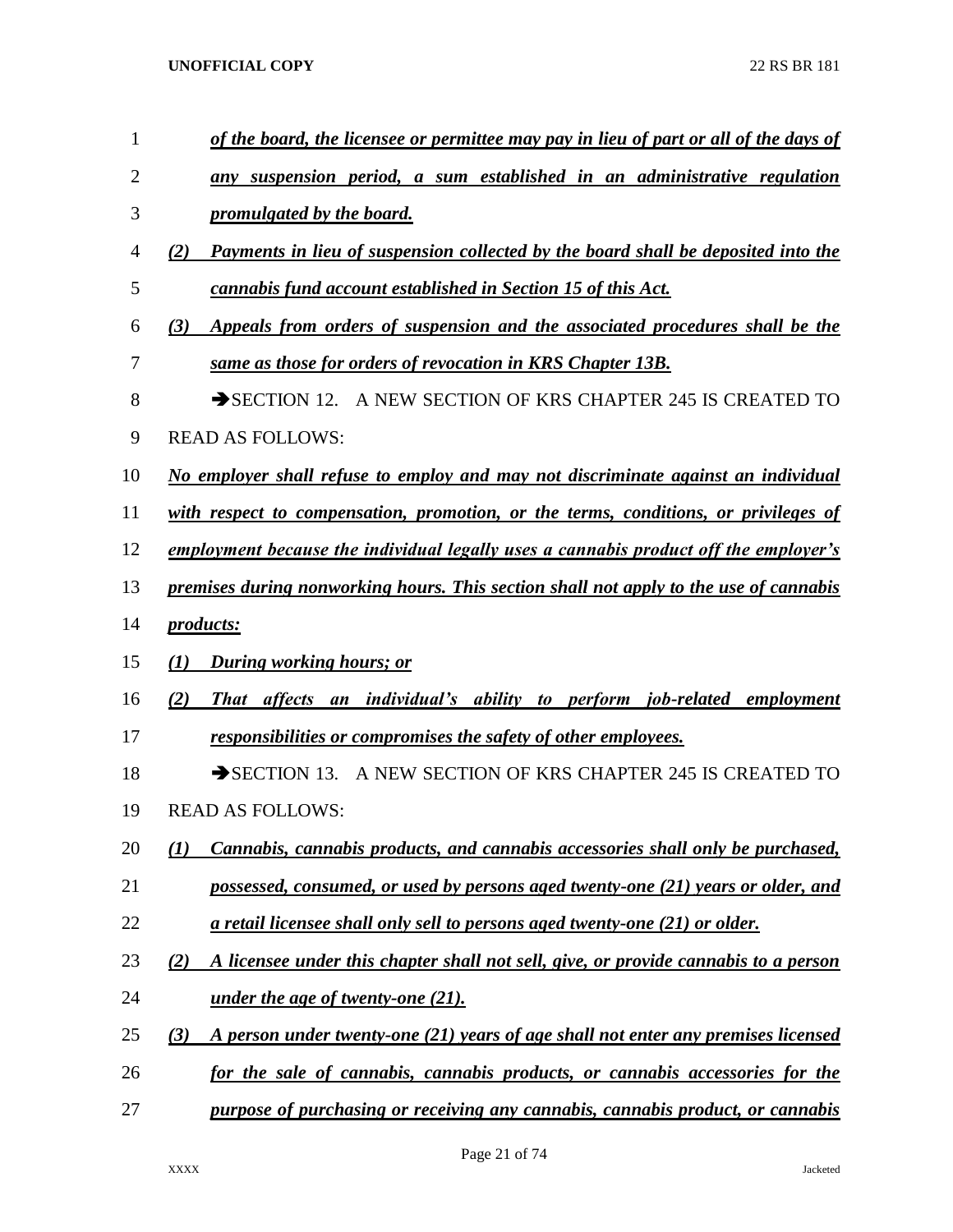*accessory. (4) A person under twenty-one (21) years of age shall not misrepresent the person's age for the purpose of inducing any licensee, or the licensee's agent or employee, to sell any cannabis, cannabis products, or cannabis accessories to the underage person. (5) A person under twenty-one (21) years of age shall not use or attempt to use any false, fraudulent, or altered identification card, paper, or any other document to purchase or attempt to purchase or otherwise obtain any cannabis, cannabis products, or cannabis accessories. A person who violates this section shall, for the first offense, be guilty of a violation, and for the second and each subsequent offense, the person shall be guilty of a Class B misdemeanor. (6) Except as provided in subsection (7) of this section, any person who violates subsections (3), (4), or (5) of this section shall be charged with a violation and each violation shall constitute a separate offense. (7) A violation of subsections (3), (4), or (5) of this section shall be deemed a status offense if committed by a person under the age of eighteen (18) and shall be under the jurisdiction of the juvenile session of the District Court or the family division of the Circuit Court, as appropriate. (8) This section shall not apply to a caregiver aged twenty-one (21) or older who purchases or receives medical cannabis for a patient who is under twenty-one (21) years of age if the underage patient is a qualified patient with a registry identification card. (9) It shall be an affirmative defense to a charge under subsection (2) of this section that the sale was induced by the use of false, fraudulent, or altered identification papers or other documents, and that the appearance and character of the purchaser were such that the purchaser's age could not have been ascertained by any other means, and that the purchaser's appearance and character indicated*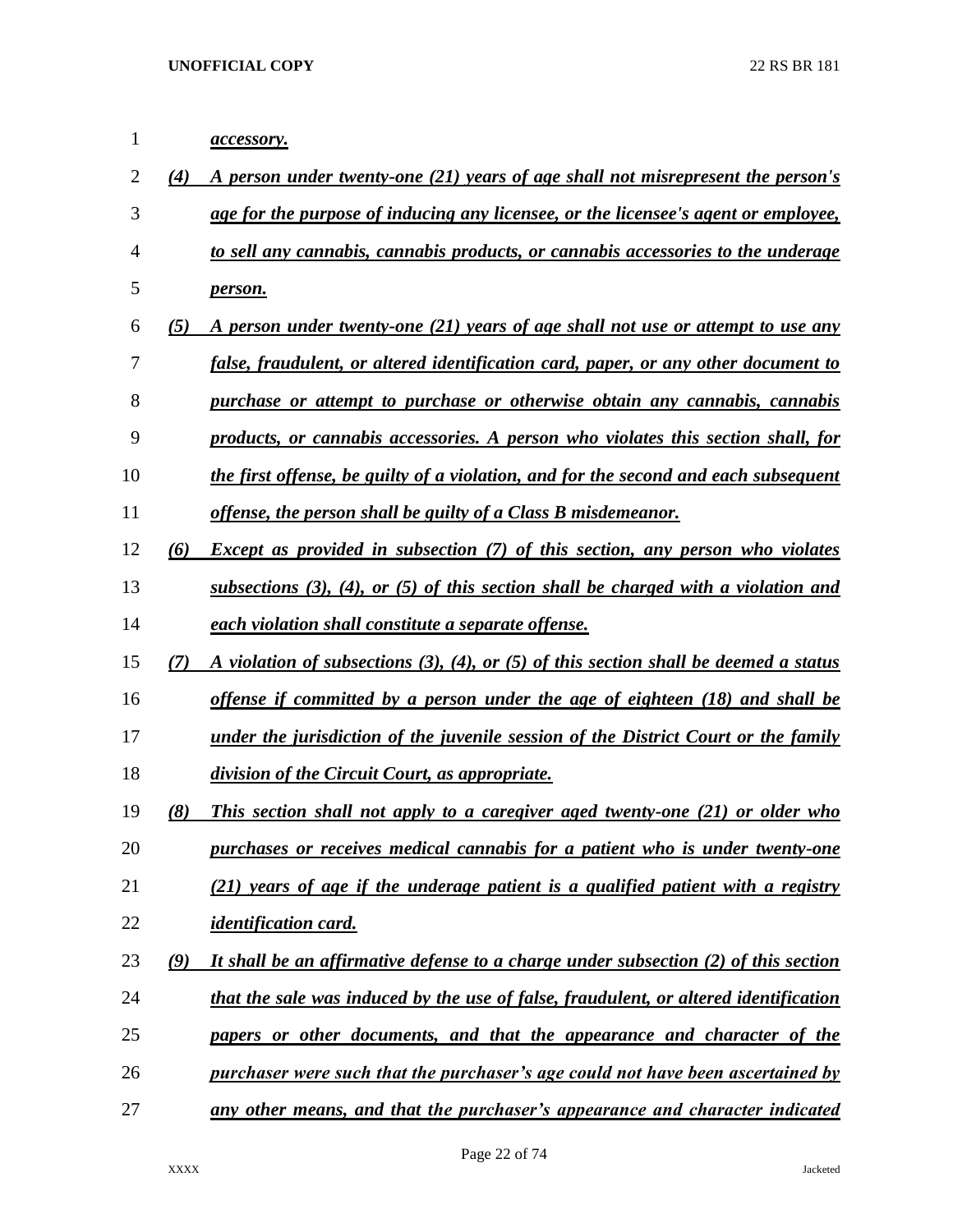| $\mathbf{1}$   | strongly that the purchaser was of legal age to purchase cannabis and cannabis              |
|----------------|---------------------------------------------------------------------------------------------|
| $\overline{2}$ | products. This evidence may be introduced either in mitigation of the charge or             |
| 3              | as a defense to the charge itself.                                                          |
| 4              | SECTION 14. A NEW SECTION OF KRS CHAPTER 245 IS CREATED TO                                  |
| 5              | <b>READ AS FOLLOWS:</b>                                                                     |
| 6              | Every retail licensee shall display signs that are visible to persons entering the premises |
| 7              | <i>that state as follows:</i>                                                               |
| 8              | The United States Surgeon General has issued an advisory opinion stating that<br>(I)        |
| 9              | smoking or ingesting cannabis by pregnant women may cause harm to the fetus;                |
| 10             | <u>and</u>                                                                                  |
| 11             | Minor persons under the age of twenty-one (21) may face criminal penalties if<br>(2)        |
| 12             | they attempt to buy cannabis or cannabis products themselves or if they attempt             |
| 13             | to have someone else buy cannabis or cannabis products for them.                            |
| 14             | SECTION 15. A NEW SECTION OF KRS CHAPTER 245 IS CREATED TO                                  |
| 15             | <b>READ AS FOLLOWS:</b>                                                                     |
| 16             | There is established in the State Treasury a revolving account which shall<br>(I)<br>(a)    |
| 17             | be a permanent and perpetual fund to be known as the "cannabis fund" to                     |
| 18             | which shall be credited any amounts collected from license and permit fees                  |
| 19             | under this chapter, fines in lieu of suspension under this chapter, and                     |
| 20             | excise taxes pursuant to Section 19 of this Act, in addition to any other                   |
| 21             | <i>appropriations, gifts, grants, federal funds, or other funds, both public or</i>         |
| 22             | private, directed to the fund for the purposes set forth in this section.                   |
| 23             | <b>Expenses for the operation of the board and department shall first be paid</b><br>(b)    |
| 24             | from the fund in accordance with amounts appropriated by the General                        |
| 25             | <b>Assembly for such purposes in an enacted budget bill.</b>                                |
| 26             | After the payment of operating expenses, at least thirty percent (30%) of the<br>(c)        |
| 27             | amount remaining shall be retained in the fund and shall be expended as                     |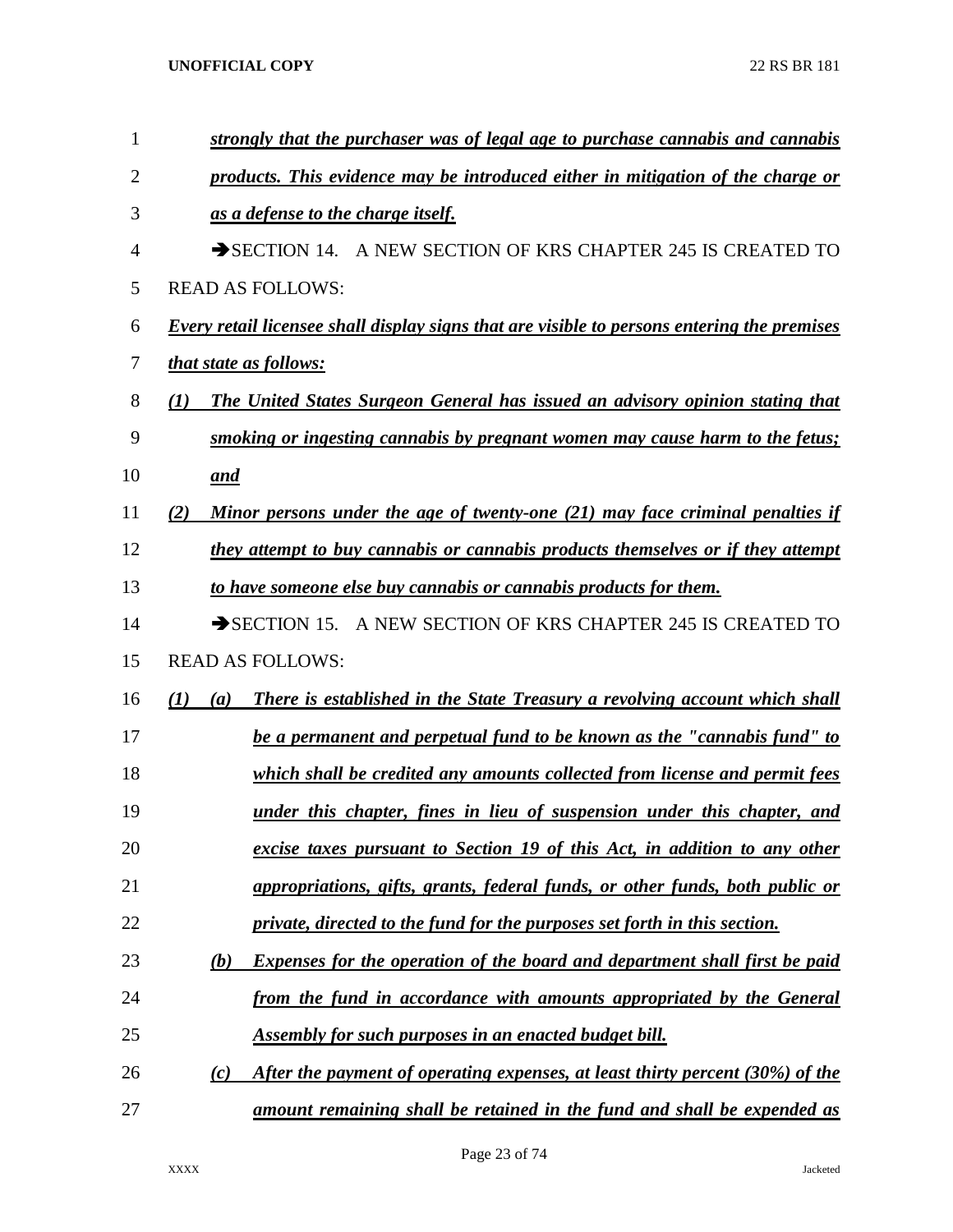| 1              |     | determined by the Social Impact Council established in Section 16 of this         |
|----------------|-----|-----------------------------------------------------------------------------------|
| $\overline{2}$ |     | Act, with the remainder of funds distributed to the General Fund.                 |
| 3              | (2) | Notwithstanding KRS 45.229, fund amounts not expended at the close of a fiscal    |
| 4              |     | year shall not lapse but shall be carried forward into the next fiscal year.      |
| 5              | (3) | Moneys deposited into the fund are hereby appropriated for the purposes set forth |
| 6              |     | in this section and shall not be appropriated or transferred by the General       |
| 7              |     | <b>Assembly for any other purposes.</b>                                           |
| 8              | (4) | Interest earned from moneys in the fund shall become part of the fund and shall   |
| 9              |     | not lapse.                                                                        |
| 10             |     | A NEW SECTION OF KRS CHAPTER 245 IS CREATED TO<br>$\rightarrow$ SECTION 16.       |
| 11             |     | <b>READ AS FOLLOWS:</b>                                                           |
| 12             | (I) | The Social Impact Council is created as a political subdivision of the            |
| 13             |     | Commonwealth to perform essential governmental and public functions by            |
| 14             |     | administering funds to provide economic assistance to the Commonwealth. The       |
| 15             |     | council shall be a public agency subject to KRS 61.805 to 61.850 and 61.870 to    |
| 16             |     | 61.884 and other applicable statutes. The purpose of the council is to directly   |
| 17             |     | address the impact of economic disinvestment, violence, and historical overuse of |
| 18             |     | criminal justice responses to community and individual needs by providing         |
| 19             |     | resources to support local design and control of community-based responses to     |
| 20             |     | these impacts.                                                                    |
| 21             | (2) | The council shall have a total membership of nineteen (19) voting members that    |
| 22             |     | shall consist of thirteen (13) at-large citizen members and six (6) ex officion   |
| 23             |     | members. The chair of the Cannabis Control Board or designee shall also serve     |
| 24             |     | as a nonvoting ex officio member. At-large citizen members shall be appointed by  |
| 25             |     | the Governor. At-large citizen members of the council shall be citizens of the    |
| 26             |     | <b>Commonwealth and shall include:</b>                                            |
| 27             |     | A person who has been previously incarcerated or convicted of a cannabis-<br>(a)  |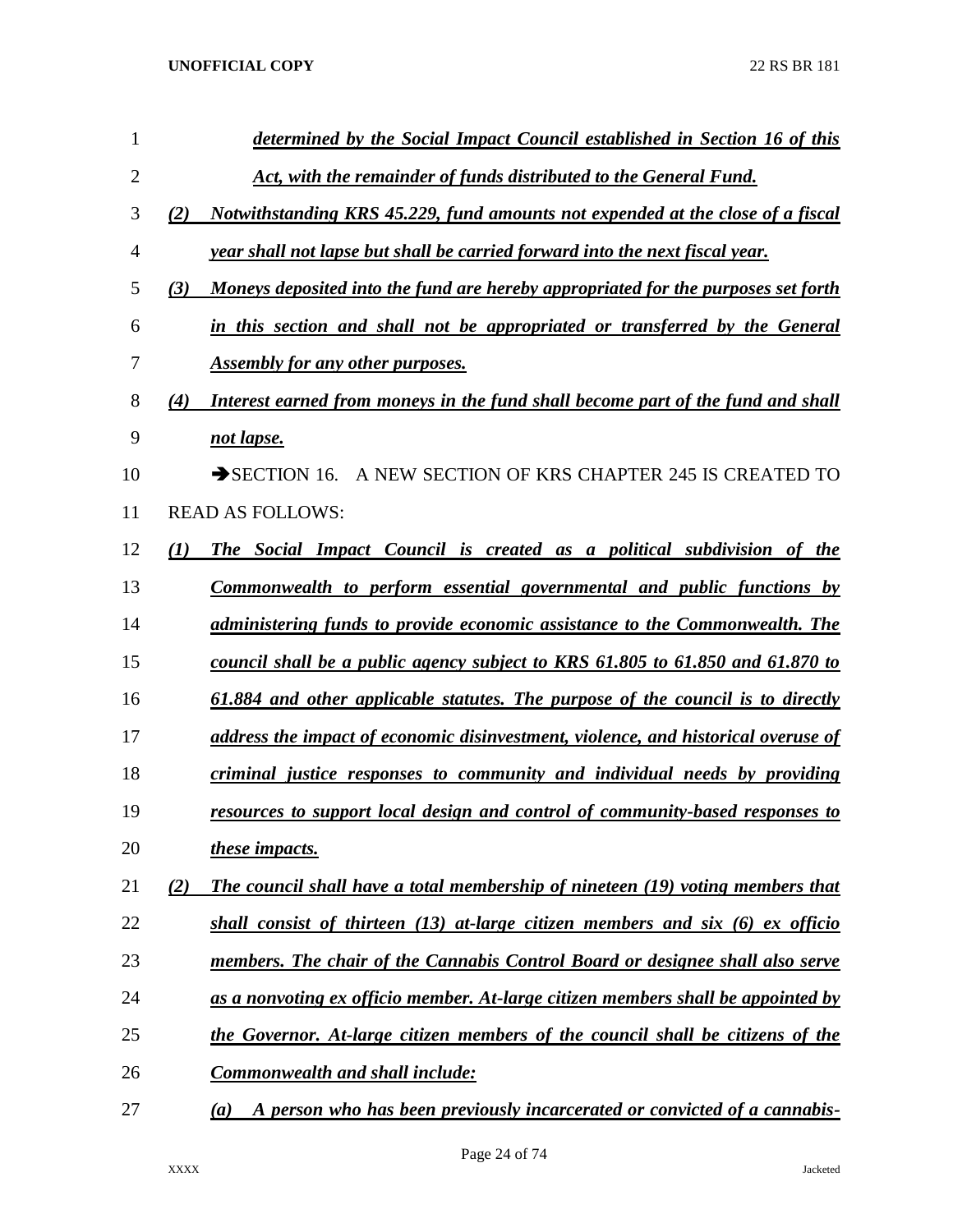| 1  |     |                             | related crime;                                                                        |
|----|-----|-----------------------------|---------------------------------------------------------------------------------------|
| 2  |     | (b)                         | An expert in the field of public health with experience in trauma-informed            |
| 3  |     |                             | care, if possible;                                                                    |
| 4  |     | (c)                         | An expert in education with a focus on access to opportunities for youth in           |
| 5  |     |                             | underserved communities;                                                              |
| 6  |     | (d)                         | <u>An expert on Kentucky's foster care system;</u>                                    |
| 7  |     | (e)                         | An expert in workforce development;                                                   |
| 8  |     | (f)                         | A representative from one (1) of Kentucky's historically black colleges and           |
| 9  |     |                             | <i><u><b>universities</b></u></i>                                                     |
| 10 |     | $\left( \mathbf{g} \right)$ | A veteran of the United States Armed Forces;                                          |
| 11 |     | (h)                         | An entrepreneur with expertise in emerging industries or access to capital            |
| 12 |     |                             | for small businesses;                                                                 |
| 13 |     | (i)                         | A representative from the Department of Public Advocacy; and                          |
| 14 |     | (i)                         | (4)<br><i>community-based providers</i><br><b>Four</b><br>community development<br>or |
| 15 |     |                             | organization representatives who provide services to address the social               |
| 16 |     |                             | determinants of health and promote community investment in communities                |
| 17 |     |                             | <i>adversely and disproportionately impacted by cannabis prohibitions,</i>            |
| 18 |     |                             | including services such as workforce development, youth mentoring and                 |
| 19 |     |                             | educational services, job training and placement services, and reentry                |
| 20 |     |                             | services.                                                                             |
| 21 | (3) |                             | The six (6) ex officio members of the council shall be:                               |
| 22 |     | (a)                         | <b>The secretary of the Cabinet for Economic Development or designee;</b>             |
| 23 |     | (b)                         | <b>The secretary of the Cabinet for Health and Family Services or designee;</b>       |
| 24 |     | (c)                         | <b>The secretary of the Justice and Public Safety Cabinet or designee;</b>            |
| 25 |     | (d)                         | <b>The secretary of the Labor Cabinet or designee;</b>                                |
| 26 |     | (e)                         | The secretary of the Education and Workforce Development Cabinet or                   |
| 27 |     |                             | designee; and                                                                         |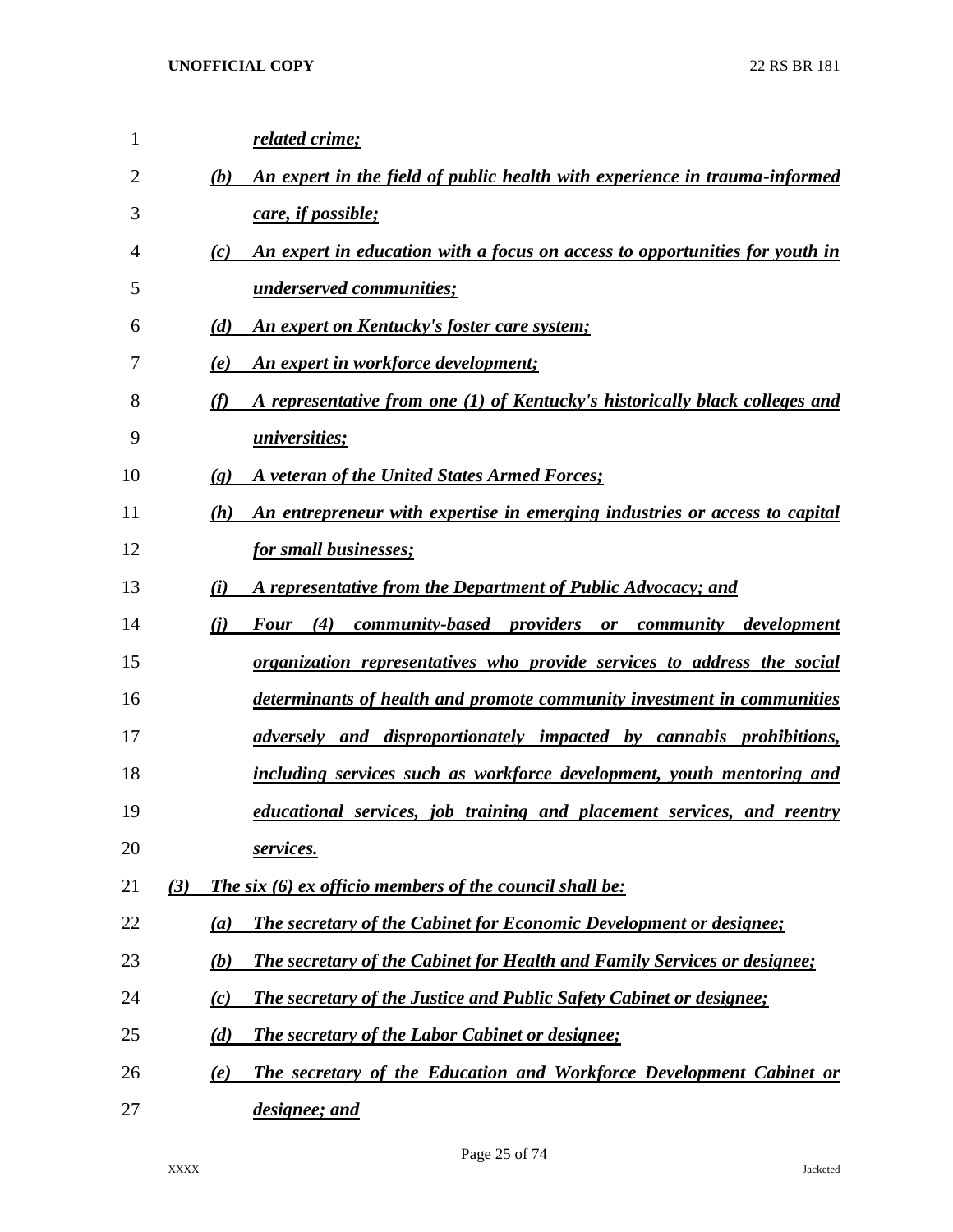| 1              | <b>The Attorney General or designee.</b><br>(f)                                           |
|----------------|-------------------------------------------------------------------------------------------|
| $\overline{2}$ | Ex officio members of the council shall serve coincident with their terms of<br>(4)       |
| 3              | office. At-large citizen members shall be appointed for a term of four (4) years.         |
| 4              | Appointments to fill vacancies, other than by expiration of a term, shall be for the      |
| 5              | unexpired terms. Vacancies shall be filled in the same manner as the original             |
| 6              | appointments. All members may be reappointed.                                             |
| 7              | Consideration shall be given to racial and gender equity in the appointment<br>(5)<br>(a) |
| 8              | of the at-large citizen members.                                                          |
| 9              | The at-large citizen members shall be appointed in equal proportion from<br>(b)           |
| 10             | the two (2) political parties casting the highest and next highest number of              |
| 11             | votes at the last preceding general election in the state.                                |
| 12             | A majority of the council shall select a chair and vice-chair from among its<br>(6)       |
| 13             | membership. A majority of the members shall constitute a quorum. The council's            |
| 14             | first meeting shall convene by August 1, 2024. The council shall meet at least            |
| 15             | <u>once every two (2) months and shall meet at the call of the chair or whenever the</u>  |
| 16             | <i>majority of the members so request.</i>                                                |
| 17             | Members shall receive no compensation but shall be reimbursed for all<br>(7)              |
| 18             | reasonable and necessary expenses incurred in the performance of their duties.            |
| 19             | The council shall be attached to the Public Protection Cabinet for administrative<br>(8)  |
| 20             | <i>purposes.</i>                                                                          |
| 21             | SECTION 17. A NEW SECTION OF KRS CHAPTER 245 IS CREATED TO                                |
| 22             | <b>READ AS FOLLOWS:</b>                                                                   |
| 23             | <b>The Social Impact Council's powers and duties shall include:</b>                       |
| 24             | Developing and implementing scholarship programs and educational and<br>(1)               |
| 25             | vocational resources for historically marginalized youth, including youth in              |
| 26             | foster care, who have been adversely impacted by substance use individually, in           |
| 27             | their families, or in their communities;                                                  |

Page 26 of 74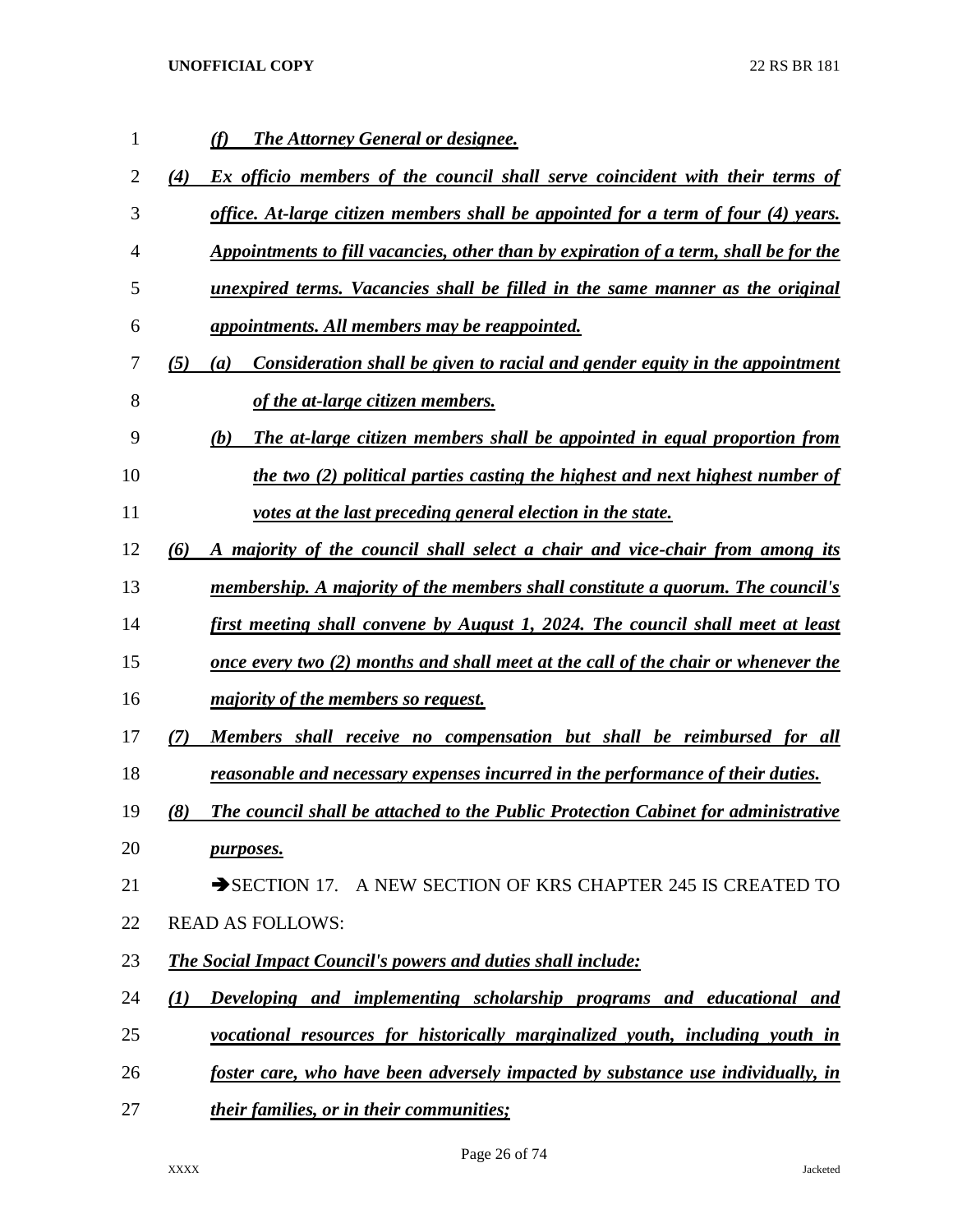| 1  | (2)      | Developing and implementing a program to award grants to support workforce               |
|----|----------|------------------------------------------------------------------------------------------|
| 2  |          | development programs, youth mentoring programs, job training and placement               |
| 3  |          | services, and reentry services that serve communities historically<br>and                |
| 4  |          | disproportionately targeted by drug enforcement;                                         |
| 5  | (3)      | Administering the cannabis fund established under Section 15 of this Act;                |
| 6  | (4)      | Collaborating with the Cannabis Control Board to implement programs and                  |
| 7  |          | provide recommendations consistent with the purposes of this section;                    |
| 8  | (5)      | <b>Receiving requests and applications for funds and authorizing the distribution of</b> |
| 9  |          | funds;                                                                                   |
| 10 | (6)      | Developing guidelines and criteria for eligibility for and disbursement of funds,        |
| 11 |          | the types of direct and indirect economic assistance to be awarded, and                  |
| 12 |          | procedures for applying for funds and reviewing applications for assistance;             |
| 13 | (7)      | <b>Preparing a biennial budget request in accordance with KRS Chapter 48;</b>            |
| 14 | (8)      | Working with other governmental agencies to maximize the financial and                   |
| 15 |          | economic impact that the programs implemented by the council will have and to            |
| 16 |          | <i>maximize receipt of federal and other funds to the Commonwealth;</i>                  |
| 17 | (9)      | Submitting an annual report and executive summary to the Governor and the                |
| 18 |          | General Assembly for publication. The chair shall submit to the Governor and             |
| 19 |          | the Legislative Research Commission an annual executive summary of the                   |
| 20 |          | interim activity and work of the council no later than the first day of each regular     |
| 21 |          | session of the General Assembly; and                                                     |
| 22 |          | (10) Performing any other activities and functions as directed by the Governor.          |
| 23 |          | A NEW SECTION OF KRS CHAPTER 138 IS CREATED TO<br>$\rightarrow$ SECTION 18.              |
| 24 |          | <b>READ AS FOLLOWS:</b>                                                                  |
| 25 |          | As used in this chapter, unless the context requires otherwise:                          |
| 26 | $\bf(1)$ | "Cannabis" has the same meaning as in Section 1 of this Act;                             |
| 27 | (2)      | "Cultivator" means a licensee with a cultivator license under Section 7 of this          |

Page 27 of 74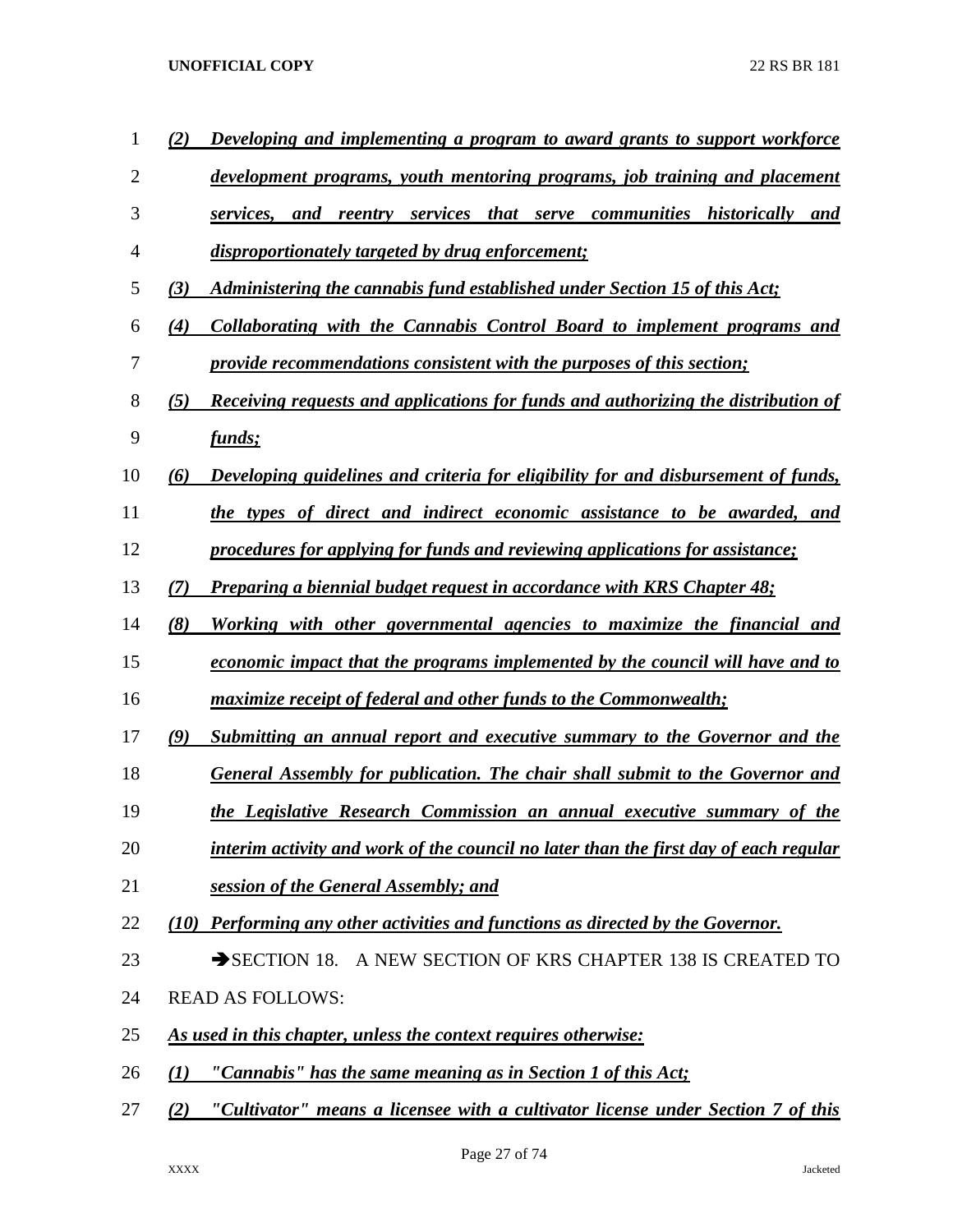| $\mathbf{1}$ |                  | <u>Act;</u>                                                                               |
|--------------|------------------|-------------------------------------------------------------------------------------------|
| 2            | (3)              | "Processor" means a licensee with a processor license under Section 7 of this             |
| 3            |                  | <u>Act;</u>                                                                               |
| 4            | (4)              | "Retailer" means a licensee with a retail license under Section 7 of this Act; and        |
| 5            | (5)              | "Microbusiness" means a licensee with a microbusiness license under Section 7             |
| 6            |                  | of this Act.                                                                              |
| 7            |                  | $\rightarrow$ SECTION 19.<br>A NEW SECTION OF KRS CHAPTER 138 IS CREATED TO               |
| 8            |                  | <b>READ AS FOLLOWS:</b>                                                                   |
| 9            | $\mathcal{L}(I)$ | Beginning on July 1, 2023, an excise tax is hereby imposed at the time of the first       |
| 10           |                  | sale or transfer of harvested cannabis by a:                                              |
| 11           |                  | Cultivator to a processor or retailer; or<br>(a)                                          |
| 12           |                  | (b)<br>Microbusiness to a retailer or consumer.                                           |
| 13           |                  | The tax shall be paid by the licensee selling or transferring the cannabis and            |
| 14           |                  | shall be based on the weight of the cannabis transferred, regardless of any               |
| 15           |                  | <i>payment received.</i>                                                                  |
| 16           | (2)              | The rate of the tax imposed by subsection (1) of this section shall be set annually       |
| 17           |                  | by the Cannabis Control Board established in Section 3 of this Act through the            |
| 18           |                  | promulgation of an administrative regulation.                                             |
| 19           | (3)              | <b>Every cultivator, processor, retailer, and microbusiness shall file an application</b> |
| 20           |                  | for registration with the Department of Revenue. The application shall be in the          |
| 21           |                  | <u>form prescribed by the department. The application shall be signed by:</u>             |
| 22           |                  | The owner if the applicant is a natural person;<br>(a)                                    |
| 23           |                  | A member or partner if the applicant is an association or partnership; or<br>(b)          |
| 24           |                  | An executive officer or some person specifically authorized by the<br>(c)                 |
| 25           |                  | corporation to sign the application if the applicant is a corporation.                    |
| 26           | (4)              | The taxes imposed by this section are due and payable to the Department of                |
| 27           |                  | Revenue monthly on or before the twentieth day of the month following each                |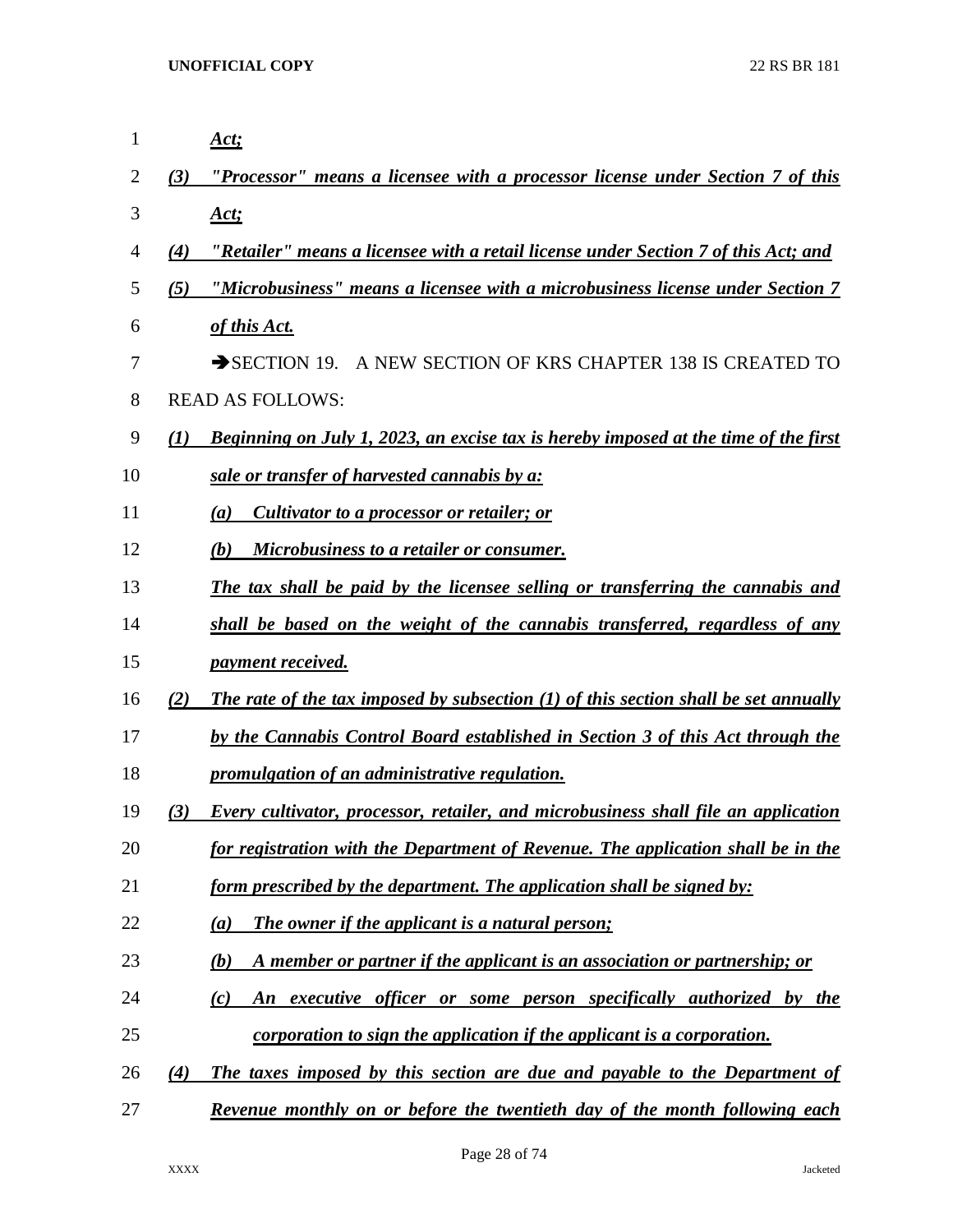# *calendar month.*

- *(5) A return for the preceding calendar month shall be filed with the Department of Revenue by every cultivator, processor, retailer, and microbusiness, together with any tax due. For the purpose of facilitating the administration, payment, or collection of the taxes levied by this section, the Department of Revenue may permit or require returns to be filed or tax payments to be made other than as specifically required by this section. (6) Every cultivator, processor, retailer, and microbusiness shall keep records, receipts, invoices, and other pertinent papers in the form as the Department of Revenue may require. Every cultivator, processor, retailer, and microbusiness who files the returns required under this section shall keep records for not less than six (6) years from the making of records unless the Department of Revenue in writing authorizes their destruction at an earlier date. (7) The Department of Revenue shall establish a method or process that may be a part of the tracking system required by Section 4 of this Act, to identify cannabis on which the tax imposed by this section has been paid. (8) All receipts, interest, and penalties resulting from the taxes imposed under this section shall be deposited into the cannabis fund created in Section 16 of this Act.* 19 SECTION 20. A NEW SECTION OF KRS CHAPTER 138 IS CREATED TO READ AS FOLLOWS: *(1) Notwithstanding anything in this chapter to the contrary, the president, vice president, secretary, treasurer, or any other person holding any equivalent corporate office of any corporation subject to Sections 1 to 14 of this Act shall be personally and individually liable, both jointly and severally, for the taxes imposed by Section 19 of this Act. (2) Corporate dissolution, withdrawal of the corporation from the state, or the*
- *cessation of holding any corporate office shall not discharge the liability of any*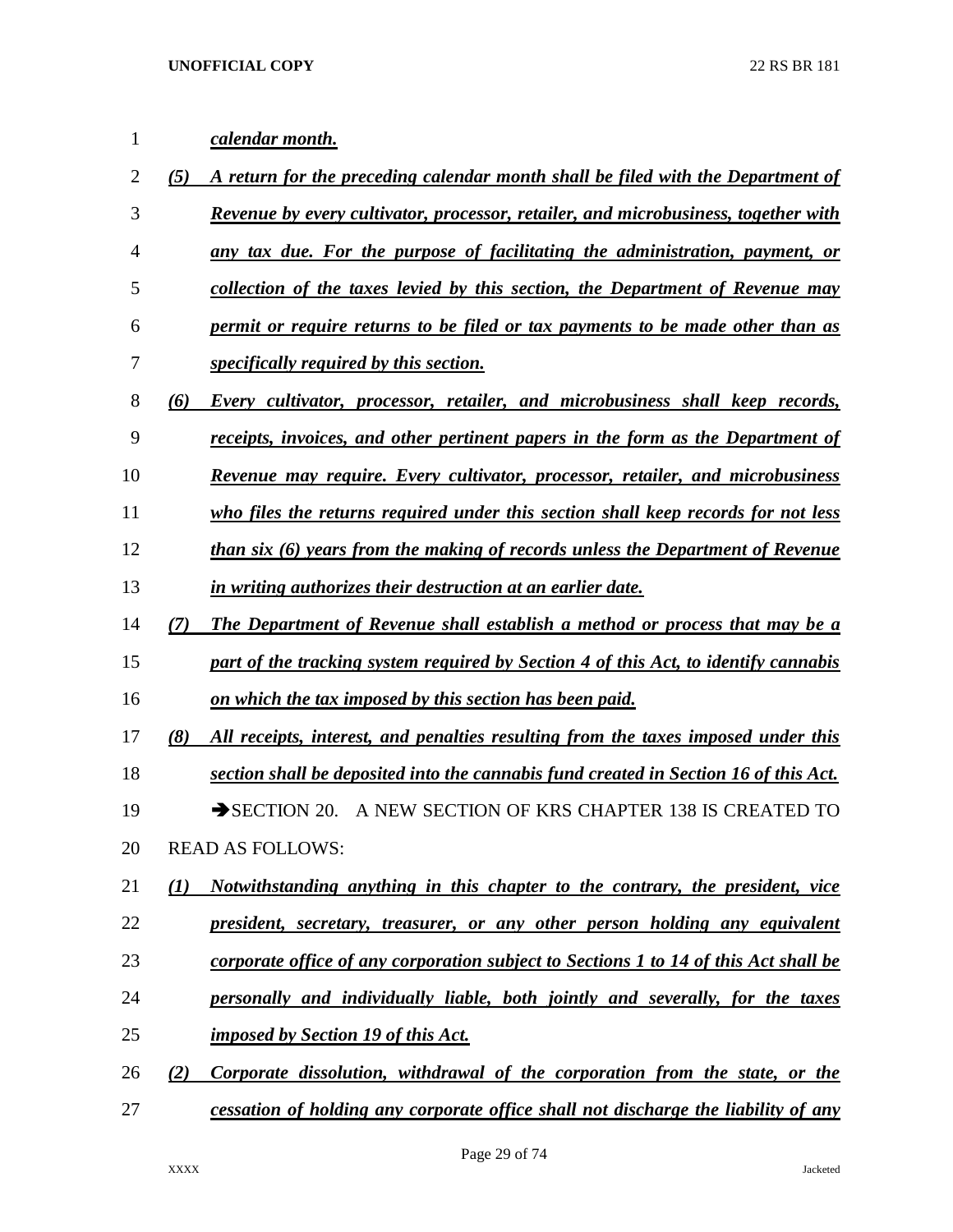| $\mathbf{1}$   |     | person. The personal and individual liability shall apply to every person holding a          |
|----------------|-----|----------------------------------------------------------------------------------------------|
| $\overline{2}$ |     | corporate office at the time the tax becomes or became due.                                  |
| 3              | (3) | Notwithstanding anything in this chapter, KRS 275.150, 362.1-306(3) or                       |
| 4              |     | predecessor law, or $362.2\n-404(3)$ to the contrary, the managers of a limited              |
| 5              |     | liability company, the partners of a limited liability partnership, and the general          |
| 6              |     | partners of a limited liability limited partnership or any other person holding any          |
| 7              |     | equivalent office of a limited liability company, limited liability partnership, or          |
| 8              |     | limited liability limited partnership subject to Sections 1 to 14 of this Act shall be       |
| 9              |     | personally and individually liable, both jointly and severally, for the cannabis and         |
| 10             |     | cannabis products taxes.                                                                     |
| 11             | (4) | Dissolution, withdrawal of the limited liability company, limited liability                  |
| 12             |     | partnership, or limited liability limited partnership from the state, or the cessation       |
| 13             |     | of holding any office shall not discharge the liability of any person. The personal          |
| 14             |     | and individual liability shall apply to every manager of a limited liability                 |
| 15             |     | company, partner of a limited liability partnership, or general partner of a limited         |
| 16             |     | liability limited partnership at the time the tax becomes or became due.                     |
| 17             | (5) | No person shall be personally and individually liable under this section who had             |
| 18             |     | no authority to collect, truthfully account for, or pay over any cannabis and                |
| 19             |     | cannabis product tax at the time the taxes imposed become or became due.                     |
| 20             | (6) | "Taxes" as used in this section include interest accrued at the rate provided by             |
| 21             |     | <u>KRS 131.183, all applicable penalties imposed under this chapter, and all</u>             |
| 22             |     | applicable penalties imposed under KRS 131.180, 131.410 to 131.445, and                      |
| 23             |     | 131.990.                                                                                     |
| 24             |     | SECTION 21. A NEW SECTION OF KRS CHAPTER 138 IS CREATED TO                                   |
| 25             |     | <b>READ AS FOLLOWS:</b>                                                                      |
| 26             |     | <u>Any person who violates Sections 19 to 20 of this Act shall be subject to the uniform</u> |
| 27             |     | civil penalties imposed pursuant to KRS 131.180 and interest at the tax interest rate as     |
|                |     |                                                                                              |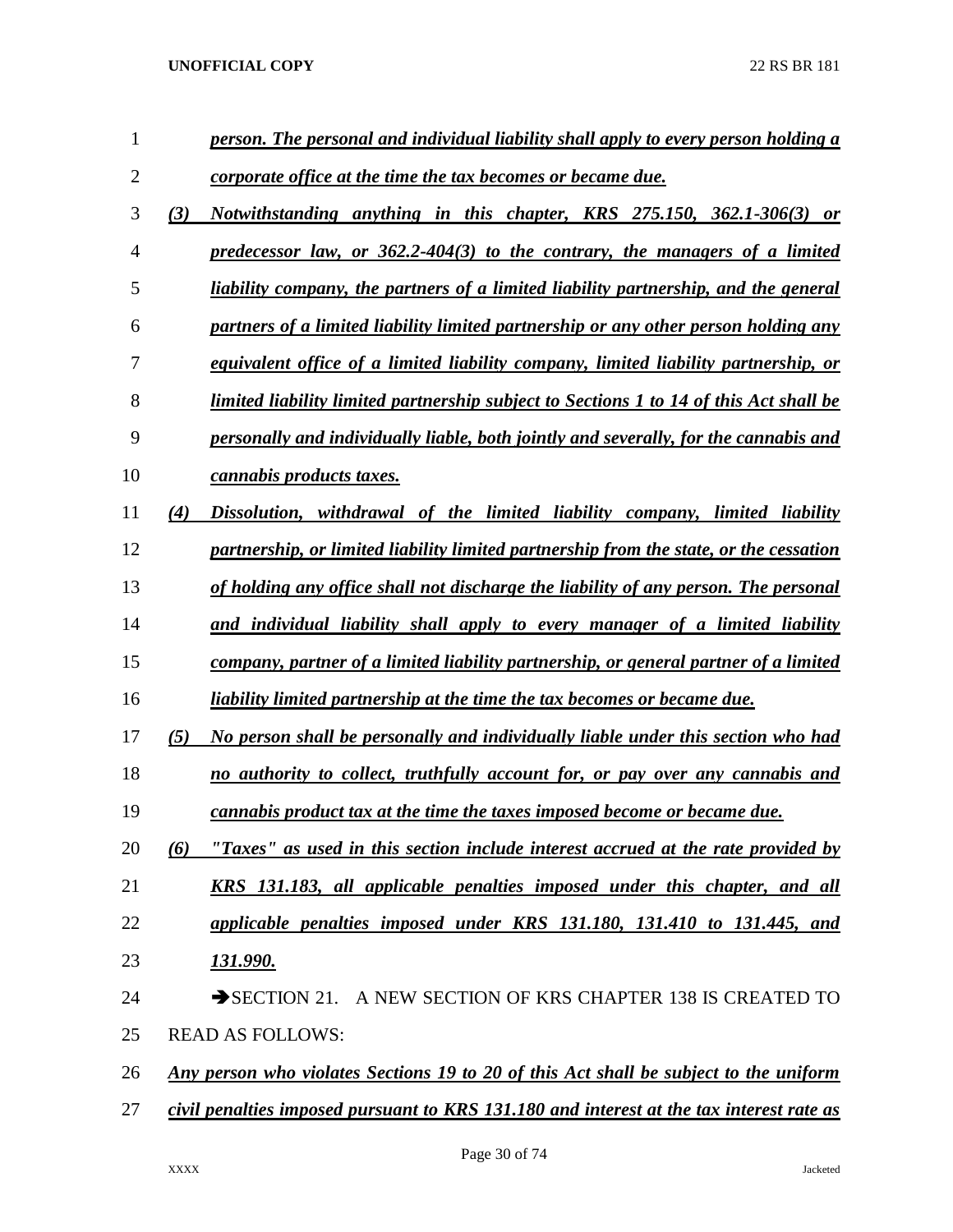| $\mathbf{1}$ |     |     | provided in KRS 131.183 from the date due until the date of payment.             |  |  |
|--------------|-----|-----|----------------------------------------------------------------------------------|--|--|
| 2            |     |     | Section 22. KRS 139.472 is amended to read as follows:                           |  |  |
| 3            | (1) |     | Notwithstanding any other provisions of this chapter, the taxes imposed by this  |  |  |
| 4            |     |     | chapter shall not apply to the sale or purchase of:                              |  |  |
| 5            |     | (a) | A drug purchased for the treatment of a human being for which a prescription     |  |  |
| 6            |     |     | is required by state or federal law, whether the drug is dispensed by a licensed |  |  |
| 7            |     |     | pharmacist, administered by a physician or other health care provider, or        |  |  |
| 8            |     |     | distributed as a free sample to or from a physician's office;                    |  |  |
| 9            |     | (b) | An over-the-counter drug purchased for the treatment of a human being for        |  |  |
| 10           |     |     | which a prescription is issued;                                                  |  |  |
| 11           |     | (c) | Medical oxygen and oxygen delivery equipment purchased for home use.             |  |  |
| 12           |     |     | Oxygen delivery equipment includes:                                              |  |  |
| 13           |     |     | High pressure cylinders, cryogenic tanks, oxygen concentrators, or<br>1.         |  |  |
| 14           |     |     | similar medical oxygen delivery equipment including repair and                   |  |  |
| 15           |     |     | replacement parts for the equipment; and                                         |  |  |
| 16           |     |     | Tubes, masks, and similar items required for the delivery of oxygen to<br>2.     |  |  |
| 17           |     |     | the patient;                                                                     |  |  |
| 18           |     | (d) | Insulin and diabetic supplies, including hypodermic syringes, needles, and       |  |  |
| 19           |     |     | sugar (urine and blood) testing materials purchased by an individual for         |  |  |
| 20           |     |     | private use;                                                                     |  |  |
| 21           |     | (e) | Colostomy, urostomy, or ileostomy supplies purchased by an individual for        |  |  |
| 22           |     |     | private use;                                                                     |  |  |
| 23           |     | (f) | Prosthetic devices purchased by any health care provider for use in the          |  |  |
| 24           |     |     | treatment of a specific individual or purchased by an individual as prescribed   |  |  |
| 25           |     |     | by a person authorized under the laws of the Commonwealth to issue               |  |  |
| 26           |     |     | prescriptions;                                                                   |  |  |
| 27           |     | (g) | Prosthetic devices that are individually designed or created for an individual   |  |  |

# Page 31 of 74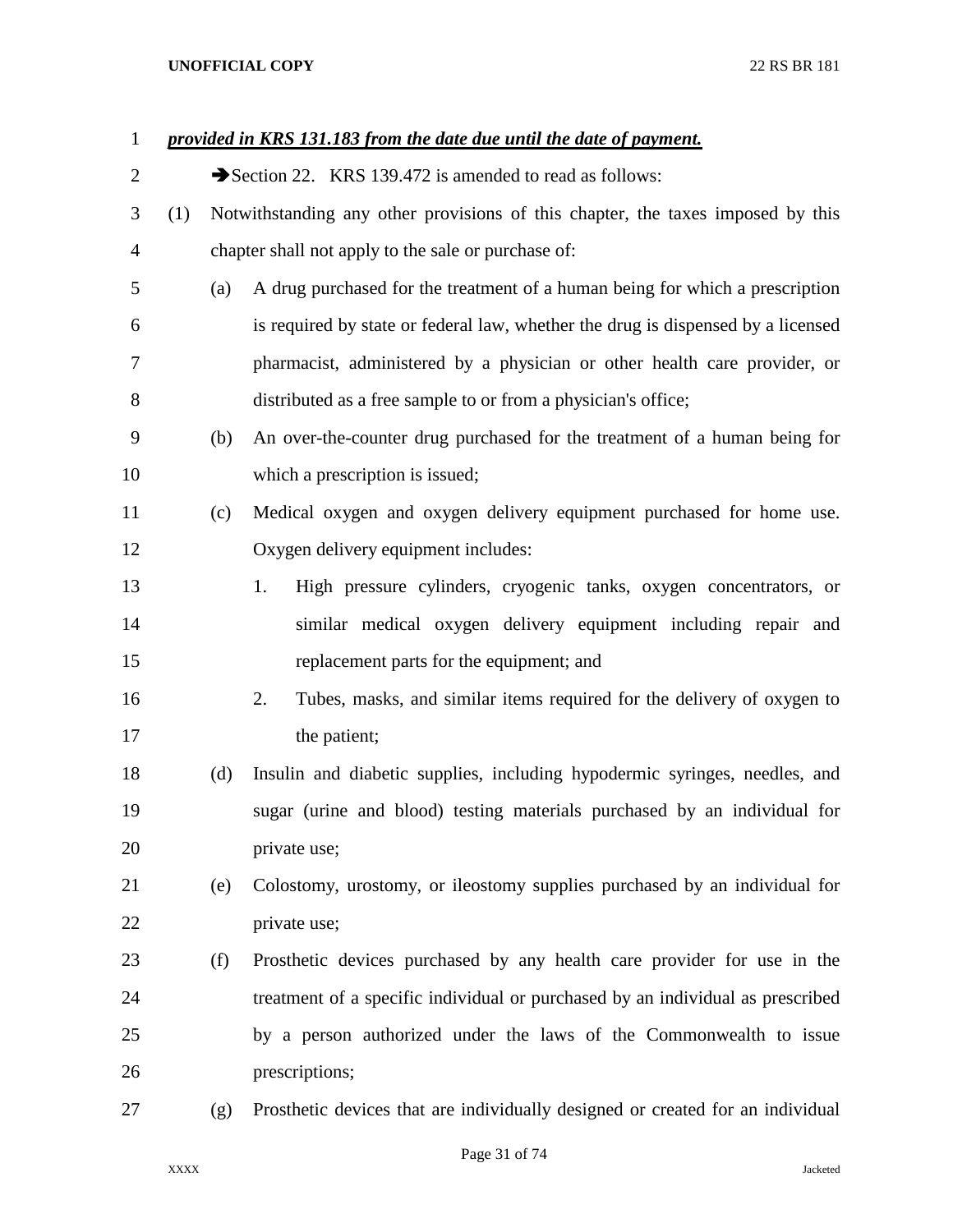| $\mathbf{1}$   |     |     | regardless of the purchaser;                                                   |
|----------------|-----|-----|--------------------------------------------------------------------------------|
| $\overline{2}$ |     | (h) | Mobility enhancing equipment for which a prescription is issued; [ and ]       |
| 3              |     | (i) | Durable medical equipment, including hospital beds for which a prescription    |
| 4              |     |     | is issued; and                                                                 |
| 5              |     | (i) | Medical cannabis as defined in Section 1 of this Act and any accessories       |
| 6              |     |     | used in conjunction with medical cannabis.                                     |
| 7              | (2) |     | Except as specifically provided in subsection (1) of this section, supplies or |
| $8\,$          |     |     | equipment used to deliver a drug to a patient are taxable.                     |
| 9              | (3) |     | As used in this section:                                                       |
| 10             |     | (a) | "Drug" means a compound, substance, or preparation and any component of a      |
| 11             |     |     | compound, substance, or preparation, other than food and food ingredients,     |
| 12             |     |     | dietary supplements, or alcoholic beverages as defined in KRS 139.485, that is |
| 13             |     |     | recognized in the official United States Pharmacopoeia, official Homeopathic   |
| 14             |     |     | Pharmacopoeia of the United States, or official National Formulary, or a       |
| 15             |     |     | supplement to any of them, or is:                                              |
| 16             |     |     | 1.<br>Intended for use in the diagnosis, cure, mitigation, treatment, or       |
| 17             |     |     | prevention of disease in humans; or                                            |
| 18             |     |     | 2.<br>Intended to affect the structure or any function of the human body;      |
| 19             |     | (b) | "Grooming and hygiene products" means soaps and cleaning solutions,            |
| 20             |     |     | shampoo, toothpaste, mouthwash, antiperspirants, and suntan lotions,           |
| 21             |     |     | regardless of whether the items meet the definition of an over-the-counter     |
| 22             |     |     | drug;                                                                          |
| 23             |     | (c) | "Over-the-counter drug" means a drug that contains a label that<br>1.          |
| 24             |     |     | identifies the product as a drug as required by 21 C.F.R. sec. 201.66. The     |
| 25             |     |     | "over-the-counter drug" label shall include:                                   |
| 26             |     |     | A "Drug Facts" panel; or<br>a.                                                 |
| 27             |     |     | A statement of the active ingredients with a list of those<br>b.               |

Page 32 of 74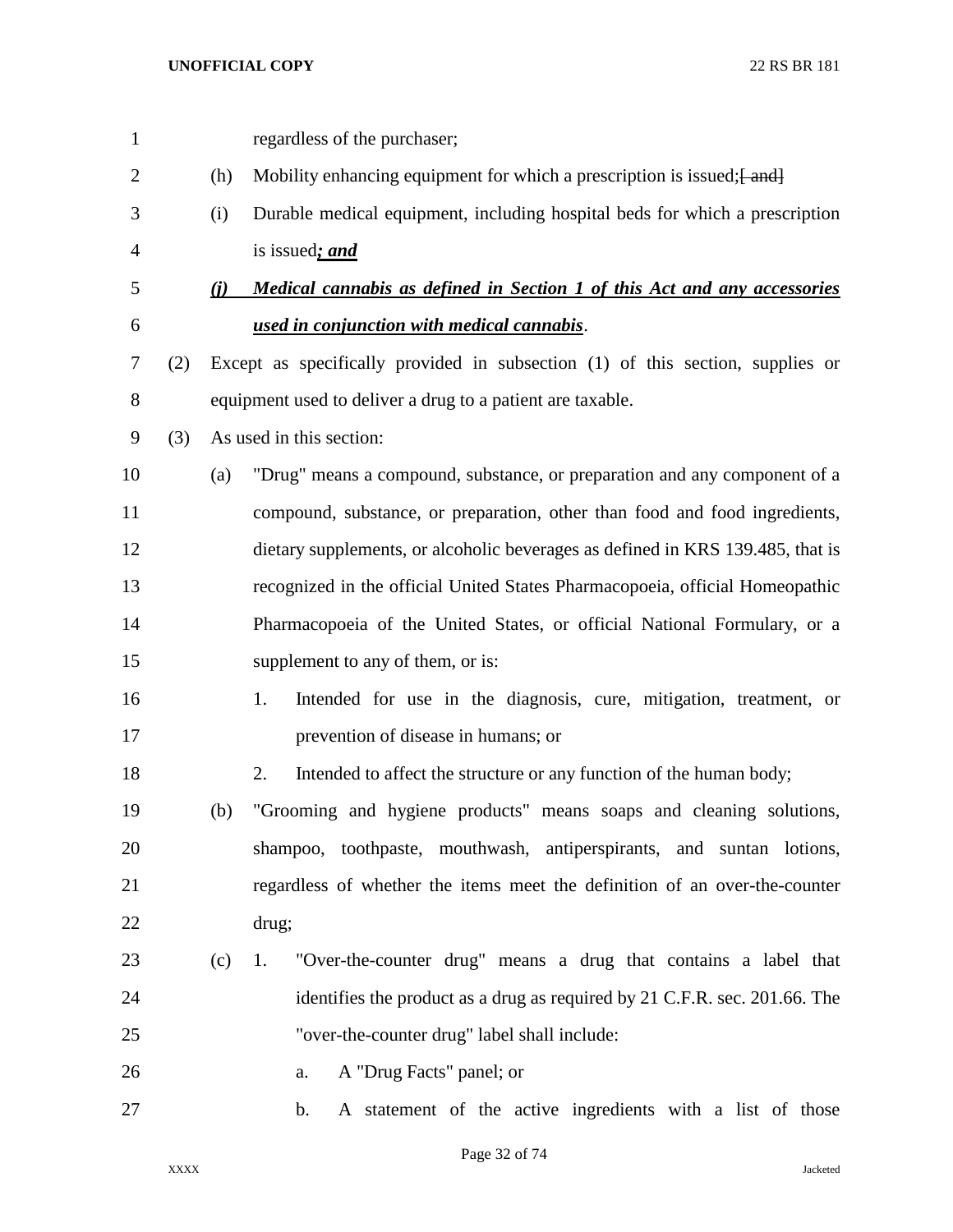| $\mathbf{1}$   |     |    | ingredients contained in the compound, substance, or preparation.             |
|----------------|-----|----|-------------------------------------------------------------------------------|
| $\overline{2}$ |     | 2. | "Over-the-counter drug" shall not include grooming and hygiene                |
| 3              |     |    | products;                                                                     |
| 4              | (d) |    | "Prescription" means an order, formula, or recipe issued in any form of oral, |
| 5              |     |    | written, electronic, or other means of transmission by a person authorized    |
| 6              |     |    | under the laws of the Commonwealth to prescribe a drug;                       |
| 7              | (e) | 1. | "Prosthetic device" means a replacement, corrective, or supportive            |
| 8              |     |    | device, including repair and replacement parts for the device, worn on or     |
| 9              |     |    | in the body to:                                                               |
| 10             |     |    | Artificially replace a missing portion of the body;<br>a.                     |
| 11             |     |    | Prevent or correct a physical deformity or malfunction; or<br>b.              |
| 12             |     |    | Support a weak or deformed portion of the body.<br>$\mathbf{c}$ .             |
| 13             |     | 2. | "Prosthetic device" shall not include any of the following:                   |
| 14             |     |    | Corrective eyeglasses;<br>a.                                                  |
| 15             |     |    | Contact lenses; or<br>b.                                                      |
| 16             |     |    | Dental prosthesis;<br>$C_{\bullet}$                                           |
| 17             | (f) | 1. | "Mobility enhancing equipment" means equipment, including repair and          |
| 18             |     |    | replacements part for same, which:                                            |
| 19             |     |    | Is primarily and customarily used to provide or increase the ability<br>a.    |
| 20             |     |    | to move from one place to another and which is appropriate for use            |
| 21             |     |    | either in a home or a motor vehicle;                                          |
| 22             |     |    | Is not generally used by persons with normal mobility; and<br>b.              |
| 23             |     |    | Does not include any motor vehicle or equipment on a motor<br>$\mathbf{c}$ .  |
| 24             |     |    | vehicle normally provided by a motor vehicle manufacturer.                    |
| 25             |     | 2. | "Mobility enhancing equipment" shall not include durable medical              |
| 26             |     |    | equipment; and                                                                |
| 27             | (g) | 1. | "Durable medical equipment" means equipment, including repair and             |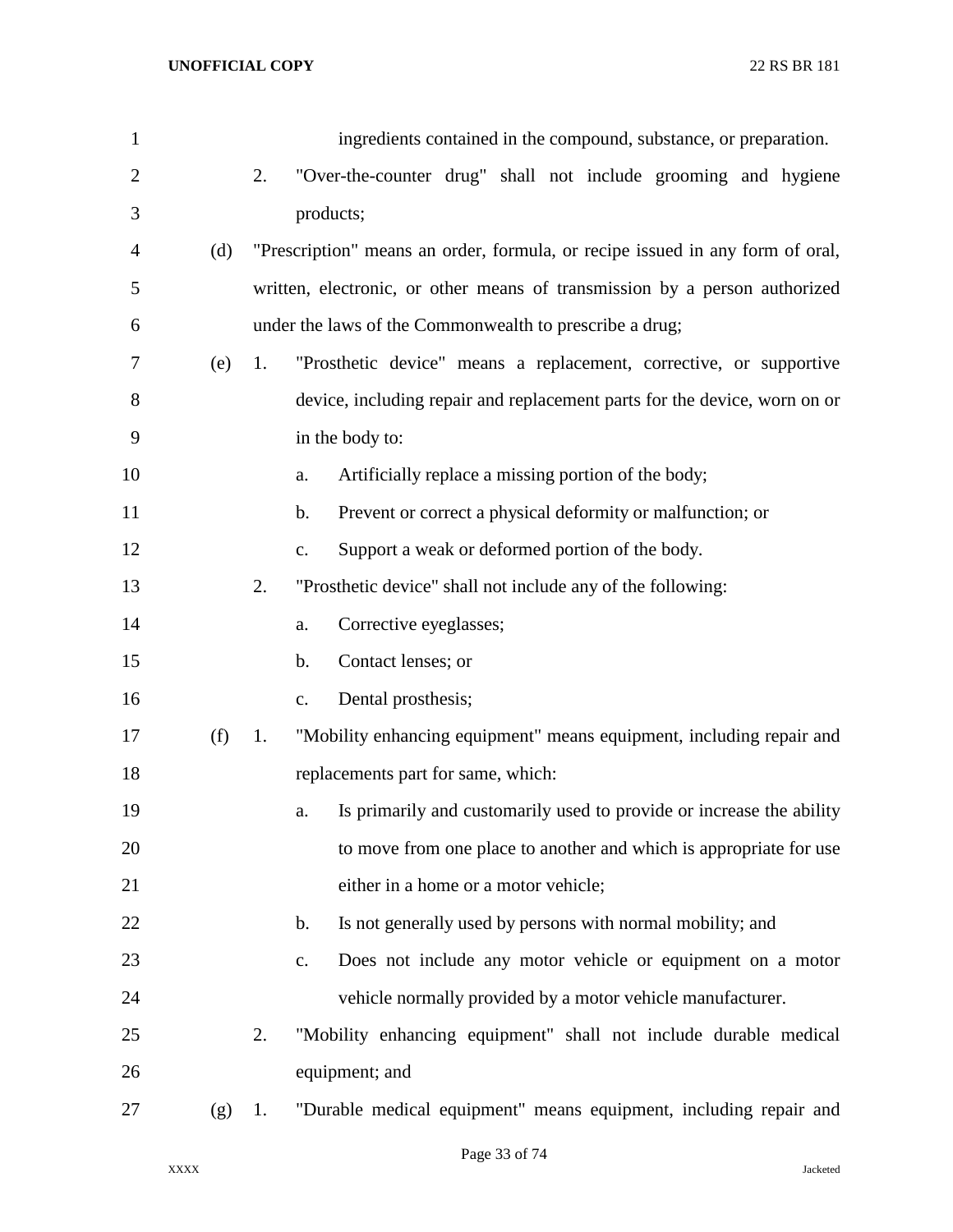| $\mathbf{1}$   | replacement parts for same, which:                                                      |
|----------------|-----------------------------------------------------------------------------------------|
|                |                                                                                         |
| $\overline{2}$ | Can withstand repeated use;<br>a.                                                       |
| 3              | Is primarily and customarily used to serve a medical purpose;<br>b.                     |
| 4              | Generally is not useful to a person in the absence of illness or<br>C.                  |
| 5              | injury; and                                                                             |
| 6              | Is not worn in or on the body.<br>d.                                                    |
| 7              | 2.<br>"Durable medical equipment" shall not include mobility enhancing                  |
| 8              | equipment or oxygen delivery equipment that is not worn in or on the                    |
| 9              | body.                                                                                   |
| 10             | 3.<br>As used in this paragraph, "repair and replacement parts" includes all            |
| 11             | components or attachments used in connection with durable medical                       |
| 12             | equipment.                                                                              |
| 13             | SECTION 23. A NEW SECTION OF KRS CHAPTER 65 IS CREATED TO                               |
| 14             | <b>READ AS FOLLOWS:</b>                                                                 |
| 15             | As used in this section, unless the context requires otherwise:<br>(1)                  |
| 16             | "Licensee" means a retailer or microbusiness licensed to conduct cannabis<br>(a)        |
| 17             | <i><u>activities under Section 7 of this Act;</u></i>                                   |
| 18             | "Local government" means any city, county, urban-county government,<br>(b)              |
| 19             | consolidated local government, unified local government, or charter county              |
| 20             | government; and                                                                         |
| 21             | "Gross revenue" means all revenues or proceeds derived from the sale,<br>(c)            |
| 22             | lease, or rental of goods, services, or property by a business entity reduced           |
| 23             | by sales and excise taxes paid and returns and allowances.                              |
| 24             | Beginning on July 1, 2024, local governments may, by ordinance, levy a licensing<br>(2) |
| 25             | fee on licensees for the privilege of operating within the limits of the local          |
| 26             | government as provided in this section.                                                 |
| 27             | The maximum license fee that may be levied within a local government is five<br>(3)     |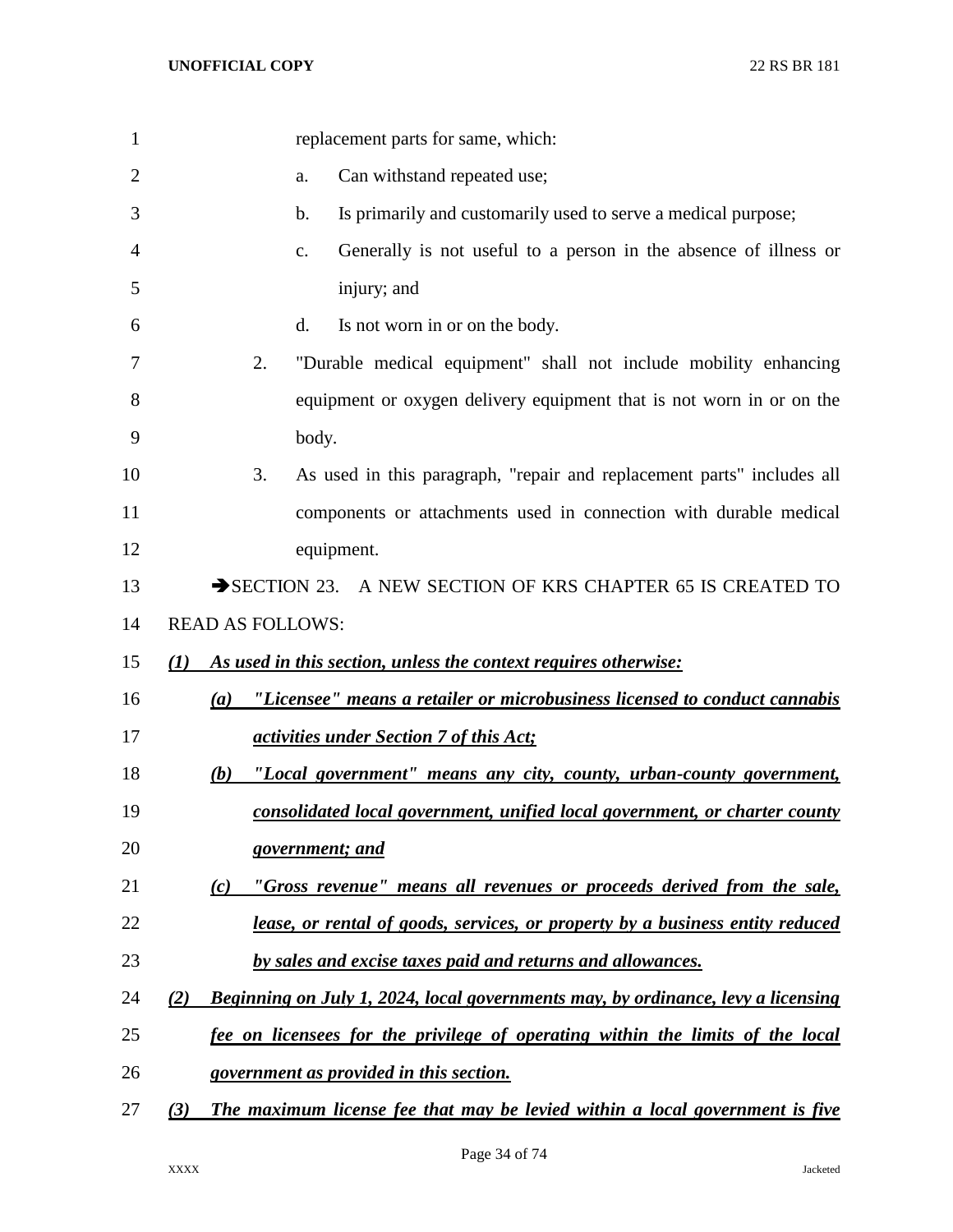| $\mathbf{1}$   | percent (5%) of the gross receipts of a licensee from activities conducted within             |
|----------------|-----------------------------------------------------------------------------------------------|
| $\overline{2}$ | the local government. Units of local government within other units of local                   |
| 3              | government may work together to establish a uniform or combined license fee                   |
| 4              | rate with revenue sharing between the units of local government through an                    |
| 5              | interlocal agreement entered into pursuant to KRS 65.210 to 65.300.                           |
| 6              | (4)<br>Absent an agreement between the units of local government:                             |
| 7              | A city may impose a license fee not to exceed three percent (3%) of gross<br>(a)              |
| 8              | revenues received by a licensee within the jurisdiction of the city;                          |
| 9              | (b)<br>A county, urban-county government, consolidated local government,                      |
| 10             | unified local government, or charter county government may impose a                           |
| 11             | license fee not to exceed two percent $(2\%)$ of gross revenues received by a                 |
| 12             | <i>licensee within the jurisdiction of the county, urban-county government,</i>               |
| 13             | consolidated local government, unified local government, or charter county                    |
| 14             | government; and                                                                               |
| 15             | A local government that does not include any independently incorporated<br>(c)                |
| 16             | cities may impose a license fee not to exceed five percent (5%) of gross                      |
| 17             | revenues received by a retailer licensed under Section 7 of this Act within                   |
| 18             | the jurisdiction of the county level unit of government.                                      |
| 19             | Section 24. KRS 2.015 is amended to read as follows:                                          |
| 20             | Persons of the age of eighteen (18) years are of the age of majority for all purposes in this |
| 21             | Commonwealth except for the purchase of alcoholic beverages, the purchase of                  |
| 22             | cannabis, cannabis products, and cannabis accessories, and for purposes of care and           |
| 23             | treatment of children with disabilities, for which twenty-one (21) years is the age of        |
| 24             | majority, all other statutes to the contrary notwithstanding.                                 |
| 25             | A NEW SECTION OF KRS CHAPTER 218A IS CREATED<br>$\rightarrow$ SECTION 25.                     |
| 26             | TO READ AS FOLLOWS:                                                                           |
| 27             | <b>Smoking marijuana in public is prohibited.</b><br>$\mathcal{L}(I)$                         |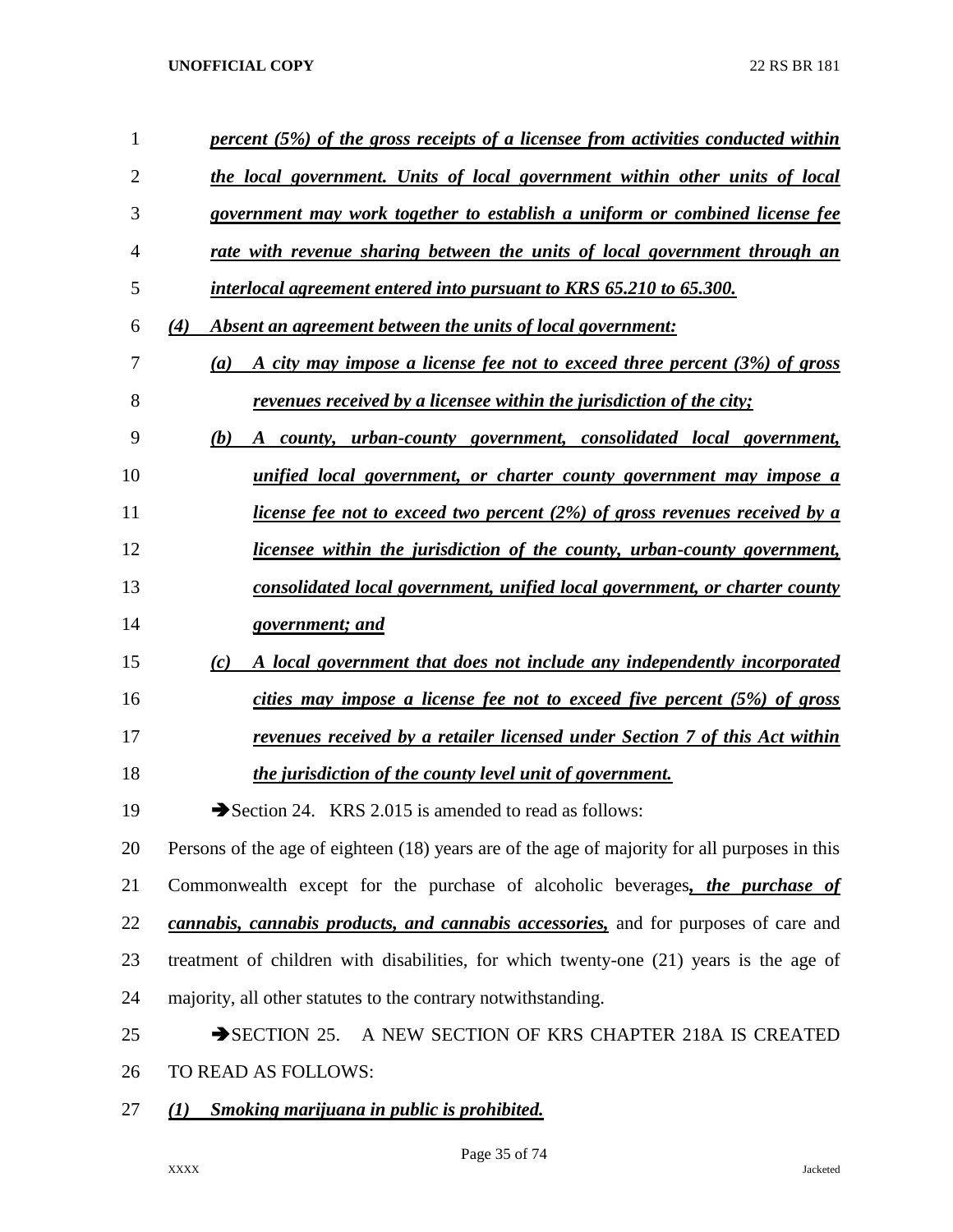| 1  | (2)      |                                                                                   | Smoking marijuana in public shall be a violation subject to a maximum fine of              |  |
|----|----------|-----------------------------------------------------------------------------------|--------------------------------------------------------------------------------------------|--|
| 2  |          |                                                                                   | <u>one hundred dollars (\$100).</u>                                                        |  |
| 3  |          |                                                                                   | $\rightarrow$ SECTION 26.<br>A NEW SECTION OF KRS CHAPTER 218A IS CREATED                  |  |
| 4  |          |                                                                                   | TO READ AS FOLLOWS:                                                                        |  |
| 5  | $\bf(1)$ |                                                                                   | A person shall not be subject to arrest, prosecution, or penalty in any manner, or         |  |
| 6  |          |                                                                                   | denied any right or privilege, including but not limited to a civil penalty or             |  |
| 7  |          |                                                                                   | disciplinary action by any occupational or professional licensing board if the             |  |
| 8  |          |                                                                                   | person's actions are authorized by and in compliance with Sections 1 to 14 of this         |  |
| 9  |          | <u>Act.</u>                                                                       |                                                                                            |  |
| 10 | (2)      |                                                                                   | A person shall not be subject to arrest, prosecution, or penalty in any manner, or         |  |
| 11 |          |                                                                                   | denied any right or privilege, including but not limited to a civil penalty or             |  |
| 12 |          |                                                                                   | disciplinary action by an occupational or professional licensing board, for                |  |
| 13 |          |                                                                                   | providing assistance or services, including but not limited to legal services,             |  |
| 14 |          |                                                                                   | medical services, accounting services, security services, or business consulting           |  |
| 15 |          |                                                                                   | services, to any individual or marijuana business related to activity that is no           |  |
| 16 |          | longer subject to criminal penalties under state law pursuant to Sections 1 to 14 |                                                                                            |  |
| 17 |          |                                                                                   | of this Act.                                                                               |  |
| 18 |          |                                                                                   | Section 27. KRS 218A.1421 is amended to read as follows:                                   |  |
| 19 |          |                                                                                   | Subsections (1) to (5) of this section shall not apply if the trafficking or possession of |  |
| 20 |          |                                                                                   | marijuana is in compliance with or authorized by Sections 1 to 14 of this Act.             |  |
| 21 | (1)      |                                                                                   | A person is guilty of trafficking in marijuana when <i>the person</i> : [he]               |  |
| 22 |          | $\left(\underline{a}\right)$                                                      | Knowingly and unlawfully traffics in marijuana; or                                         |  |
| 23 |          | (b)                                                                               | Provides cannabis to another person outside the limitations of the cannabis                |  |
| 24 |          |                                                                                   | <i>license, if licensed under Sections 1 to 14 of this Act.</i>                            |  |
| 25 | (2)      |                                                                                   | Trafficking in less than eight (8) ounces of marijuana is:                                 |  |
| 26 |          | (a)                                                                               | For a first offense a Class A misdemeanor.                                                 |  |
| 27 |          | (b)                                                                               | For a second or subsequent offense a Class D felony.                                       |  |
|    |          |                                                                                   |                                                                                            |  |

Page 36 of 74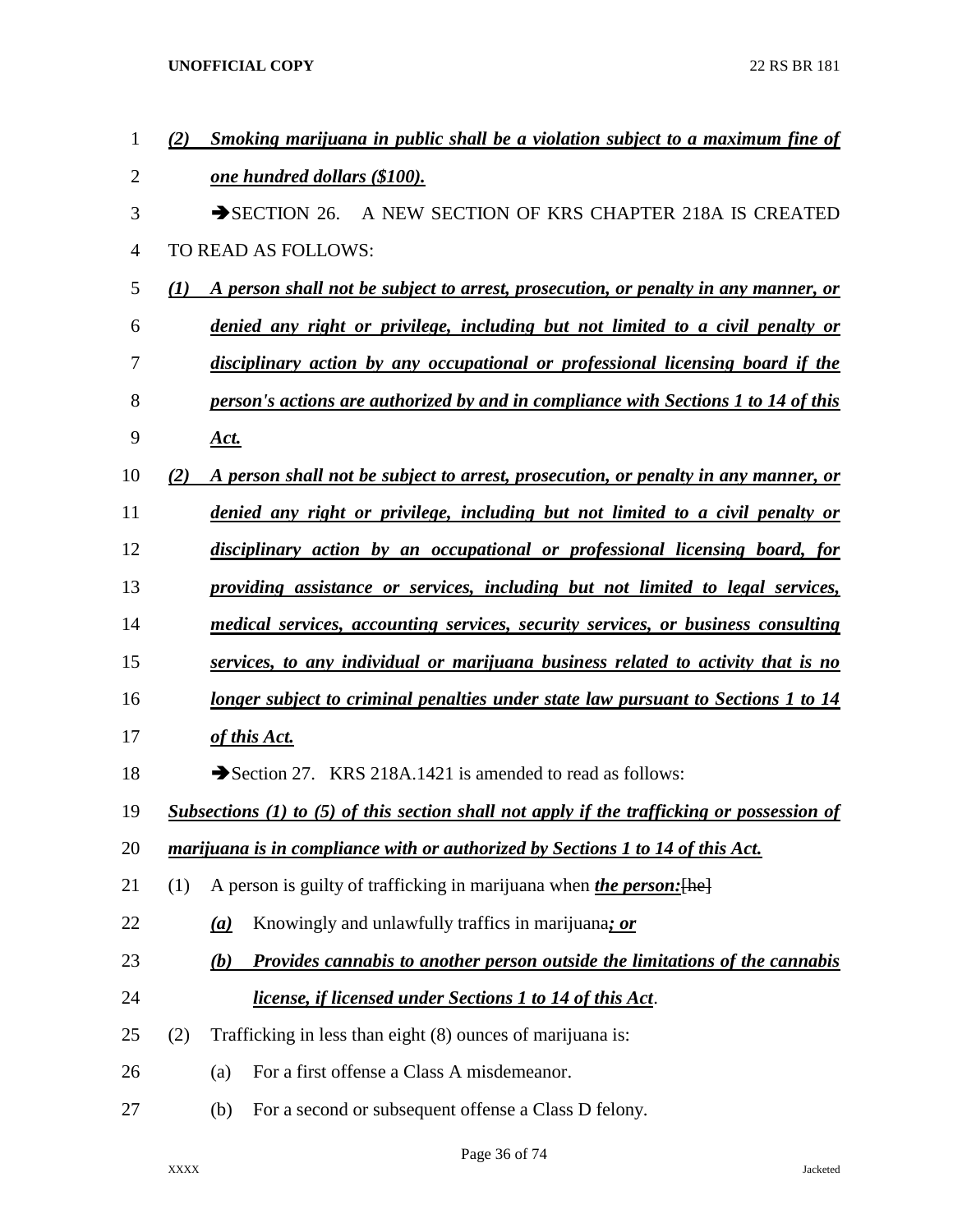- (3) Trafficking in eight (8) or more ounces but less than five (5) pounds of marijuana
- is:
- (a) For a first offense a Class D felony.
- (b) For a second or subsequent offense a Class C felony.
- (4) Trafficking in five (5) or more pounds of marijuana is:
- (a) For a first offense a Class C felony.
- (b) For a second or subsequent offense a Class B felony.
- (5) The unlawful possession by any person of eight (8) or more ounces of marijuana
- shall be prima facie evidence that the person possessed the marijuana with the intent to sell or transfer it.
- *(6) This section shall not apply to transfers of one (1) ounce or less of marijuana without remuneration between two (2) persons who may legally possess*
- *marijuana.*
- 14 Section 28. KRS 218A.1422 is amended to read as follows:
- (1) A person is guilty of possession of marijuana when he or she knowingly and unlawfully possesses *more than one (1) ounce of* marijuana *while in a public place*
- *or knowingly and unlawfully possesses twelve (12) ounces or more of marijuana in a nonpublic place*.
- (2) Possession of marijuana is a Class B misdemeanor, except that, KRS Chapter 532 to the contrary notwithstanding, the maximum term of incarceration shall be no 21 greater than forty-five (45) days.
- *(3) This section shall not apply if the possession is in compliance with or authorized by Sections 1 to 14 of this Act.*
- 24 Section 29. KRS 218A.1423 is amended to read as follows:
- (1) A person is guilty of marijuana cultivation when *the person*[he] knowingly and unlawfully plants, cultivates, or harvests marijuana with the intent to sell or transfer it.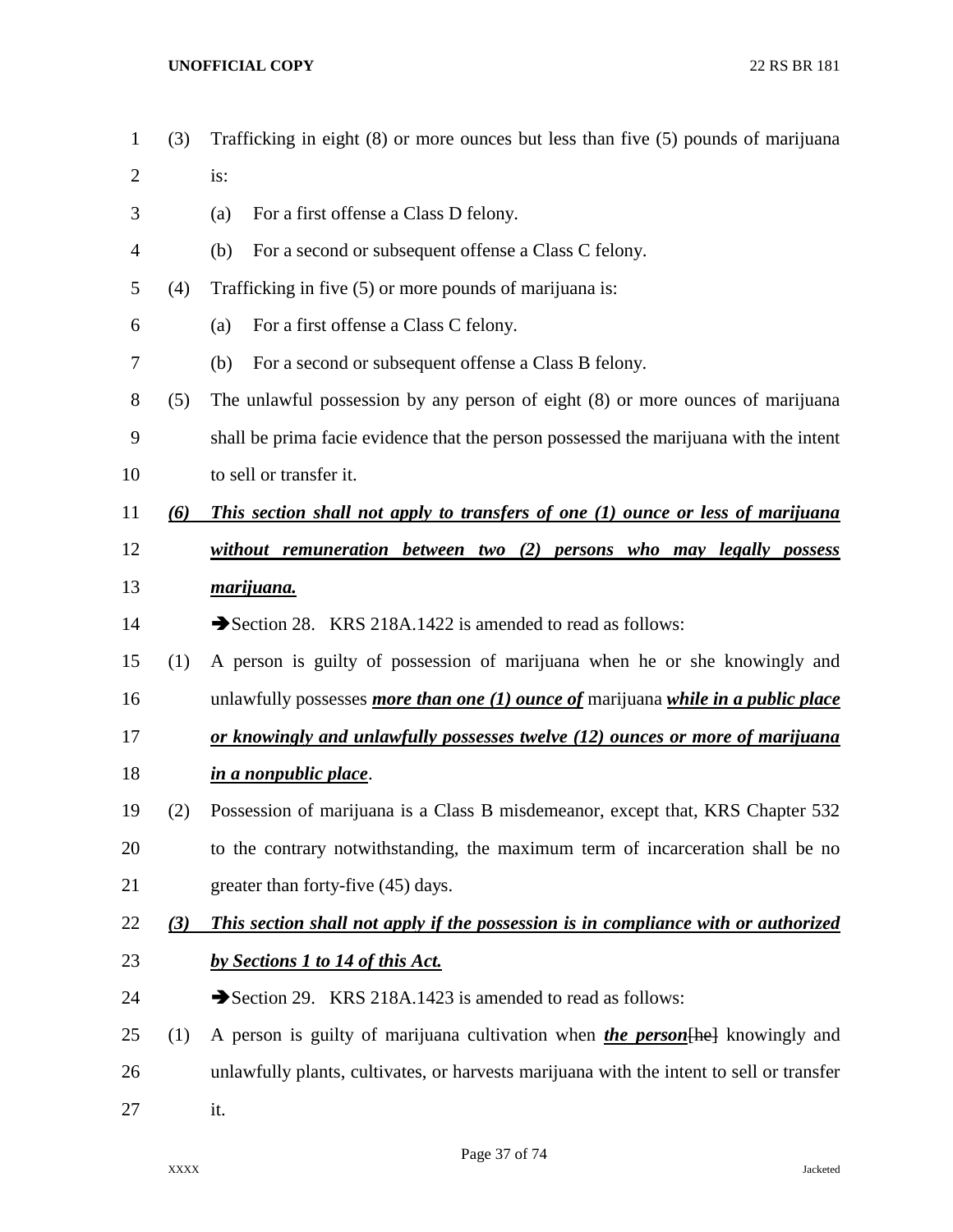- (2) *Unless authorized by Sections 1 to 14 of this Act,* marijuana cultivation of *more than ten (10) mature* (*five* (5) or morel plants of marijuana is: 3 [(a) For a first offense a Class D felony. (b) For a second or subsequent offense a Class C felony. (3) Marijuana cultivation of fewer than five (5) plants is:] (a) For a first offense a Class A misdemeanor. (b) For a second or subsequent offense a Class D felony. *(3)*[(4)] The planting, cultivating, or harvesting of *ten (10)*[five (5)] or more *mature* marijuana plants shall be prima facie evidence that the marijuana plants were planted, cultivated, or harvested for the purpose of sale or transfer. *(5) This section shall not apply to a cultivator or microbusiness holding a license under Sections 1 to 14 of this Act when the licensee is cultivating marijuana in compliance with Sections 1 to 14 of this Act. (6) For purposes of this section, a person may grow ten (10) or fewer mature marijuana plants without being in violation of this section. A mature plant means a plant that has produced flowers.*  17 Section 30. KRS 218A.500 is amended to read as follows: As used in this section and KRS 218A.510:
- (1) "Drug paraphernalia" means all equipment, products and materials of any kind which are used, intended for use, or designed for use in planting, propagating, cultivating, growing, harvesting, manufacturing, compounding, converting, producing, processing, preparing, testing, analyzing, packaging, repackaging, storing, containing, concealing, injecting, ingesting, inhaling, or otherwise introducing into the human body a controlled substance in violation of this chapter. It includes but is not limited to:
- (a) Kits used, intended for use, or designed for use in planting, propagating, cultivating, growing, or harvesting of any species of plant which is a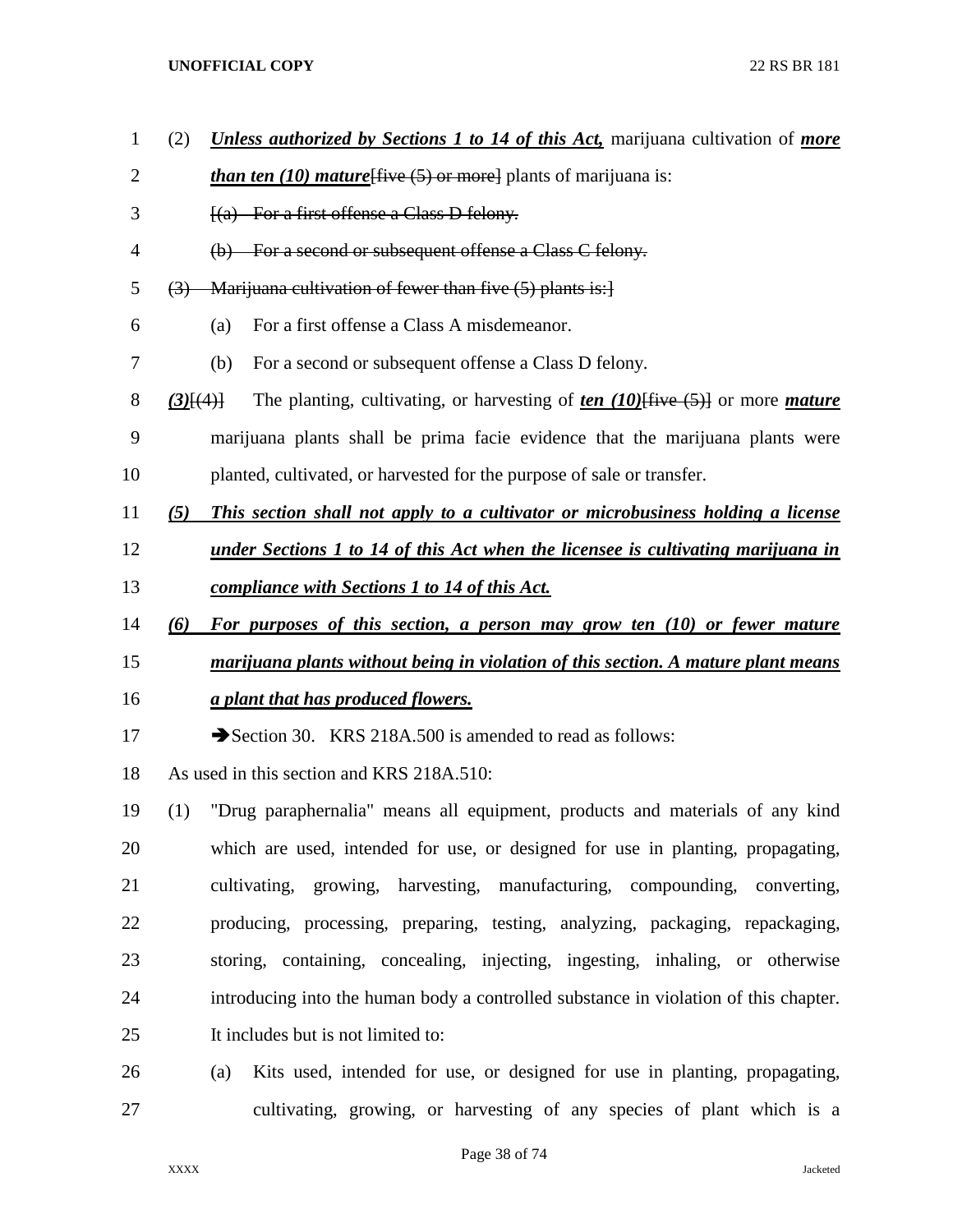| $\mathbf{1}$   |     | controlled substance or from which a controlled substance can be derived;       |
|----------------|-----|---------------------------------------------------------------------------------|
| $\overline{2}$ | (b) | Kits used, intended for use, or designed for use in manufacturing,              |
| 3              |     | compounding, converting, producing, processing, or preparing controlled         |
| $\overline{4}$ |     | substances;                                                                     |
| 5              | (c) | Isomerization devices used, intended for use, or designed for use in increasing |
| 6              |     | the potency of any species of plant which is a controlled substance;            |
| 7              | (d) | Testing equipment used, intended for use, or designed for use in identifying,   |
| $8\,$          |     | or in analyzing the strength, effectiveness or purity of controlled substances; |
| 9              | (e) | Scales and balances used, intended for use, or designed for use in weighing or  |
| 10             |     | measuring controlled substances;                                                |
| 11             | (f) | Diluents and adulterants, such as quinine hydrochloride, mannitol, mannite,     |
| 12             |     | dextrose and lactose, used, intended for use, or designed for use in cutting    |
| 13             |     | controlled substances;                                                          |
| 14             | (g) | Separation gins and sifters used, intended for use, or designed for use in      |
| 15             |     | removing twigs and seeds from, or in otherwise cleaning or refining             |
| 16             |     | marijuana;                                                                      |
| 17             | (h) | Blenders, bowls, containers, spoons, and mixing devices used, intended for      |
| 18             |     | use, or designed for use in compounding controlled substances;                  |
| 19             | (i) | Capsules, balloons, envelopes, and other containers used, intended for use, or  |
| 20             |     | designed for use in packaging small quantities of controlled substances;        |
| 21             | (j) | Containers and other objects used, intended for use, or designed for use in     |
| 22             |     | storing or concealing controlled substances;                                    |
| 23             | (k) | Hypodermic syringes, needles, and other objects used, intended for use, or      |
| 24             |     | designed for use in parenterally injecting controlled substances into the human |
| 25             |     | body; and                                                                       |
| 26             | (1) | Objects used, intended for use, or designed for use in ingesting, inhaling, or  |
| 27             |     | otherwise introducing marijuana, cocaine, hashish, or hashish oil into the      |

Page 39 of 74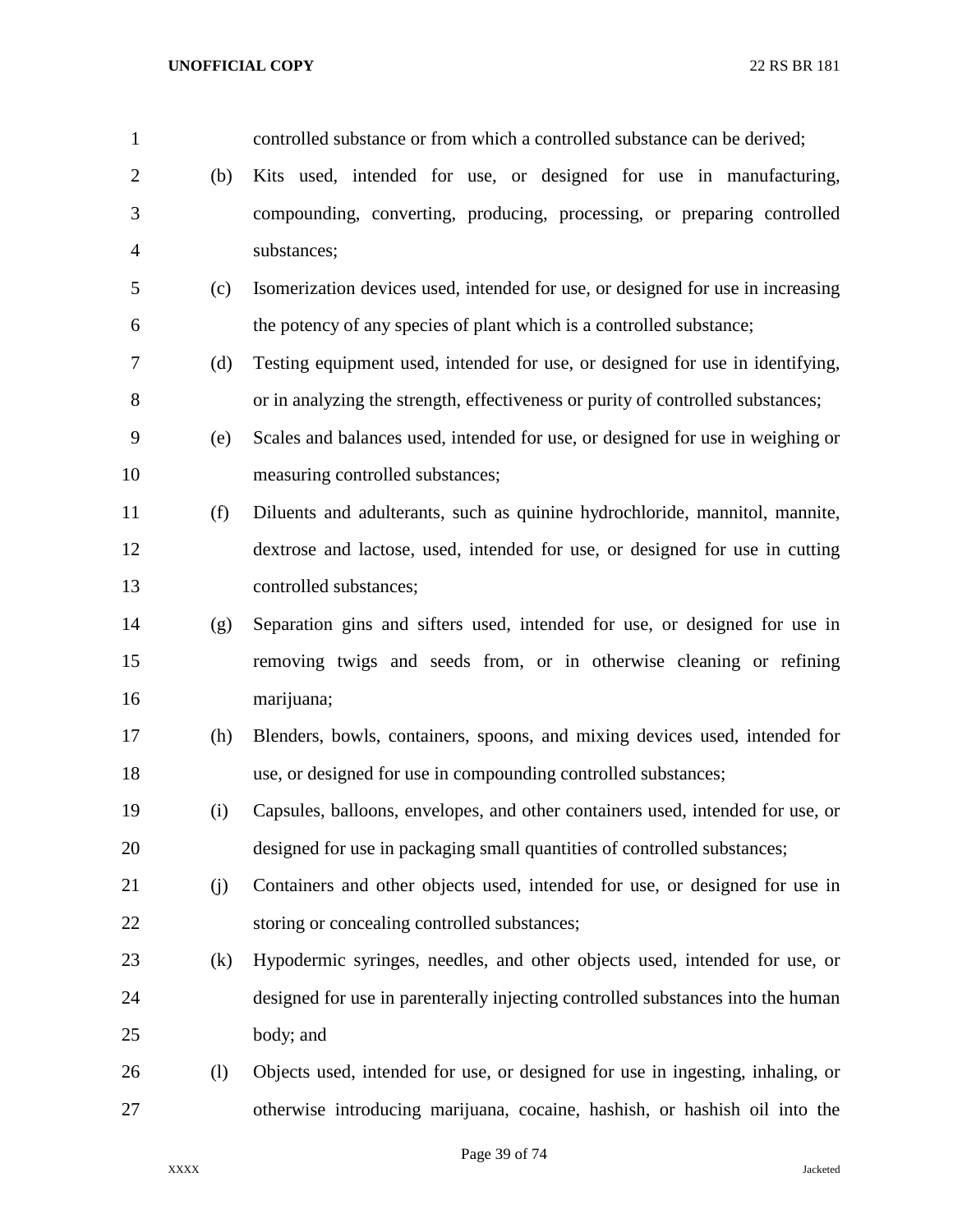human body, such as: metal, wooden, acrylic, glass, stone, plastic, or ceramic pipes with or without screens, permanent screens, hashish heads, or punctured metal bowls; water pipes; carburetion tubes and devices; smoking and carburetion masks; roach clips which mean objects used to hold burning material, such as marijuana cigarettes, that have become too small or too short to be held in the hand; miniature cocaine spoons, and cocaine vials; chamber pipes; carburetor pipes; electric pipes; air-driven pipes; chillums; bongs; ice pipes or chillers.

 (2) It is unlawful for any person to use, or to possess with intent to use, drug paraphernalia for the purpose of planting, propagating, cultivating, growing, harvesting, manufacturing, compounding, converting, producing, processing, preparing, testing, analyzing, packing, repacking, storing, containing, concealing, injecting, ingesting, inhaling, or otherwise introducing into the human body a controlled substance in violation of this chapter.

 (3) It is unlawful for any person to deliver, possess with intent to deliver, or manufacture with intent to deliver, drug paraphernalia, knowing, or under circumstances where one reasonably should know, that it will be used to plant, propagate, cultivate, grow, harvest, manufacture, compound, convert, produce, process, prepare, test, analyze, pack, repack, store, contain, conceal, inject, ingest, inhale, or otherwise introduce into the human body a controlled substance in violation of this chapter.

 (4) It is unlawful for any person to place in any newspaper, magazine, handbill, or other publication any advertisement, knowing, or under circumstances where one reasonably should know, that the purpose of the advertisement, in whole or in part, is to promote the sale of objects designed or intended for use as drug paraphernalia.

 (5) (a) This section shall not prohibit a local health department from operating a substance abuse treatment outreach program which allows participants to

Page 40 of 74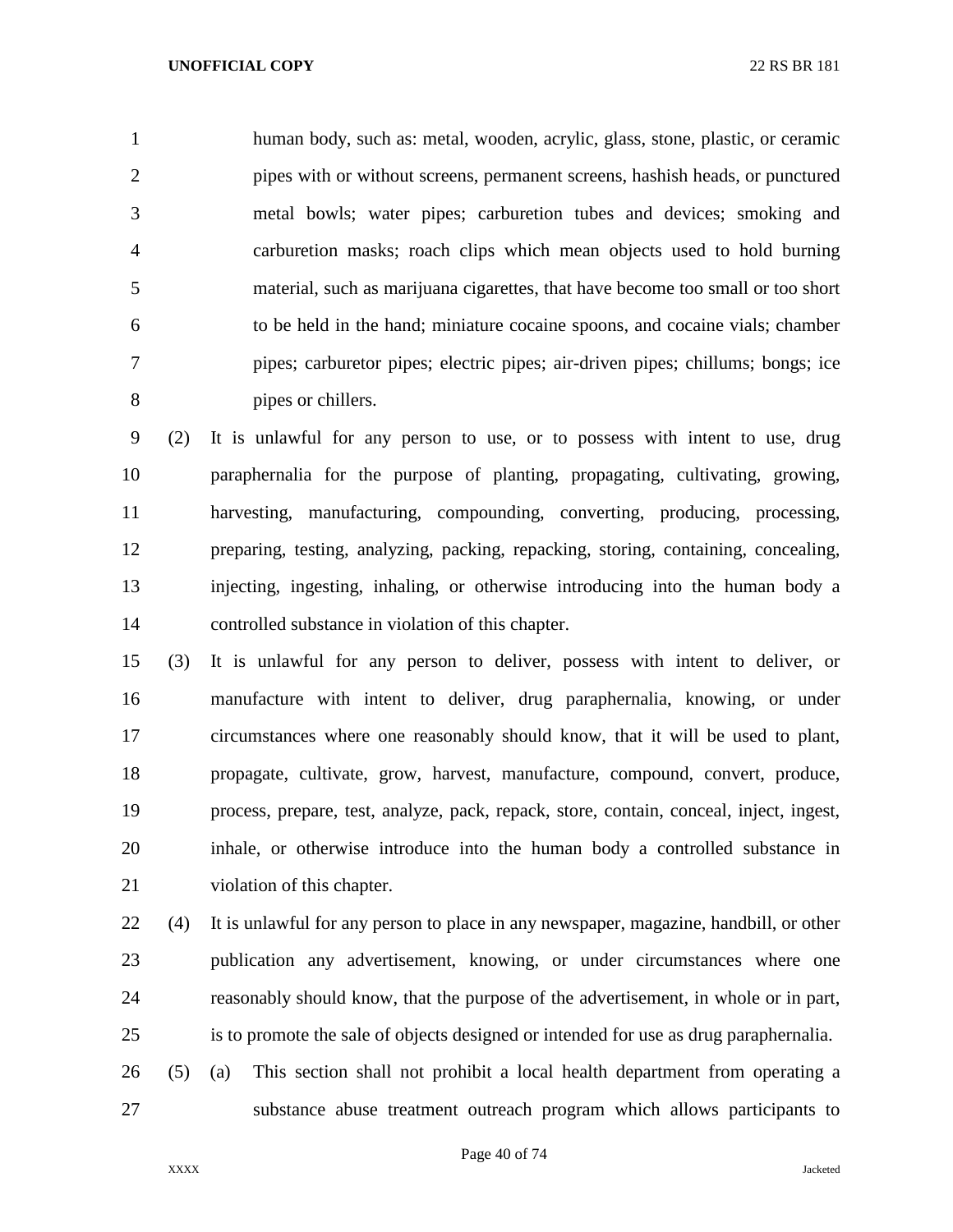exchange hypodermic needles and syringes.

- (b) To operate a substance abuse treatment outreach program under this subsection, the local health department shall have the consent, which may be revoked at any time, of the local board of health and:
- 1. The legislative body of the first or home rule class city in which the program would operate if located in such a city; and
- 2. The legislative body of the county, urban-county government, or consolidated local government in which the program would operate.
- (c) Items exchanged at the program shall not be deemed drug paraphernalia under this section while located at the program.
- (6) (a) Prior to searching a person, a person's premises, or a person's vehicle, a peace officer may inquire as to the presence of needles or other sharp objects in the areas to be searched that may cut or puncture the officer and offer to not charge a person with possession of drug paraphernalia if the person declares to the officer the presence of the needle or other sharp object. If, in response to the offer, the person admits to the presence of the needle or other sharp object prior to the search, the person shall not be charged with or prosecuted for possession of drug paraphernalia for the needle or sharp object or for possession of a controlled substance for residual or trace drug amounts present on the needle or sharp object.
- (b) The exemption under this subsection shall not apply to any other drug paraphernalia that may be present and found during the search or to controlled substances present in other than residual or trace amounts.
- (7) (a) This section shall not prohibit the retail sale of hypodermic syringes and needles without a prescription in pharmacies.
- (b) Hypodermic syringe and needle inventory of a pharmacy shall not be deemed drug paraphernalia under this section.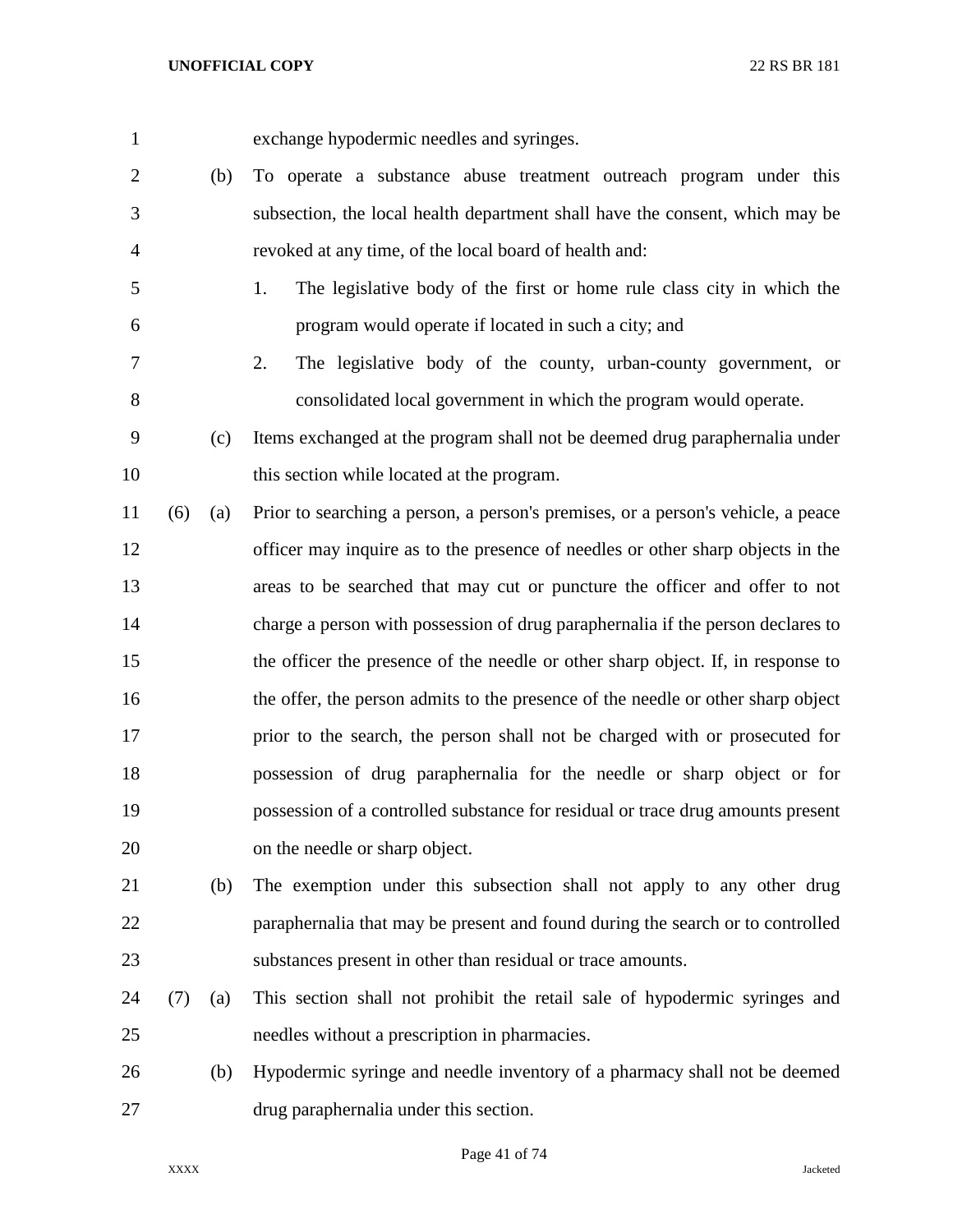(8) Any person who violates any provision of this section shall be guilty of a Class A misdemeanor. *(9) This section shall not apply to: (a) Marijuana accessories that meet the definition of legal "cannabis accessories" under Section 1 of this Act; and (b) Items used in the cultivation or use of marijuana licensed under Sections 1 to 14 of this Act.* 8 SECTION 31. A NEW SECTION OF KRS CHAPTER 431 IS CREATED TO READ AS FOLLOWS: *(1) Any person who has been convicted of a misdemeanor for possession of marijuana or possession, delivery, or manufacture of marijuana-related drug paraphernalia, may petition the court in which that person was convicted for expungement of the person's record, including a record of any charges for misdemeanors, violations, or traffic infractions that were dismissed or amended in the criminal action. (2) For a petition brought under this section, the court shall order expunged all records in the custody of the court and any records in the custody of any other agency or official, including law enforcement records, if the court finds that the offense was for a misdemeanor possession of marijuana or marijuana-related drug paraphernalia or the delivery or manufacture of marijuana-related drug paraphernalia. (3) Upon the entry of an order to expunge the records: (a) The proceedings in the case shall be deemed never to have occurred; (b) The court and other agencies shall cause records to be deleted or removed from their computer systems so that the matter shall not appear on official state-performed background checks; (c) The person and the court may properly reply that no record exists with*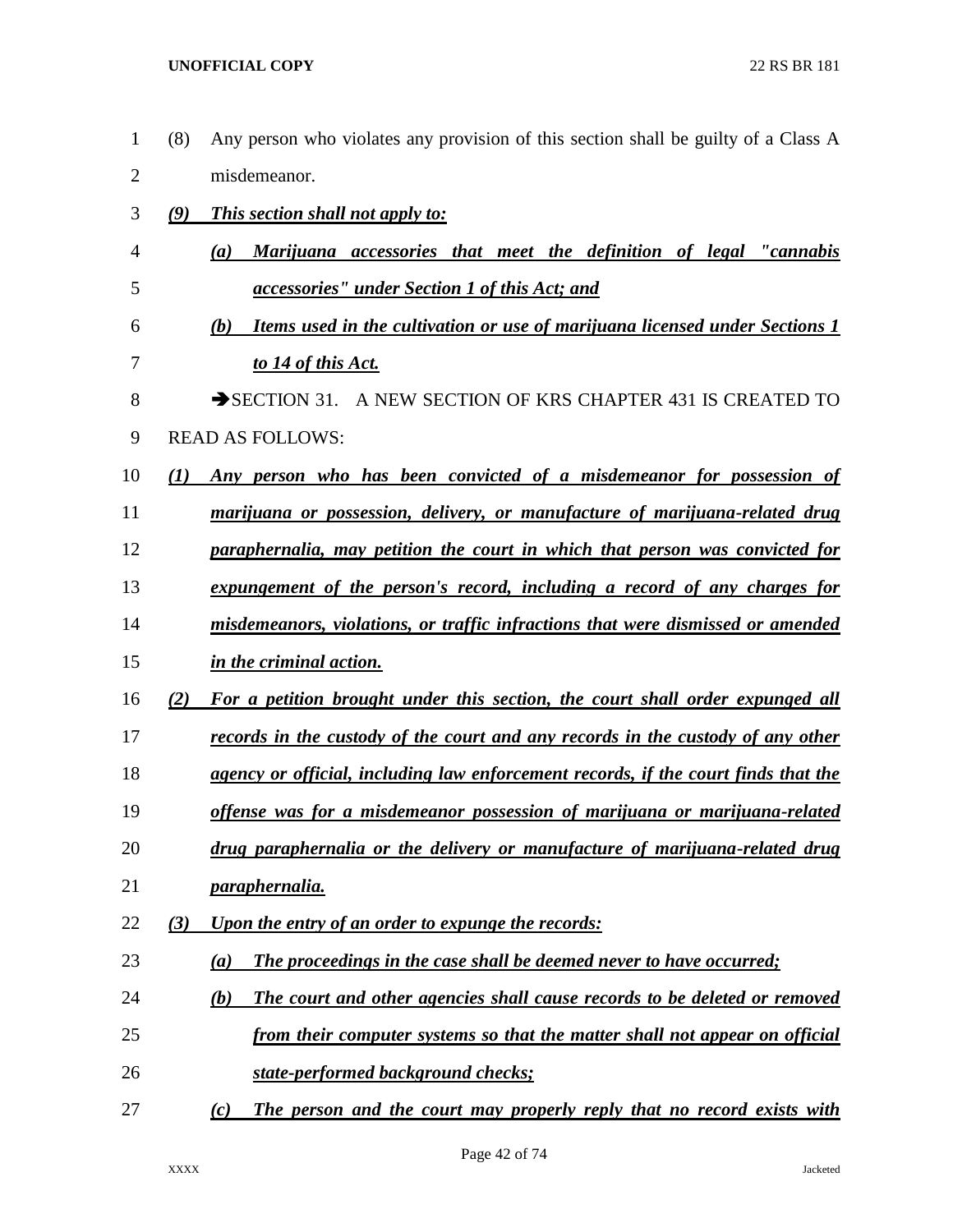| $\mathbf{1}$ |     | respect to the person upon any inquiry in the matter; and                                |
|--------------|-----|------------------------------------------------------------------------------------------|
| 2            |     | The person whose record is expunged shall not have to disclose the fact of<br>(d)        |
| 3            |     | the record or any related matter on an application for employment, credit,               |
| 4            |     | or other type of application.                                                            |
| 5            | (4) | <b>There shall be no filing fee or court costs for a petition under this section.</b>    |
| 6            | (5) | Copies of the order shall be sent to the Department of Kentucky State Police             |
| 7            |     | <u>Criminal Identifications and Records Branch and to each agency or official</u>        |
| 8            |     | named in the order.                                                                      |
| 9            | (6) | Inspection of the records included in the order may thereafter be permitted by the       |
| 10           |     | <u>court only upon petition by the person who is the subject of the records and only</u> |
| 11           |     | to those persons named in the petition.                                                  |
| 12           | (7) | This section shall be deemed to be retroactive.                                          |
| 13           |     | Section 32. KRS 431.079 is amended to read as follows:                                   |
| 14           | (1) | Every petition or application filed seeking expungement of a conviction, except for      |
| 15           |     | <i>a petition filed under Section 31 of this Act</i> , shall include a certification of  |
| 16           |     | eligibility for expungement. The Department of Kentucky State Police and the             |
| 17           |     | Administrative Office of the Courts shall certify that the agencies have conducted a     |
| 18           |     | criminal background check on the petitioner and whether or not the petitioner is         |
| 19           |     | eligible to have the requested record expunged. The Department of Kentucky State         |
| 20           |     | Police shall promulgate administrative regulations to implement this section, in         |
| 21           |     | consultation with the Administrative Office of the Courts.                               |
| 22           | (2) | Nothing in this section shall be construed to prohibit the expungement of a case         |
| 23           |     | ordered by a court of competent jurisdiction.                                            |
| 24           | (3) | For the purposes of this section, KRS 431.073, 431.076, and 431.078,                     |
| 25           |     | "expungement" means the removal or deletion of records by the court and other            |
| 26           |     | agencies which prevents the matter from appearing on official state-performed            |
| 27           |     | background checks.                                                                       |

Page 43 of 74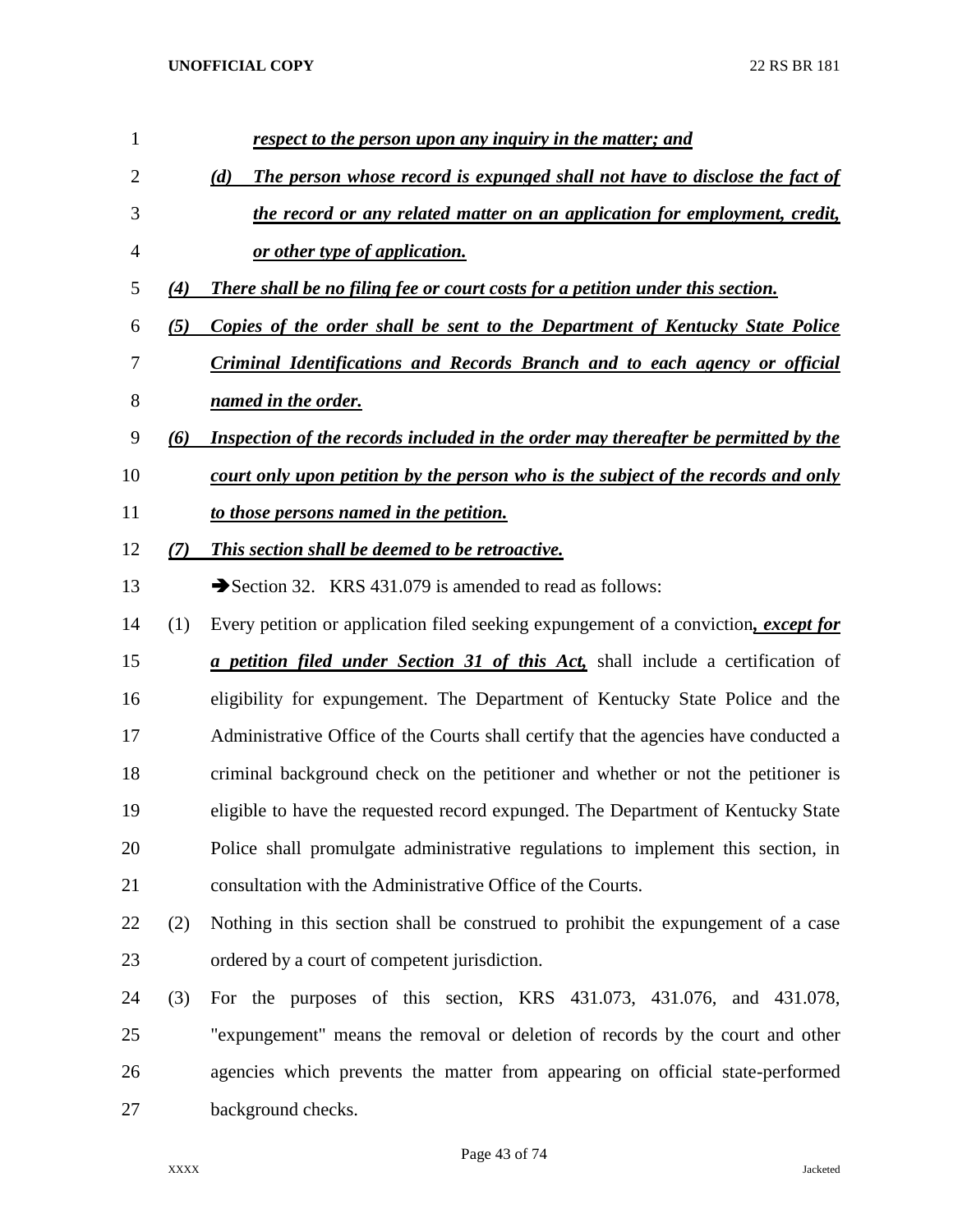| $\mathbf{1}$   |     |     | Section 33. KRS 131.1815 is amended to read as follows:                                 |
|----------------|-----|-----|-----------------------------------------------------------------------------------------|
| $\overline{2}$ | (1) |     | Whenever it is determined that a taxpayer $\frac{1}{2}$ who holds a license under KRS   |
| 3              |     |     | Chapter 243 or 245. is a delinquent taxpayer as defined in subsection (2) of this       |
| 4              |     |     | section, the department may, after giving notice as provided in subsection (3) of this  |
| 5              |     |     | section, submit the name of the taxpayer to:                                            |
| 6              |     | (a) | The Department of Alcoholic Beverage Control for revocation of any license              |
| 7              |     |     | issued under KRS Chapter 243; or                                                        |
| 8              |     | (b) | The Cannabis Control Board for revocation of any license issued under                   |
| 9              |     |     | <b>KRS Chapter 245.</b>                                                                 |
| 10             | (2) |     | Any of the following situations shall be sufficient to cause a taxpayer to be           |
| 11             |     |     | classified as a "delinquent taxpayer" for purposes of this section:                     |
| 12             |     | (a) | When a taxpayer has an overdue state tax liability arising directly or indirectly       |
| 13             |     |     | from the:                                                                               |
| 14             |     |     | Manufacture, sale, transportation, or distribution of alcoholic beverages;<br><u>L.</u> |
| 15             |     |     | <u>or</u> $\frac{1}{2}$                                                                 |
| 16             |     |     | Cultivation, processing, or sale of cannabis, cannabis products, and<br>2.              |
| 17             |     |     | <u>cannabis accessories;</u>                                                            |
| 18             |     |     | for which all protest and appeal rights granted by law have expired, and the            |
| 19             |     |     | taxpayer has been contacted by the department concerning the overdue tax                |
| 20             |     |     | liability. This does not include a taxpayer who is making current timely                |
| 21             |     |     | installment payments on the overdue tax liability under agreement with the              |
| 22             |     |     | department;                                                                             |
| 23             |     | (b) | When a taxpayer has not filed a required tax return as of ninety (90) days after        |
| 24             |     |     | the due date or after the extended due date, and the taxpayer has been                  |
| 25             |     |     | contacted by the department concerning the delinquent return; or                        |
| 26             |     | (c) | When an owner, partner, or corporate officer of a proprietorship, partnership,          |
| 27             |     |     | or corporation holding a license under KRS Chapter 243 or 245 held a similar            |

Page 44 of 74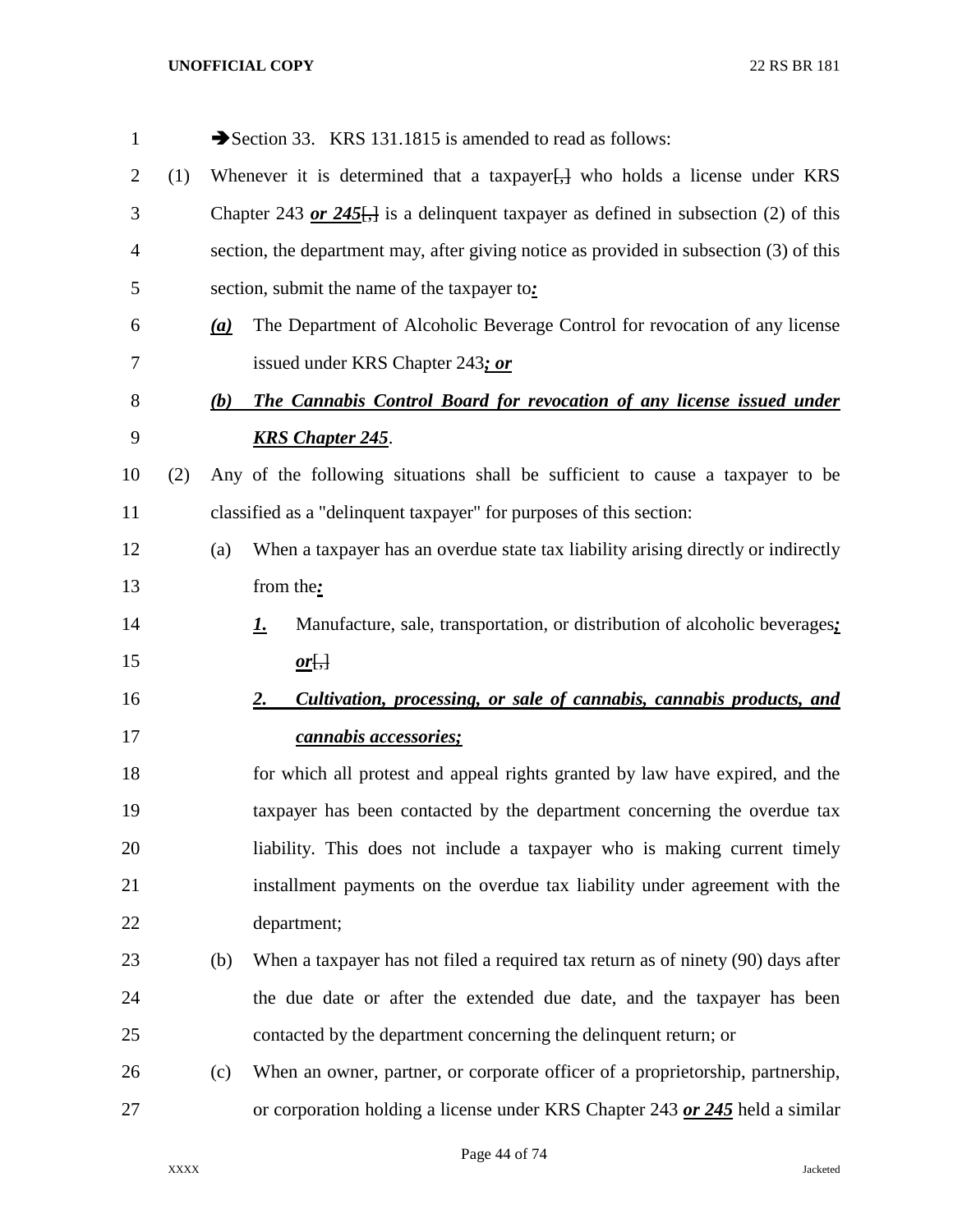| $\mathbf{1}$ |     |     |           | position in a business whose license was revoked as a "delinquent taxpayer,"              |
|--------------|-----|-----|-----------|-------------------------------------------------------------------------------------------|
| $\mathbf{2}$ |     |     |           | and the tax liability remains unpaid as of ninety (90) days after the due date.           |
| 3            | (3) |     |           | At least twenty (20) days before submitting a taxpayer's name to the Department of        |
| 4            |     |     |           | Alcoholic Beverage Control or the Cannabis Control Board as provided in                   |
| 5            |     |     |           | subsection (1) of this section, the department shall notify the taxpayer by certified     |
| 6            |     |     |           | mail that the action is to be taken. The notice shall state the reason for the action     |
| 7            |     |     |           | and shall set out the amount of any tax liability including any applicable penalties      |
| 8            |     |     |           | and interest and any other area of noncompliance that <i>shall</i> [must] be satisfied in |
| 9            |     |     |           | order to prevent the submission of <i>the taxpayer's</i> [his] name to the Department of  |
| 10           |     |     |           | Alcoholic Beverage Control or the Cannabis Control Board as a delinquent                  |
| 11           |     |     | taxpayer. |                                                                                           |
| 12           |     |     |           | Section 34. KRS 600.020 is amended to read as follows:                                    |
| 13           |     |     |           | As used in KRS Chapters 600 to 645, unless the context otherwise requires:                |
| 14           | (1) |     |           | "Abused or neglected child" means a child whose health or welfare is harmed or            |
| 15           |     |     |           | threatened with harm when:                                                                |
| 16           |     | (a) |           | His or her parent, guardian, person in a position of authority or special trust, as       |
| 17           |     |     |           | defined in KRS 532.045, or other person exercising custodial control or                   |
| 18           |     |     |           | supervision of the child:                                                                 |
| 19           |     |     | 1.        | Inflicts or allows to be inflicted upon the child physical or emotional                   |
| 20           |     |     |           | injury as defined in this section by other than accidental means;                         |
| 21           |     |     | 2.        | Creates or allows to be created a risk of physical or emotional injury as                 |
| 22           |     |     |           | defined in this section to the child by other than accidental means;                      |
| 23           |     |     | 3.        | Engages in a pattern of conduct that renders the parent incapable of                      |
| 24           |     |     |           | caring for the immediate and ongoing needs of the child, including but                    |
| 25           |     |     |           | not limited to parental incapacity due to a substance use disorder as                     |
| 26           |     |     |           | defined in KRS 222.005;                                                                   |
| 27           |     |     | 4.        | Continuously or repeatedly fails or refuses to provide essential parental                 |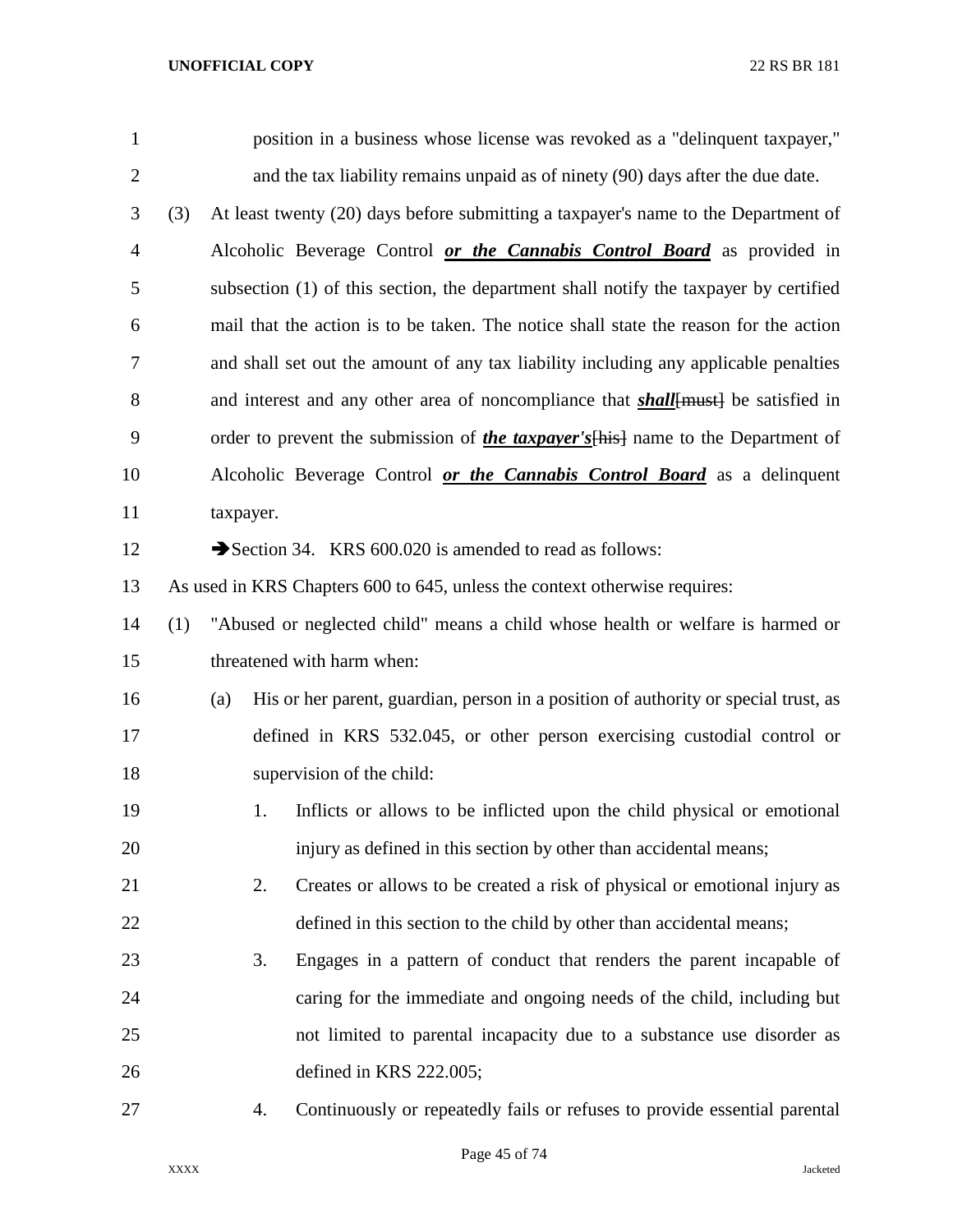| $\mathbf{1}$   |     |                                                                          |     | care and protection for the child, considering the age of the child;           |  |  |
|----------------|-----|--------------------------------------------------------------------------|-----|--------------------------------------------------------------------------------|--|--|
| $\overline{2}$ |     |                                                                          | 5.  | Commits or allows to be committed an act of sexual abuse, sexual               |  |  |
| 3              |     |                                                                          |     | exploitation, or prostitution upon the child;                                  |  |  |
| 4              |     |                                                                          | 6.  | Creates or allows to be created a risk that an act of sexual abuse, sexual     |  |  |
| 5              |     |                                                                          |     | exploitation, or prostitution will be committed upon the child;                |  |  |
| 6              |     |                                                                          | 7.  | Abandons or exploits the child;                                                |  |  |
| 7              |     |                                                                          | 8.  | Does not provide the child with adequate care, supervision, food,              |  |  |
| 8              |     |                                                                          |     | clothing, shelter, and education or medical care necessary for the child's     |  |  |
| 9              |     |                                                                          |     | well-being. A parent or other person exercising custodial control or           |  |  |
| 10             |     |                                                                          |     | supervision of the child legitimately practicing the person's religious        |  |  |
| 11             |     |                                                                          |     | beliefs shall not be considered a negligent parent solely because of           |  |  |
| 12             |     |                                                                          |     | failure to provide specified medical treatment for a child for that reason     |  |  |
| 13             |     |                                                                          |     | alone. This exception shall not preclude a court from ordering necessary       |  |  |
| 14             |     |                                                                          |     | medical services for a child;                                                  |  |  |
| 15             |     |                                                                          | 9.  | Fails to make sufficient progress toward identified goals as set forth in      |  |  |
| 16             |     |                                                                          |     | the court-approved case plan to allow for the safe return of the child to      |  |  |
| 17             |     |                                                                          |     | the parent that results in the child remaining committed to the cabinet        |  |  |
| 18             |     |                                                                          |     | and remaining in foster care for fifteen $(15)$ cumulative months out of       |  |  |
| 19             |     |                                                                          |     | forty-eight $(48)$ months; or                                                  |  |  |
| 20             |     |                                                                          | 10. | Commits or allows female genital mutilation as defined in KRS 508.125          |  |  |
| 21             |     |                                                                          |     | to be committed; or                                                            |  |  |
| 22             |     | (b)                                                                      |     | A person twenty-one (21) years of age or older commits or allows to be         |  |  |
| 23             |     |                                                                          |     | committed an act of sexual abuse, sexual exploitation, or prostitution upon a  |  |  |
| 24             |     |                                                                          |     | child less than sixteen (16) years of age;                                     |  |  |
| 25             | (2) |                                                                          |     | "Age or developmentally appropriate" has the same meaning as in 42 U.S.C. sec. |  |  |
| 26             |     | 675(11);                                                                 |     |                                                                                |  |  |
| 27             | (3) | "Aggravated circumstances" means the existence of one (1) or more of the |     |                                                                                |  |  |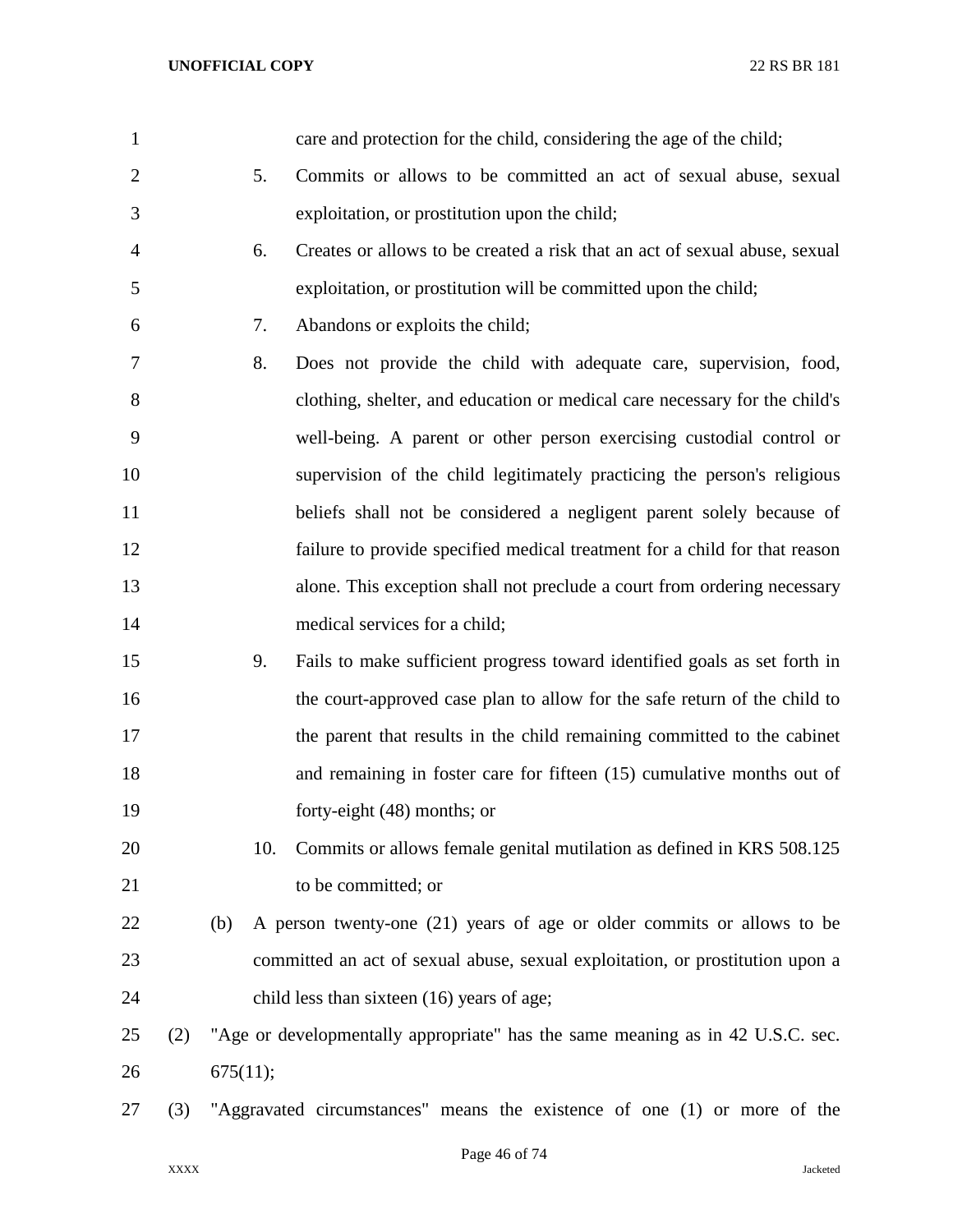- following conditions:
- (a) The parent has not attempted or has not had contact with the child for a period of not less than ninety (90) days;
- (b) The parent is incarcerated and will be unavailable to care for the child for a period of at least one (1) year from the date of the child's entry into foster care and there is no appropriate relative placement available during this period of time;
- (c) The parent has sexually abused the child and has refused available treatment;
- (d) The parent has been found by the cabinet to have engaged in abuse of the child that required removal from the parent's home two (2) or more times in 11 the past two (2) years; or
- (e) The parent has caused the child serious physical injury;
- (4) "Beyond the control of parents" means a child who has repeatedly failed to follow 14 the reasonable directives of his or her parents, legal guardian, or person exercising custodial control or supervision other than a state agency, which behavior results in danger to the child or others, and which behavior does not constitute behavior that would warrant the filing of a petition under KRS Chapter 645;
- (5) "Beyond the control of school" means any child who has been found by the court to have repeatedly violated the lawful regulations for the government of the school as provided in KRS 158.150, and as documented in writing by the school as a part of the school's petition or as an attachment to the school's petition. The petition or attachment shall describe the student's behavior and all intervention strategies attempted by the school;
- (6) "Boarding home" means a privately owned and operated home for the boarding and lodging of individuals which is approved by the Department of Juvenile Justice or the cabinet for the placement of children committed to the department or the cabinet;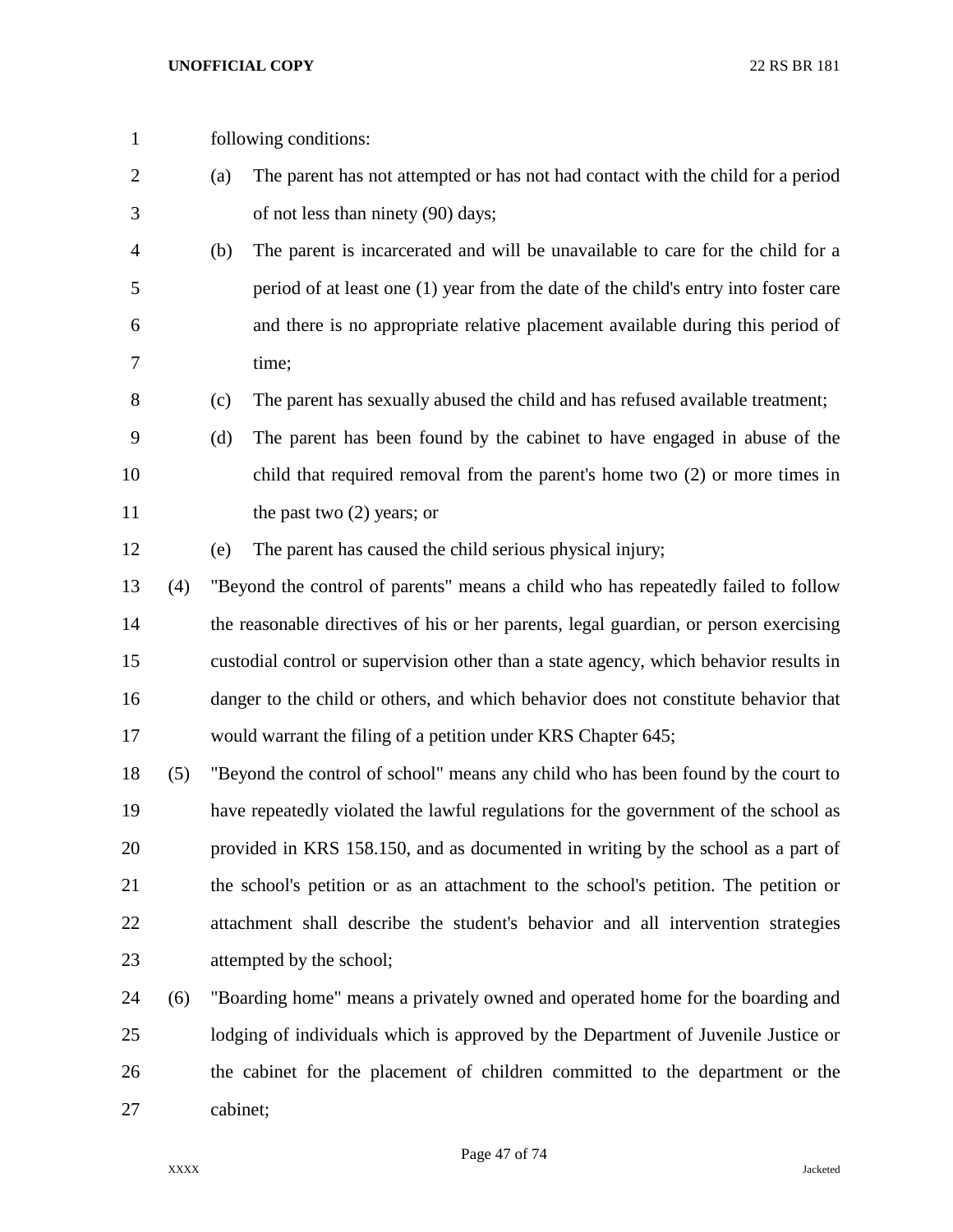(7) "Cabinet" means the Cabinet for Health and Family Services;

 (8) "Certified juvenile facility staff" means individuals who meet the qualifications of, and who have completed a course of education and training in juvenile detention developed and approved by, the Department of Juvenile Justice after consultation with other appropriate state agencies;

 (9) "Child" means any person who has not reached his or her eighteenth birthday, unless otherwise provided;

 (10) "Child-caring facility" means any facility or group home other than a state facility, Department of Juvenile Justice contract facility or group home, or one certified by an appropriate agency as operated primarily for educational or medical purposes, providing residential care on a twenty-four (24) hour basis to children not related by blood, adoption, or marriage to the person maintaining the facility;

 (11) "Child-placing agency" means any agency, other than a state agency, which supervises the placement of children in foster family homes or child-caring facilities or which places children for adoption;

 (12) "Clinical treatment facility" means a facility with more than eight (8) beds designated by the Department of Juvenile Justice or the cabinet for the treatment of mentally ill children. The treatment program of such facilities shall be supervised by a qualified mental health professional;

 (13) "Commitment" means an order of the court which places a child under the custodial control or supervision of the Cabinet for Health and Family Services, Department of Juvenile Justice, or another facility or agency until the child attains the age of eighteen (18) unless otherwise provided by law;

 (14) "Community-based facility" means any nonsecure, homelike facility licensed, operated, or permitted to operate by the Department of Juvenile Justice or the cabinet, which is located within a reasonable proximity of the child's family and home community, which affords the child the opportunity, if a Kentucky resident, to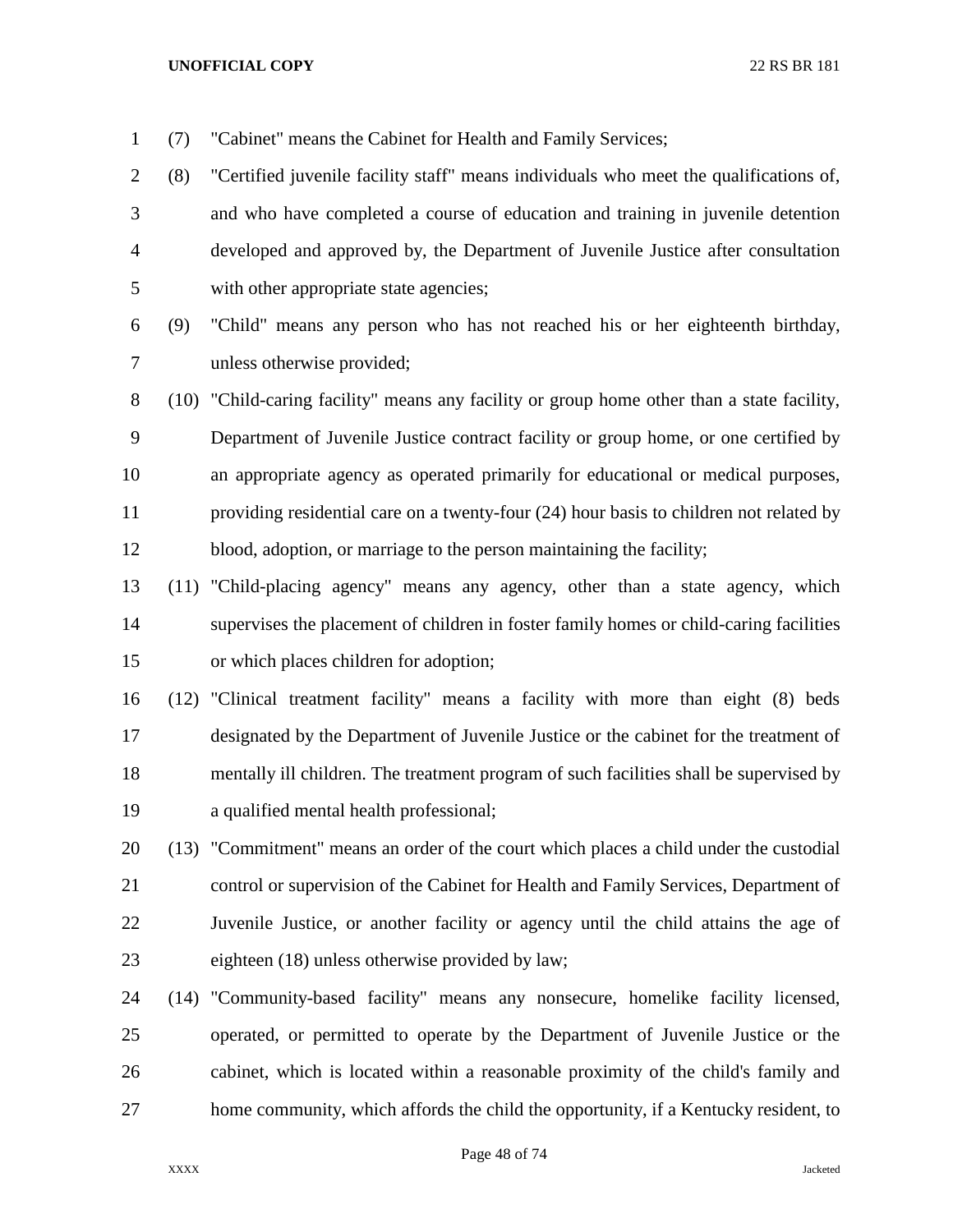- continue family and community contact;
- (15) "Complaint" means a verified statement setting forth allegations in regard to the child which contain sufficient facts for the formulation of a subsequent petition;
- (16) "Court" means the juvenile session of District Court unless a statute specifies the adult session of District Court or the Circuit Court;
- (17) "Court-designated worker" means that organization or individual delegated by the Administrative Office of the Courts for the purposes of placing children in alternative placements prior to arraignment, conducting preliminary investigations, and formulating, entering into, and supervising diversion agreements and performing such other functions as authorized by law or court order;

(18) "Deadly weapon" has the same meaning as it does in KRS 500.080;

(19) "Department" means the Department for Community Based Services;

- (20) "Dependent child" means any child, other than an abused or neglected child, who is under improper care, custody, control, or guardianship that is not due to an intentional act of the parent, guardian, or person exercising custodial control or supervision of the child;
- (21) "Detention" means the safe and temporary custody of a juvenile who is accused of conduct subject to the jurisdiction of the court who requires a restricted or closely supervised environment for his or her own or the community's protection;
- (22) "Detention hearing" means a hearing held by a judge or trial commissioner within twenty-four (24) hours, exclusive of weekends and holidays, of the start of any period of detention prior to adjudication;
- (23) "Diversion agreement" means a mechanism designed to hold a child accountable for his or her behavior and, if appropriate, securing services to serve the best interest of the child and to provide redress for that behavior without court action and without 26 the creation of a formal court record:
- (24) "Eligible youth" means a person who: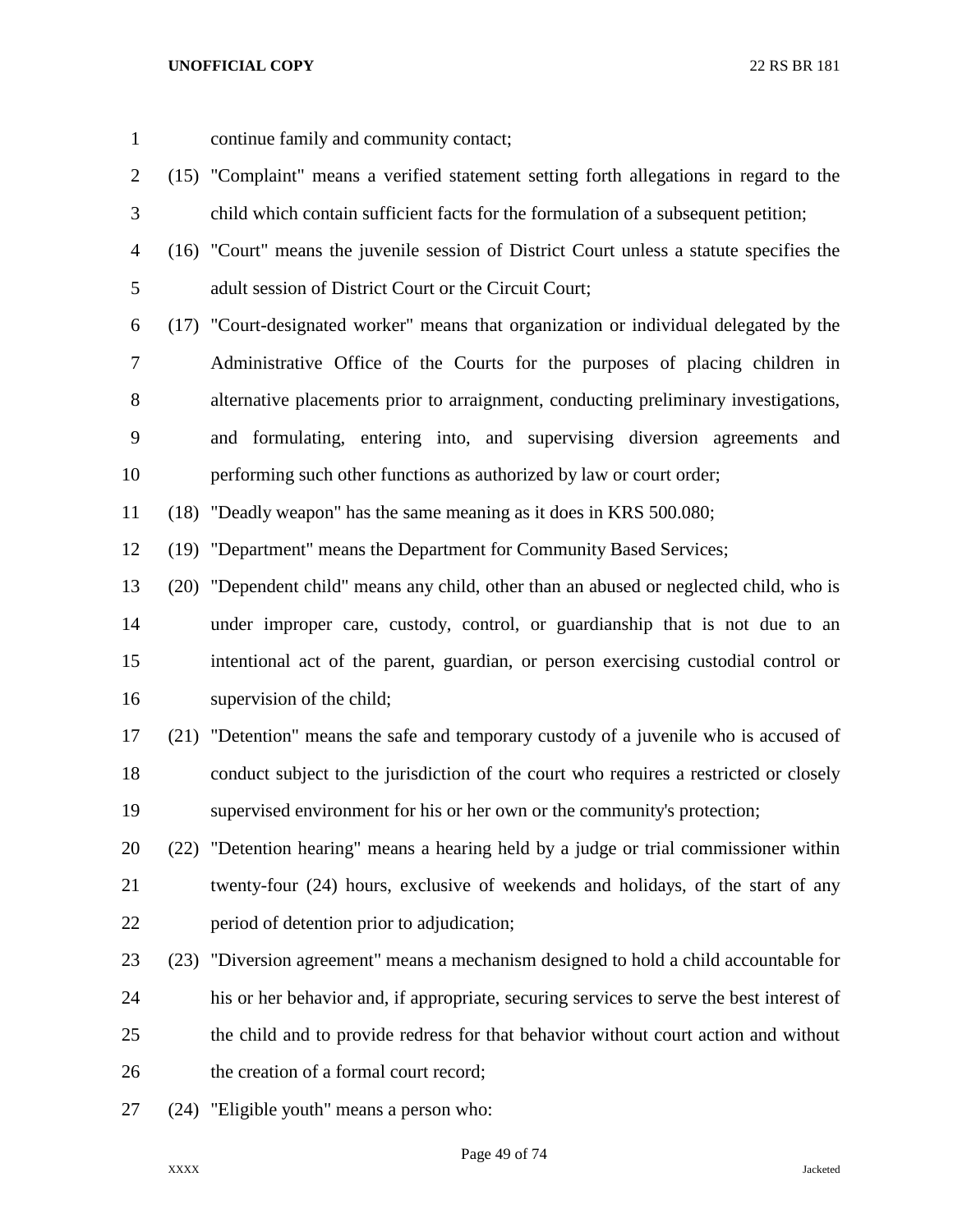(b) Is eighteen (18) years of age to nineteen (19) years of age; and (c) Is requesting to extend or reinstate his or her commitment to the cabinet in order to participate in state or federal educational programs or to establish independent living arrangements; (25) "Emergency shelter" is a group home, private residence, foster home, or similar homelike facility which provides temporary or emergency care of children and adequate staff and services consistent with the needs of each child; (26) "Emotional injury" means an injury to the mental or psychological capacity or emotional stability of a child as evidenced by a substantial and observable impairment in the child's ability to function within a normal range of performance and behavior with due regard to his or her age, development, culture, and environment as testified to by a qualified mental health professional; (27) "Evidence-based practices" means policies, procedures, programs, and practices proven by scientific research to reliably produce reductions in recidivism; (28) "Fictive kin" means an individual who is not related by birth, adoption, or marriage to a child, but who has an emotionally significant relationship with the child; (29) "Firearm" shall have the same meaning as in KRS 237.060 and 527.010; (30) "Foster family home" means a private home in which children are placed for foster family care under supervision of the cabinet or a licensed child-placing agency; (31) "Graduated sanction" means any of a continuum of accountability measures, programs, and sanctions, ranging from less restrictive to more restrictive in nature, 23 that may include but are not limited to: (a) Electronic monitoring; (b) Drug and alcohol screening, testing, or monitoring; (c) Day or evening reporting centers; 27 (d) Reporting requirements;

(a) Is or has been committed to the cabinet as dependent, neglected, or abused;

Page 50 of 74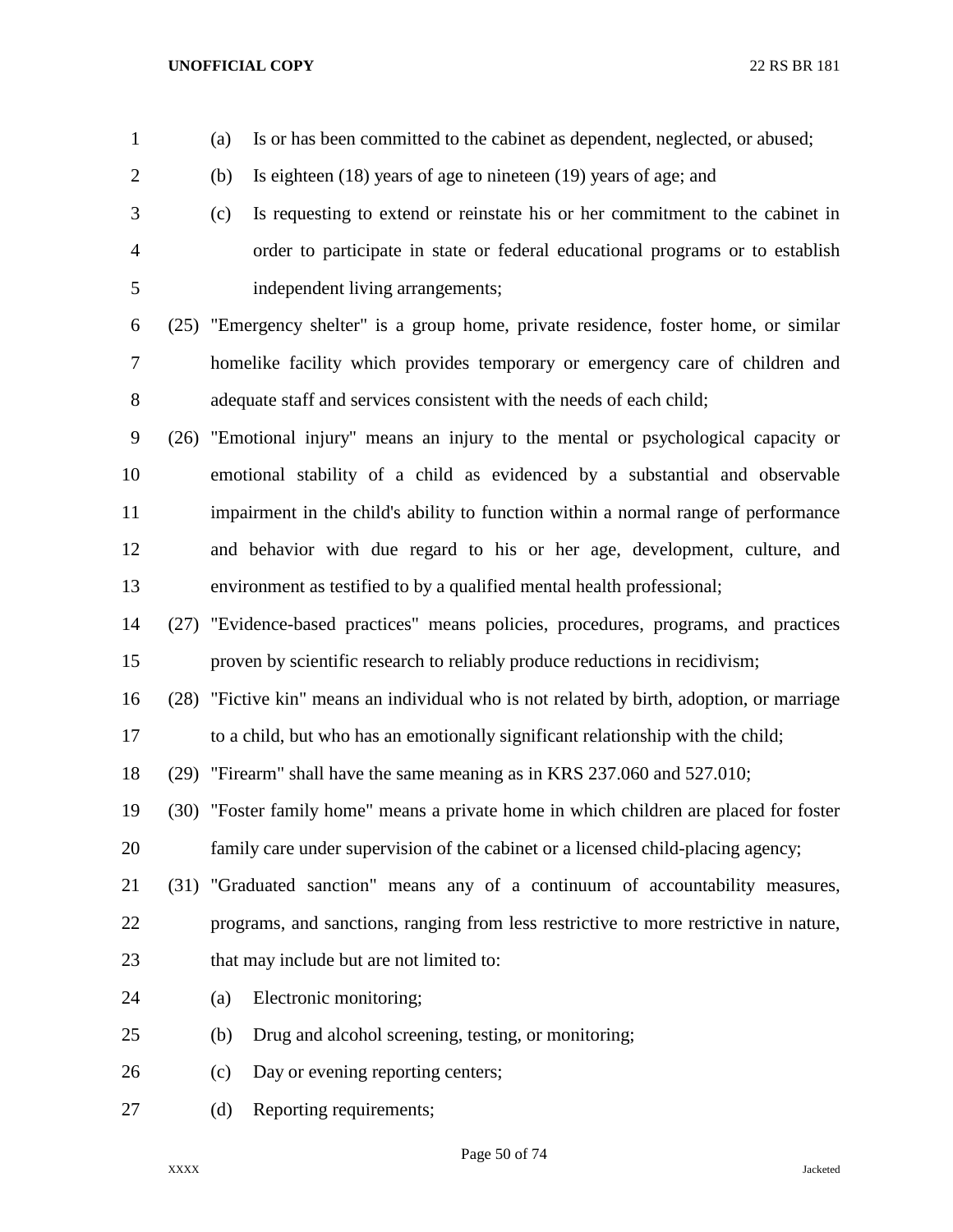(e) Community service; and (f) Rehabilitative interventions such as family counseling, substance abuse treatment, restorative justice programs, and behavioral or mental health treatment; (32) "Habitual runaway" means any child who has been found by the court to have been absent from his or her place of lawful residence without the permission of his or her custodian for at least three (3) days during a one (1) year period; (33) "Habitual truant" means any child who has been found by the court to have been reported as a truant as defined in KRS 159.150(1) two (2) or more times during a 10 one (1) year period; (34) "Hospital" means, except for purposes of KRS Chapter 645, a licensed private or public facility, health care facility, or part thereof, which is approved by the cabinet to treat children; (35) "Independent living" means those activities necessary to assist a committed child to establish independent living arrangements; (36) "Informal adjustment" means an agreement reached among the parties, with consultation, but not the consent, of the victim of the crime or other persons specified in KRS 610.070 if the victim chooses not to or is unable to participate, after a petition has been filed, which is approved by the court, that the best interest of the child would be served without formal adjudication and disposition; (37) "Intentionally" means, with respect to a result or to conduct described by a statute which defines an offense, that the actor's conscious objective is to cause that result or to engage in that conduct; (38) "Least restrictive alternative" means, except for purposes of KRS Chapter 645, that the program developed on the child's behalf is no more harsh, hazardous, or intrusive than necessary; or involves no restrictions on physical movements nor requirements for residential care except as reasonably necessary for the protection

Page 51 of 74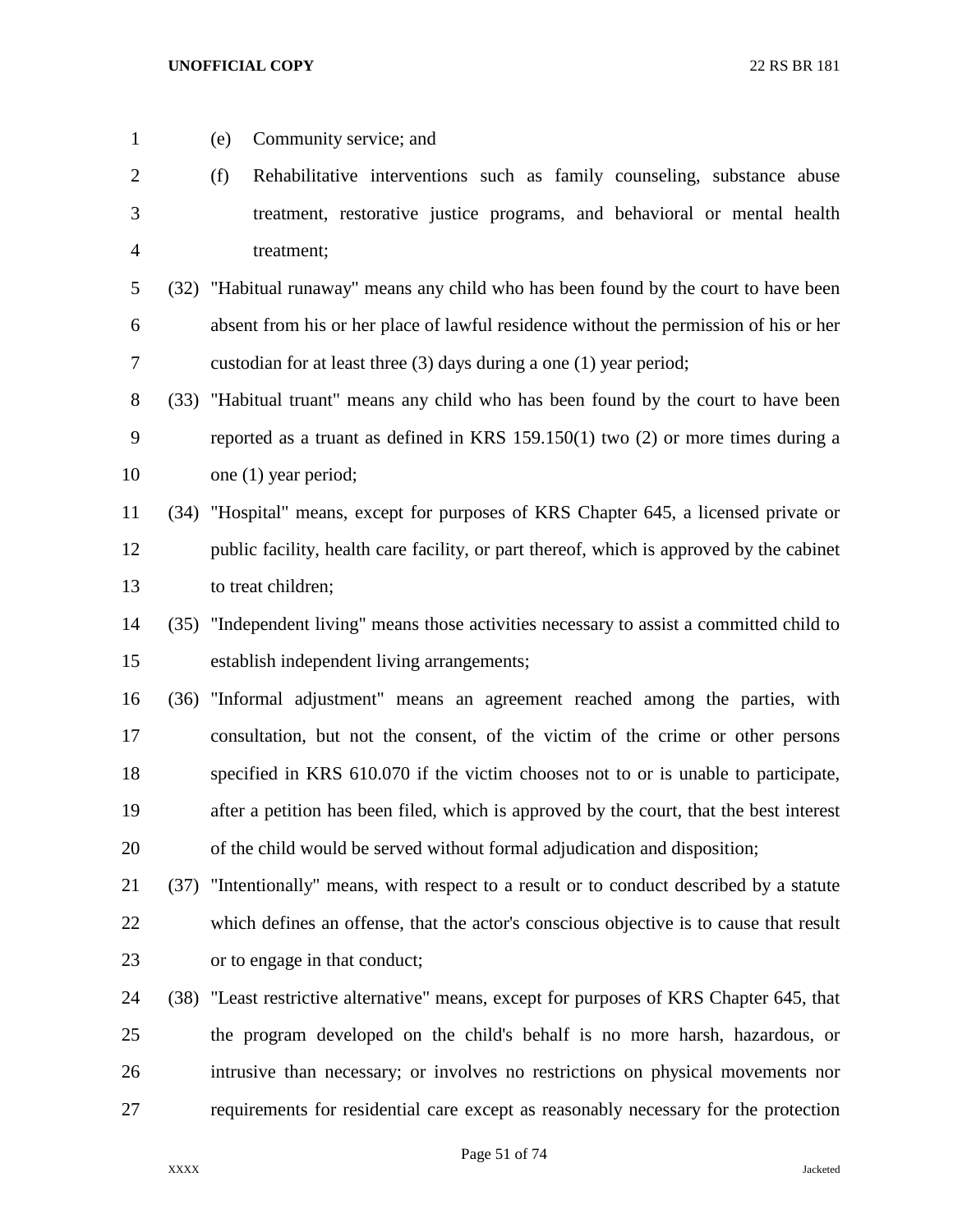| $\mathbf{1}$   |      | of the child from physical injury; or protection of the community, and is conducted       |
|----------------|------|-------------------------------------------------------------------------------------------|
| $\overline{2}$ |      | at the suitable available facility closest to the child's place of residence to allow for |
| 3              |      | appropriate family engagement;                                                            |
| $\overline{4}$ |      | (39) "Motor vehicle offense" means any violation of the nonfelony provisions of KRS       |
| 5              |      | Chapters 186, 189, or 189A, KRS 177.300, 304.39-110, or 304.39-117;                       |
| 6              |      | (40) "Near fatality" means an injury that, as certified by a physician, places a child in |
| $\tau$         |      | serious or critical condition;                                                            |
| $8\,$          |      | (41) "Needs of the child" means necessary food, clothing, health, shelter, and education; |
| $\mathbf{9}$   | (42) | "Nonoffender" means a child alleged to be dependent, neglected, or abused and who         |
| 10             |      | has not been otherwise charged with a status or public offense;                           |
| 11             |      | (43) "Nonsecure facility" means a facility which provides its residents access to the     |
| 12             |      | surrounding community and which does not rely primarily on the use of physically          |
| 13             |      | restricting construction and hardware to restrict freedom;                                |
| 14             |      | (44) "Nonsecure setting" means a nonsecure facility or a residential home, including a    |
| 15             |      | child's own home, where a child may be temporarily placed pending further court           |
| 16             |      | action. Children before the court in a county that is served by a state operated secure   |
| 17             |      | detention facility, who are in the detention custody of the Department of Juvenile        |
| 18             |      | Justice, and who are placed in a nonsecure alternative by the Department of               |
| 19             |      | Juvenile Justice, shall be supervised by the Department of Juvenile Justice;              |
| 20             |      | (45) "Out-of-home placement" means a placement other than in the home of a parent,        |
| 21             |      | relative, or guardian, in a boarding home, clinical treatment facility, community-        |
| 22             |      | based facility, detention facility, emergency shelter, fictive kin home, foster family    |
| 23             |      | home, hospital, nonsecure facility, physically secure facility, residential treatment     |
| 24             |      | facility, or youth alternative center;                                                    |
| 25             |      | (46) "Parent" means the biological or adoptive mother or father of a child;               |
| 26             | (47) | "Person exercising custodial control or supervision" means a person or agency that        |

has assumed the role and responsibility of a parent or guardian for the child, but that

Page 52 of 74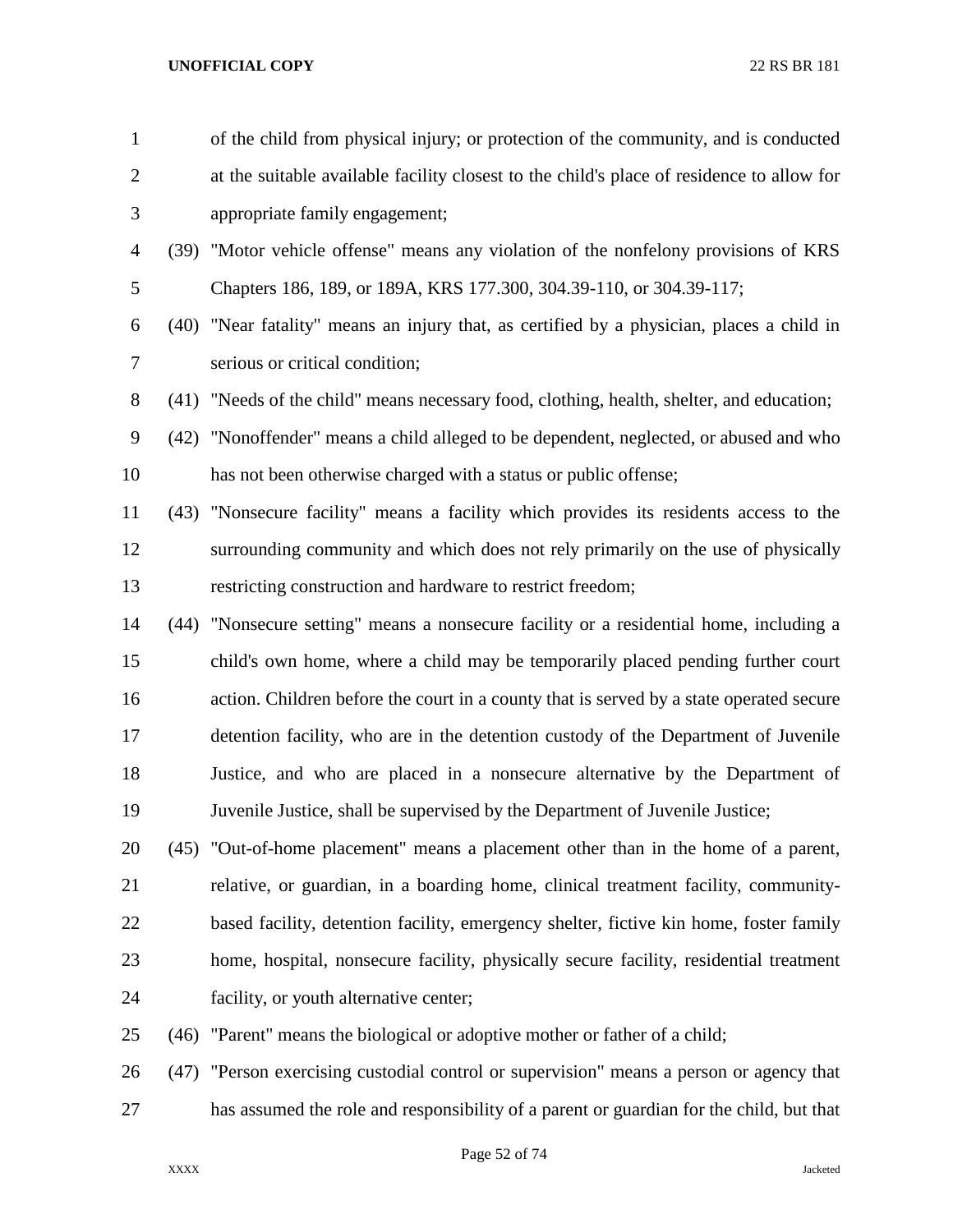| $\mathbf{1}$   |     | does not necessarily have legal custody of the child;                                         |  |  |  |  |  |  |
|----------------|-----|-----------------------------------------------------------------------------------------------|--|--|--|--|--|--|
| $\overline{c}$ |     | (48) "Petition" means a verified statement, setting forth allegations in regard to the child, |  |  |  |  |  |  |
| 3              |     | which initiates formal court involvement in the child's case;                                 |  |  |  |  |  |  |
| 4              |     | (49) "Physical injury" means substantial physical pain or any impairment of physical          |  |  |  |  |  |  |
| 5              |     | condition;                                                                                    |  |  |  |  |  |  |
| 6              |     | (50) "Physically secure facility" means a facility that relies primarily on the use of        |  |  |  |  |  |  |
| 7              |     | construction and hardware such as locks, bars, and fences to restrict freedom;                |  |  |  |  |  |  |
| 8              |     | (51) "Public offense action" means an action, excluding contempt, brought in the interest     |  |  |  |  |  |  |
| 9              |     | of a child who is accused of committing an offense under KRS Chapter 527 or a                 |  |  |  |  |  |  |
| 10             |     | public offense which, if committed by an adult, would be a crime, whether the same            |  |  |  |  |  |  |
| 11             |     | is a felony, misdemeanor, or violation, other than an action alleging that a child            |  |  |  |  |  |  |
| 12             |     | sixteen (16) years of age or older has committed a motor vehicle offense;                     |  |  |  |  |  |  |
| 13             |     | (52) "Qualified mental health professional" means:                                            |  |  |  |  |  |  |
| 14             | (a) | A physician licensed under the laws of Kentucky to practice medicine or                       |  |  |  |  |  |  |
| 15             |     | osteopathy, or a medical officer of the government of the United States while                 |  |  |  |  |  |  |
| 16             |     | engaged in the performance of official duties;                                                |  |  |  |  |  |  |
| 17             | (b) | A psychiatrist licensed under the laws of Kentucky to practice medicine or                    |  |  |  |  |  |  |
| 18             |     | osteopathy, or a medical officer of the government of the United States while                 |  |  |  |  |  |  |
| 19             |     | engaged in the practice of official duties, and who is certified or eligible to               |  |  |  |  |  |  |
| 20             |     | apply for certification by the American Board of Psychiatry and Neurology,                    |  |  |  |  |  |  |
| 21             |     | Inc.;                                                                                         |  |  |  |  |  |  |
| 22             | (c) | A psychologist with the health service provider designation, a psychological                  |  |  |  |  |  |  |
| 23             |     | practitioner, a certified psychologist, or a psychological associate licensed                 |  |  |  |  |  |  |
| 24             |     | under the provisions of KRS Chapter 319;                                                      |  |  |  |  |  |  |
| 25             | (d) | A licensed registered nurse with a master's degree in psychiatric nursing from                |  |  |  |  |  |  |
| 26             |     | an accredited institution and two (2) years of clinical experience with mentally              |  |  |  |  |  |  |
| 27             |     | ill persons, or a licensed registered nurse with a bachelor's degree in nursing               |  |  |  |  |  |  |

Page 53 of 74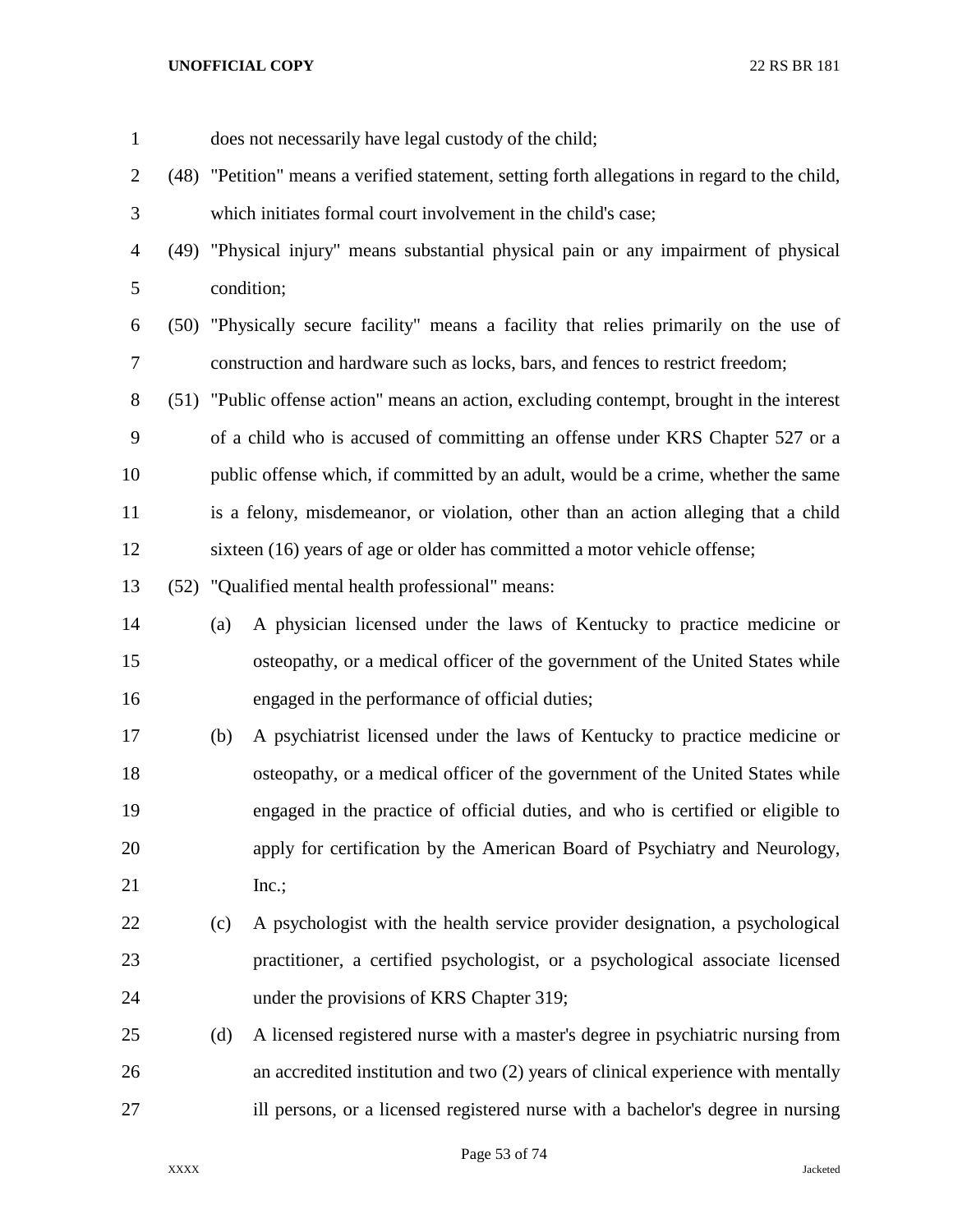from an accredited institution who is certified as a psychiatric and mental health nurse by the American Nurses Association and who has three (3) years of inpatient or outpatient clinical experience in psychiatric nursing and who is currently employed by a hospital or forensic psychiatric facility licensed by the Commonwealth or a psychiatric unit of a general hospital, a private agency or company engaged in providing mental health services, or a regional comprehensive care center;

 (e) A licensed clinical social worker licensed under the provisions of KRS 335.100, or a certified social worker licensed under the provisions of KRS 335.080 with three (3) years of inpatient or outpatient clinical experience in psychiatric social work and currently employed by a hospital or forensic psychiatric facility licensed by the Commonwealth, a psychiatric unit of a general hospital, a private agency or company engaged in providing mental health services, or a regional comprehensive care center;

 (f) A marriage and family therapist licensed under the provisions of KRS 335.300 to 335.399 with three (3) years of inpatient or outpatient clinical experience in psychiatric mental health practice and currently employed by a hospital or forensic psychiatric facility licensed by the Commonwealth, a psychiatric unit of a general hospital, a private agency or company engaged in providing mental health services, or a regional comprehensive care center;

 (g) A professional counselor credentialed under the provisions of KRS 335.500 to 335.599 with three (3) years of inpatient or outpatient clinical experience in psychiatric mental health practice and currently employed by a hospital or forensic facility licensed by the Commonwealth, a psychiatric unit of a general hospital, a private agency or company engaged in providing mental health services, or a regional comprehensive care center; or

(h) A physician assistant licensed under KRS 311.840 to 311.862, who meets one

Page 54 of 74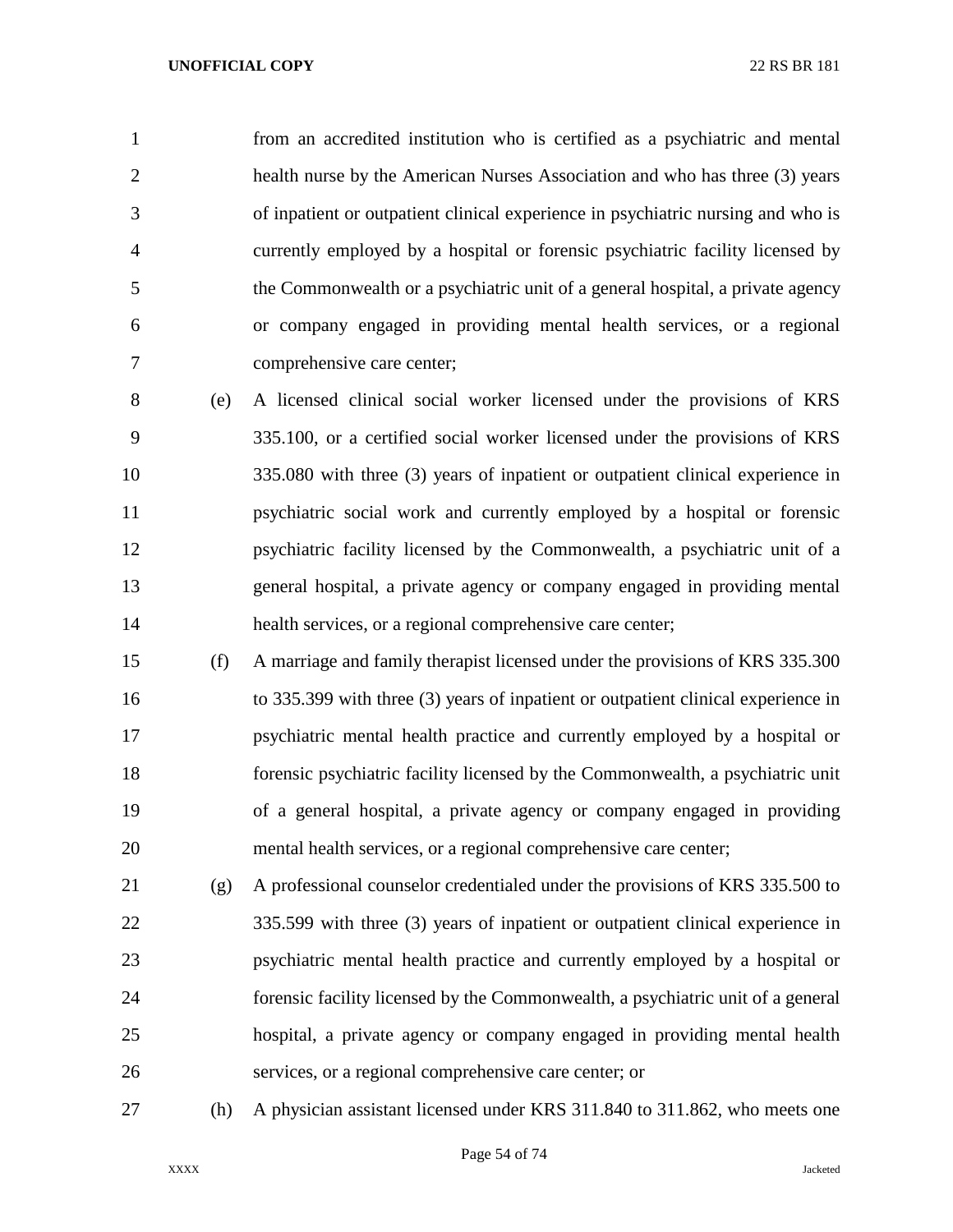(1) of the following requirements:

- 1. Provides documentation that he or she has completed a psychiatric residency program for physician assistants;
- 2. Has completed at least one thousand (1,000) hours of clinical experience under a supervising physician, as defined by KRS 311.840, who is a psychiatrist and is certified or eligible for certification by the American Board of Psychiatry and Neurology, Inc.;
- 3. Holds a master's degree from a physician assistant program accredited by the Accreditation Review Commission on Education for the Physician Assistant or its predecessor or successor agencies, is practicing under a supervising physician as defined by KRS 311.840, and:
- a. Has two (2) years of clinical experience in the assessment, evaluation, and treatment of mental disorders; or
- b. Has been employed by a hospital or forensic psychiatric facility licensed by the Commonwealth or a psychiatric unit of a general hospital or a private agency or company engaged in the provision of mental health services or a regional community program for mental health and individuals with an intellectual disability for at 20 least two (2) years; or
- 4. Holds a bachelor's degree, possesses a current physician assistant certificate issued by the board prior to July 15, 2002, is practicing under a supervising physician as defined by KRS 311.840, and:
- a. Has three (3) years of clinical experience in the assessment, evaluation, and treatment of mental disorders; or
- b. Has been employed by a hospital or forensic psychiatric facility licensed by the Commonwealth or a psychiatric unit of a general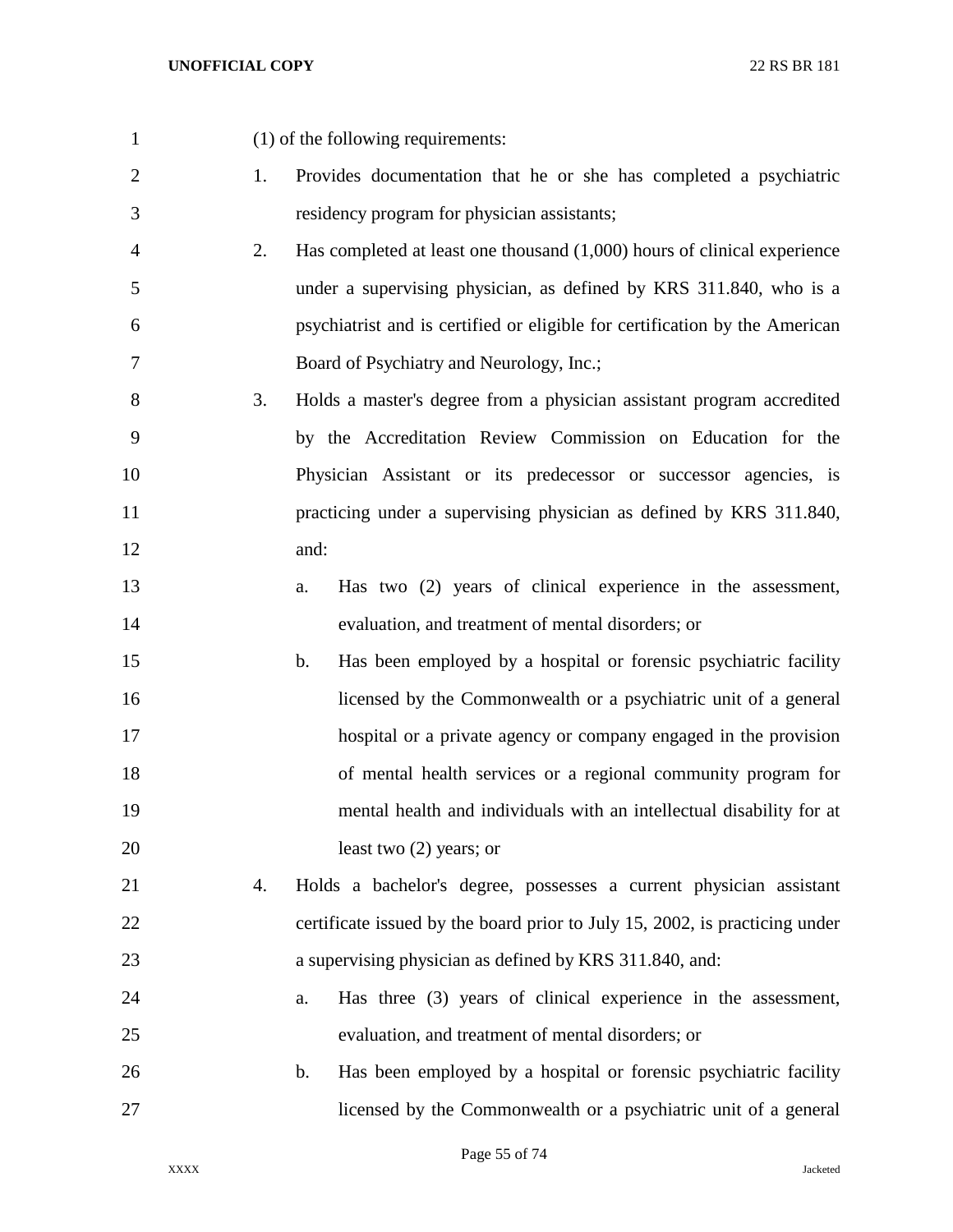| $\mathbf{1}$   | hospital or a private agency or company engaged in the provision                            |
|----------------|---------------------------------------------------------------------------------------------|
| $\overline{2}$ | of mental health services or a regional community program for                               |
| 3              | mental health and individuals with an intellectual disability for at                        |
| $\overline{4}$ | least three (3) years;                                                                      |
| 5              | (53) "Reasonable and prudent parent standard" has the same meaning as in 42 U.S.C.          |
| 6              | sec. $675(10)$ ;                                                                            |
| 7              | (54) "Residential treatment facility" means a facility or group home with more than eight   |
| 8              | (8) beds designated by the Department of Juvenile Justice or the cabinet for the            |
| 9              | treatment of children;                                                                      |
| 10             | (55) "Retain in custody" means, after a child has been taken into custody, the continued    |
| 11             | holding of the child by a peace officer for a period of time not to exceed twelve (12)      |
| 12             | hours when authorized by the court or the court-designated worker for the purpose           |
| 13             | of making preliminary inquiries;                                                            |
| 14             | (56) "Risk and needs assessment" means an actuarial tool scientifically proven to           |
| 15             | identify specific factors and needs that are related to delinquent and noncriminal          |
| 16             | misconduct;                                                                                 |
| 17             | (57) "School personnel" means those certified persons under the supervision of the local    |
| 18             | public or private education agency;                                                         |
| 19             | (58) "Secretary" means the secretary of the Cabinet for Health and Family Services;         |
| 20             | (59) "Secure juvenile detention facility" means any physically secure facility used for the |
| 21             | secure detention of children other than any facility in which adult prisoners are           |
| 22             | confined;                                                                                   |
| 23             | (60) "Serious physical injury" means physical injury which creates a substantial risk of    |
| 24             | death or which causes serious and prolonged disfigurement, prolonged impairment             |
| 25             | of health, or prolonged loss or impairment of the function of any bodily member or          |
| 26             | organ;                                                                                      |
| 27             | (61) "Sexual abuse" includes but is not necessarily limited to any contacts or interactions |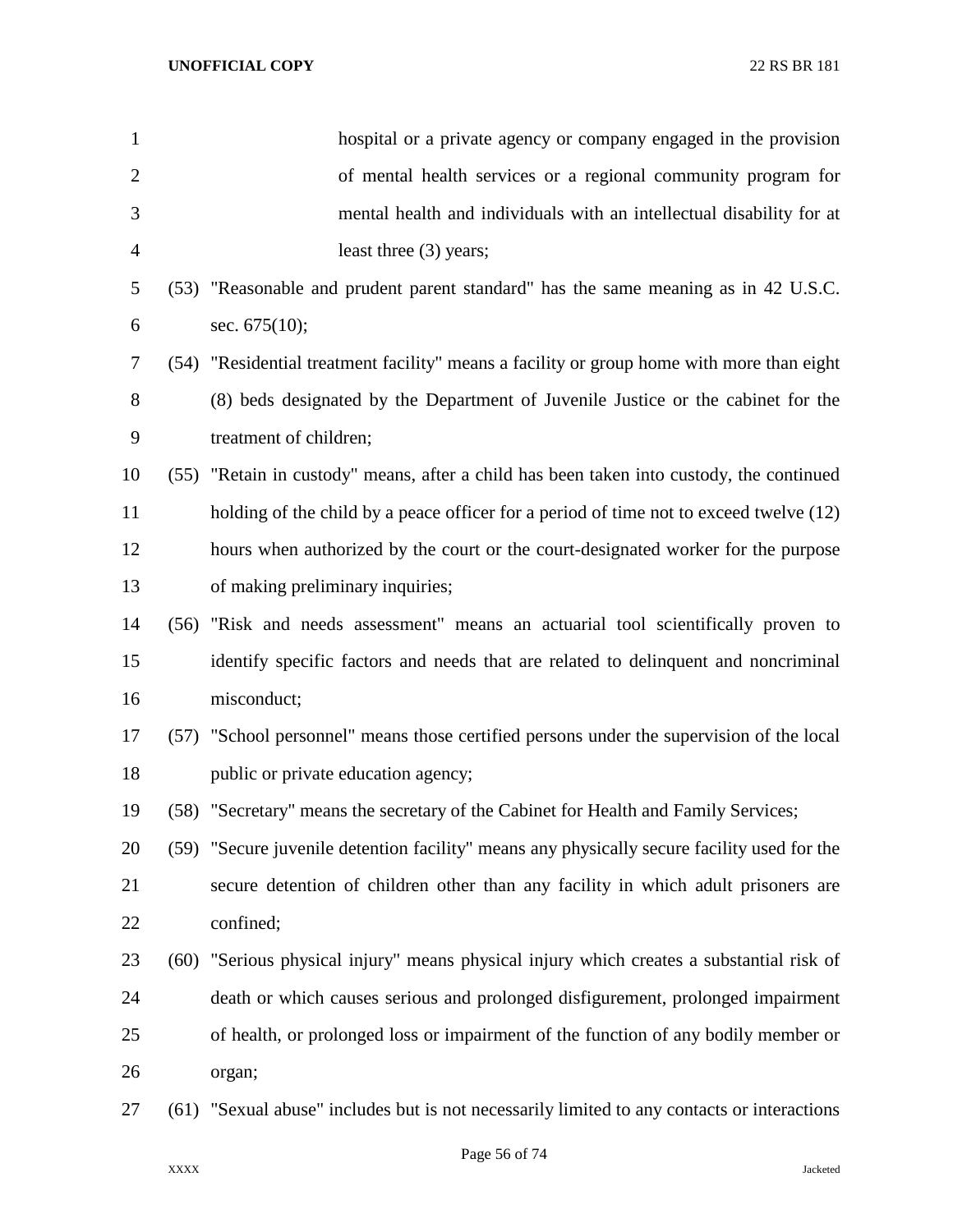in which the parent, guardian, person in a position of authority or special trust, as defined in KRS 532.045, or other person having custodial control or supervision of the child or responsibility for his or her welfare, uses or allows, permits, or encourages the use of the child for the purposes of the sexual stimulation of the perpetrator or another person;

 (62) "Sexual exploitation" includes but is not limited to a situation in which a parent, guardian, person in a position of authority or special trust, as defined in KRS 532.045, or other person having custodial control or supervision of a child or responsible for his or her welfare, allows, permits, or encourages the child to engage in an act which constitutes prostitution under Kentucky law; or a parent, guardian, person in a position of authority or special trust, as defined in KRS 532.045, or other person having custodial control or supervision of a child or responsible for his or her welfare, allows, permits, or encourages the child to engage in an act of obscene or pornographic photographing, filming, or depicting of a child as provided for under Kentucky law;

 (63) "Social service worker" means any employee of the cabinet or any private agency designated as such by the secretary of the cabinet or a social worker employed by a county or city who has been approved by the cabinet to provide, under its supervision, services to families and children;

 (64) "Staff secure facility for residential treatment" means any setting which assures that all entrances and exits are under the exclusive control of the facility staff, and in which a child may reside for the purpose of receiving treatment;

- (65) (a) "Status offense action" is any action brought in the interest of a child who is accused of committing acts, which if committed by an adult, would not be a crime. Such behavior shall not be considered criminal or delinquent and such children shall be termed status offenders. Status offenses shall include:
- 27 1. Beyond the control of school or beyond the control of parents;

Page 57 of 74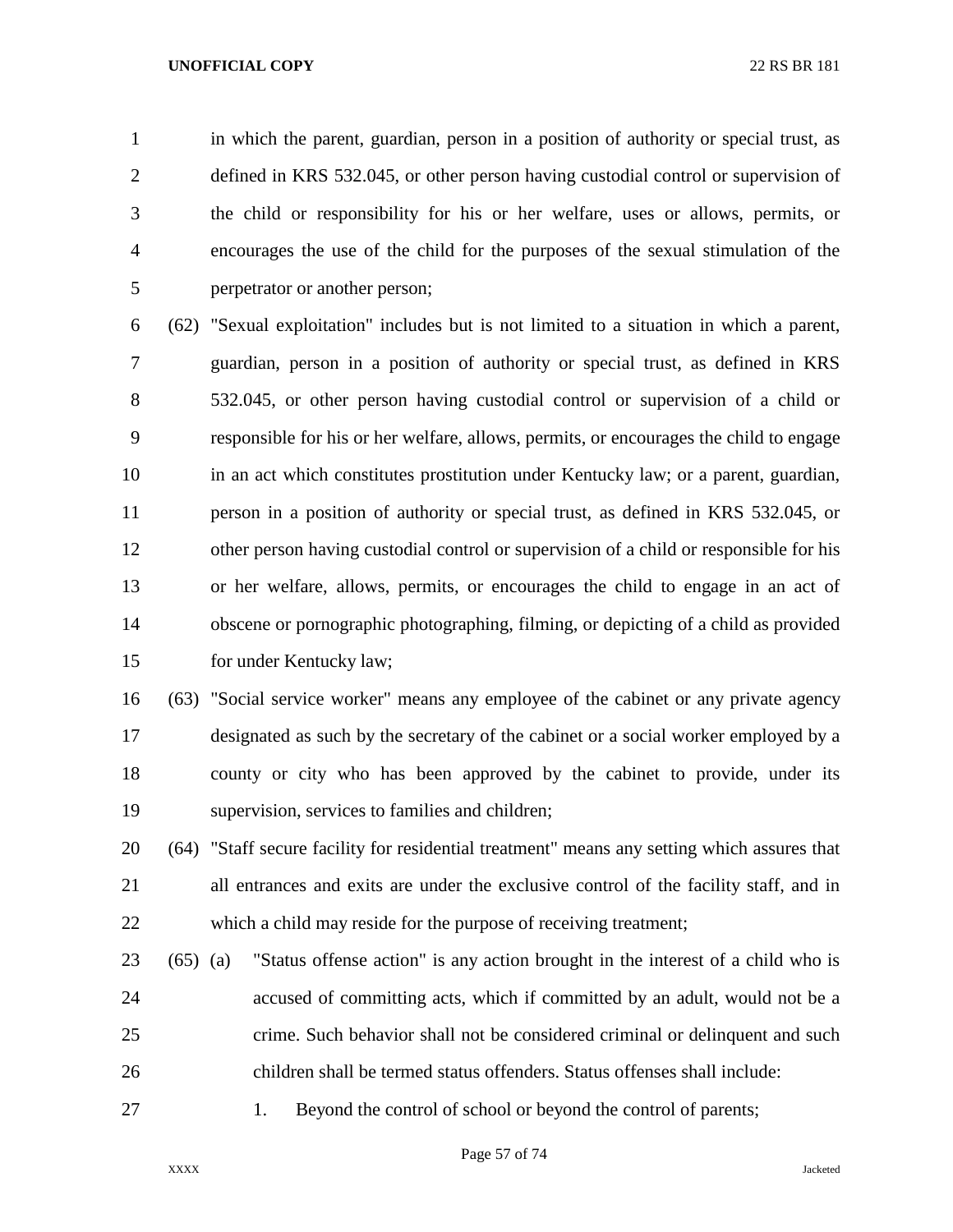| 1              |        | Habitual runaway;<br>2.                                                                      |
|----------------|--------|----------------------------------------------------------------------------------------------|
| $\overline{2}$ |        | Habitual truant; [ and]<br>3.                                                                |
| 3              |        | Alcohol offenses as provided in KRS 244.085; and<br>4.                                       |
| $\overline{4}$ |        | Cannabis offenses as provided in Section 13 of this Act.<br>5.                               |
| 5              | (b)    | Status offenses shall not include violations of state or local ordinances which              |
| 6              |        | may apply to children such as a violation of curfew;                                         |
| 7              |        | (66) "Take into custody" means the procedure by which a peace officer or other               |
| 8              |        | authorized person initially assumes custody of a child. A child may be taken into            |
| 9              |        | custody for a period of time not to exceed two (2) hours;                                    |
| 10             |        | (67) "Transitional living support" means all benefits to which an eligible youth is          |
| 11             |        | entitled upon being granted extended or reinstated commitment to the cabinet by the          |
| 12             | court; |                                                                                              |
| 13             |        | (68) "Transition plan" means a plan that is personalized at the direction of the youth that: |
| 14             | (a)    | Includes specific options on housing, health insurance, education, local                     |
| 15             |        | opportunities for mentors and continuing support services, and workforce                     |
| 16             |        | supports and employment services; and                                                        |
| 17             | (b)    | Is as detailed as the youth may elect;                                                       |
| 18             |        | (69) "Valid court order" means a court order issued by a judge to a child alleged or found   |
| 19             |        | to be a status offender:                                                                     |
| 20             | (a)    | Who was brought before the court and made subject to the order;                              |
| 21             | (b)    | Whose future conduct was regulated by the order;                                             |
| 22             | (c)    | Who was given written and verbal warning of the consequences of the                          |
| 23             |        | violation of the order at the time the order was issued and whose attorney or                |
| 24             |        | parent or legal guardian was also provided with a written notice of the                      |
| 25             |        | consequences of violation of the order, which notification is reflected in the               |
| 26             |        | record of the court proceedings; and                                                         |
| 27             | (d)    | Who received, before the issuance of the order, the full due process rights                  |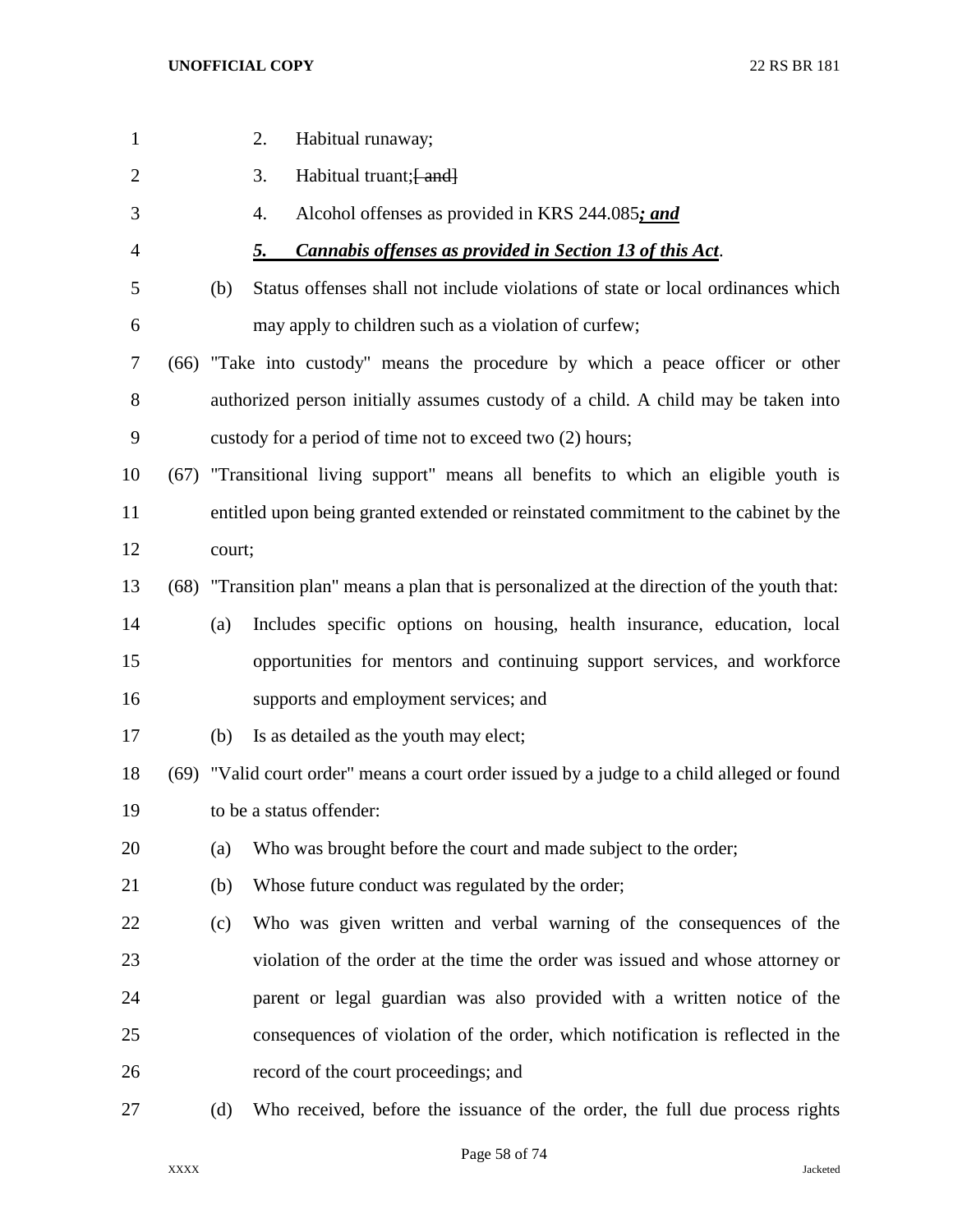| $\mathbf{1}$   | guaranteed by the Constitution of the United States;                                        |
|----------------|---------------------------------------------------------------------------------------------|
| $\overline{2}$ | (70) "Violation" means any offense, other than a traffic infraction, for which a sentence   |
| 3              | of a fine only can be imposed;                                                              |
| $\overline{4}$ | (71) "Youth alternative center" means a nonsecure facility, approved by the Department      |
| 5              | of Juvenile Justice, for the detention of juveniles, both prior to adjudication and         |
| 6              | after adjudication, which meets the criteria specified in KRS 15A.320; and                  |
| 7              | (72) "Youthful offender" means any person regardless of age, transferred to Circuit         |
| 8              | Court under the provisions of KRS Chapter 635 or 640 and who is subsequently                |
| 9              | convicted in Circuit Court.                                                                 |
| 10             | Section 35. KRS 12.020 is amended to read as follows:                                       |
| 11             | Departments, program cabinets and their departments, and the respective major               |
| 12             | administrative bodies that they include are enumerated in this section. It is not intended  |
| 13             | that this enumeration of administrative bodies be all-inclusive. Every authority, board,    |
| 14             | bureau, interstate compact, commission, committee, conference, council, office, or any      |
| 15             | other form of organization shall be included in or attached to the department or program    |
| 16             | cabinet in which they are included or to which they are attached by statute or statutorily  |
| 17             | authorized executive order; except in the case of the Personnel Board and where the         |
| 18             | attached department or administrative body is headed by a constitutionally elected officer, |
| 19             | the attachment shall be solely for the purpose of dissemination of information and          |
| 20             | coordination of activities and shall not include any authority over the functions,          |
| 21             | personnel, funds, equipment, facilities, or records of the department or administrative     |
| 22             | body.                                                                                       |
| 23             | I.<br>Cabinet for General Government - Departments headed by elected officers:              |
| 24             | The Governor.<br>(1)                                                                        |
| 25             | Lieutenant Governor.<br>(2)                                                                 |
| 26             | Department of State.<br>(3)                                                                 |
| 27             | Secretary of State.<br>(a)                                                                  |
|                |                                                                                             |

Page 59 of 74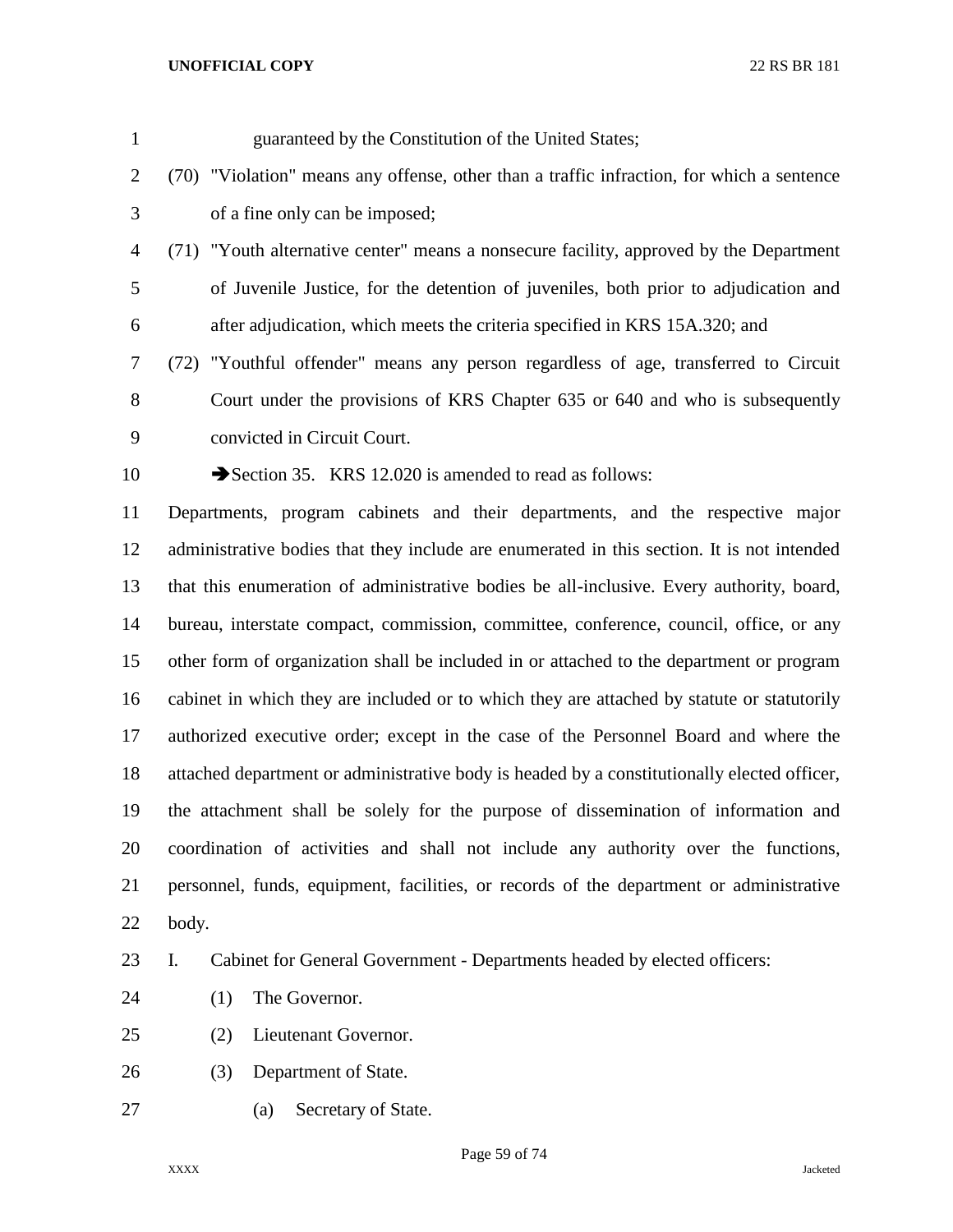| $\mathbf{1}$   |    |     | (b) |                                                |                    | Board of Elections.                         |  |  |
|----------------|----|-----|-----|------------------------------------------------|--------------------|---------------------------------------------|--|--|
| $\overline{2}$ |    |     | (c) |                                                |                    | Registry of Election Finance.               |  |  |
| 3              |    | (4) |     |                                                | Department of Law. |                                             |  |  |
| $\overline{4}$ |    |     | (a) |                                                |                    | Attorney General.                           |  |  |
| 5              |    | (5) |     |                                                |                    | Department of the Treasury.                 |  |  |
| 6              |    |     | (a) |                                                | Treasurer.         |                                             |  |  |
| 7              |    | (6) |     |                                                |                    | Department of Agriculture.                  |  |  |
| 8              |    |     | (a) |                                                |                    | Commissioner of Agriculture.                |  |  |
| 9              |    |     | (b) |                                                |                    | Agricultural Development Board.             |  |  |
| 10             |    |     | (c) |                                                |                    | Kentucky Agricultural Finance Corporation.  |  |  |
| 11             |    | (7) |     |                                                |                    | Auditor of Public Accounts.                 |  |  |
| 12             | Π. |     |     | Program cabinets headed by appointed officers: |                    |                                             |  |  |
| 13             |    | (1) |     | Justice and Public Safety Cabinet:             |                    |                                             |  |  |
| 14             |    |     | (a) |                                                |                    | Department of Kentucky State Police.        |  |  |
| 15             |    |     |     | 1.                                             |                    | Office of Administrative Services.          |  |  |
| 16             |    |     |     |                                                | a.                 | Division of Operational Support.            |  |  |
| 17             |    |     |     |                                                | $\mathbf b$ .      | Division of Management Services.            |  |  |
| 18             |    |     |     | 2.                                             |                    | Office of Operations.                       |  |  |
| 19             |    |     |     |                                                | a.                 | Division of West Troops.                    |  |  |
| 20             |    |     |     |                                                | $\mathbf b$ .      | Division of East Troops.                    |  |  |
| 21             |    |     |     |                                                | $C_{\bullet}$      | Division of Special Enforcement.            |  |  |
| 22             |    |     |     |                                                | d.                 | Division of Commercial Vehicle Enforcement. |  |  |
| 23             |    |     |     | 3.                                             |                    | Office of Technical Services.               |  |  |
| 24             |    |     |     |                                                | a.                 | Division of Forensic Sciences.              |  |  |
| 25             |    |     |     |                                                | $\mathbf b$ .      | Division of Information Technology.         |  |  |
| 26             |    |     | (b) |                                                |                    | Department of Criminal Justice Training.    |  |  |
| 27             |    |     | (c) |                                                |                    | Department of Corrections.                  |  |  |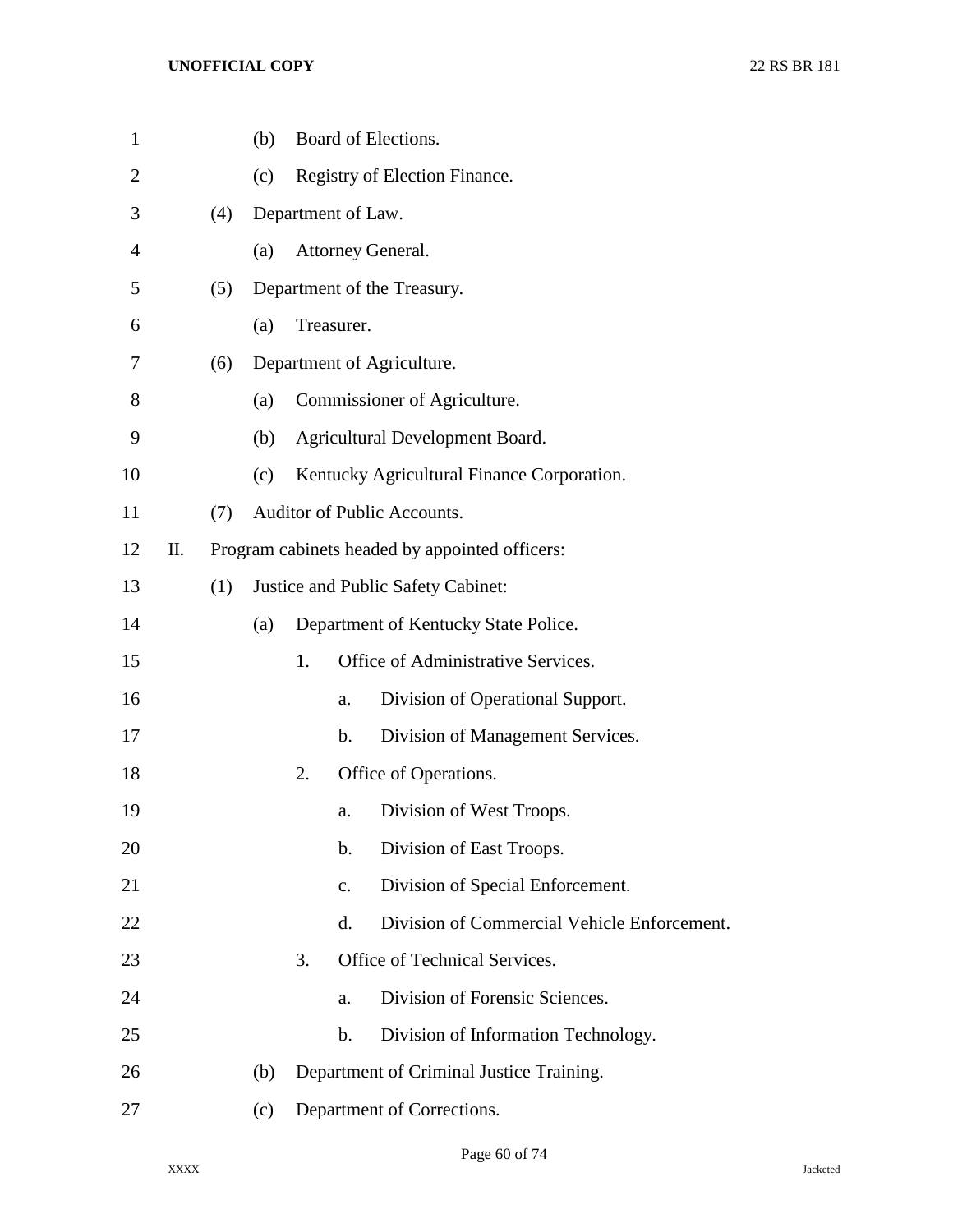| $\mathbf{1}$ |     | (d)                |    | Department of Juvenile Justice.                       |
|--------------|-----|--------------------|----|-------------------------------------------------------|
| 2            |     | (e)                |    | Office of the Secretary.                              |
| 3            |     | (f)                |    | Office of Drug Control Policy.                        |
| 4            |     | (g)                |    | Office of Legal Services.                             |
| 5            |     | (h)                |    | Office of the Kentucky State Medical Examiner.        |
| 6            |     | (i)                |    | Parole Board.                                         |
| 7            |     | (i)                |    | Kentucky State Corrections Commission.                |
| 8            |     | (k)                |    | Office of Legislative and Intergovernmental Services. |
| 9            |     | (1)                |    | Office of Human Resource Management.                  |
| 10           |     |                    | 1. | Division of Human Resource Administration.            |
| 11           |     |                    | 2. | Division of Employee Management.                      |
| 12           |     | (m)                |    | Department of Public Advocacy.                        |
| 13           |     | (n)                |    | Office of Communications.                             |
| 14           |     |                    | 1. | Information Technology Services Division.             |
| 15           |     | $\left( 0 \right)$ |    | Office of Financial Management Services.              |
| 16           |     |                    | 1. | Division of Financial Management.                     |
| 17           |     | (p)                |    | Grants Management Division.                           |
| 18           | (2) |                    |    | <b>Education and Workforce Development Cabinet:</b>   |
| 19           |     | (a)                |    | Office of the Secretary.                              |
| 20           |     |                    | 1. | Governor's Scholars Program.                          |
| 21           |     |                    | 2. | Governor's School for Entrepreneurs Program.          |
| 22           |     |                    | 3. | Office of the Kentucky Workforce Innovation Board.    |
| 23           |     |                    | 4. | Foundation for Adult Education.                       |
| 24           |     |                    | 5. | Early Childhood Advisory Council.                     |
| 25           |     | (b)                |    | Office of Legal and Legislative Services.             |
| 26           |     |                    | 1. | Client Assistance Program.                            |
| 27           |     | (c)                |    | Office of Communication.                              |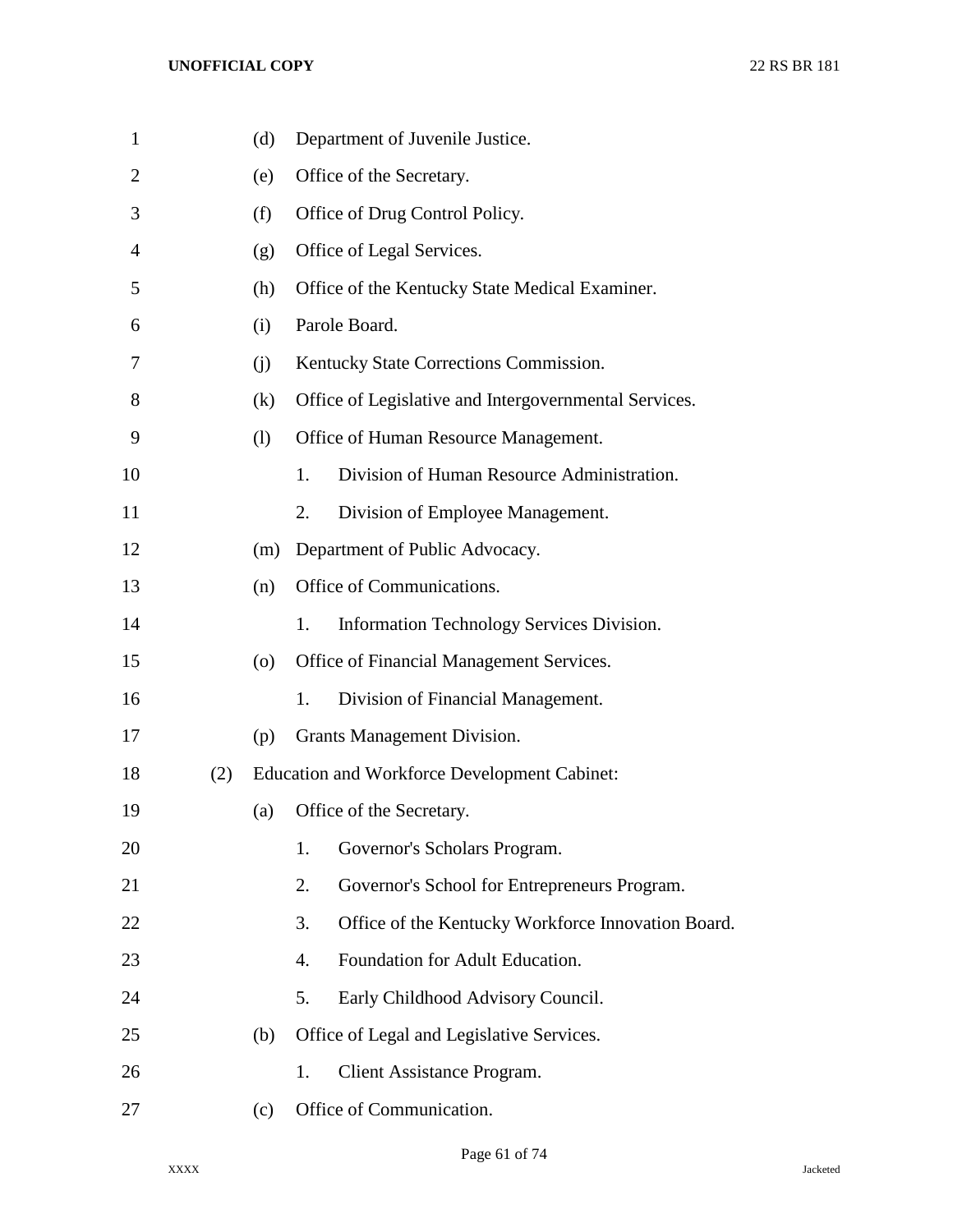| $\mathbf{1}$ | (d) |    | Office of Administrative Services.                                           |
|--------------|-----|----|------------------------------------------------------------------------------|
| 2            |     | 1. | Division of Human Resources.                                                 |
| 3            |     | 2. | Division of Operations and Support Services.                                 |
| 4            |     | 3. | Division of Fiscal Management.                                               |
| 5            | (e) |    | Office of Technology Services.                                               |
| 6            | (f) |    | Office of Educational Programs.                                              |
| 7            | (g) |    | Office of the Kentucky Center for Statistics.                                |
| 8            | (h) |    | Board of the Kentucky Center for Statistics.                                 |
| 9            | (i) |    | Board of Directors for the Center for School Safety.                         |
| 10           | (j) |    | Department of Education.                                                     |
| 11           |     | 1. | Kentucky Board of Education.                                                 |
| 12           |     | 2. | Kentucky Technical Education Personnel Board.                                |
| 13           |     | 3. | <b>Education Professional Standards Board.</b>                               |
| 14           | (k) |    | Department for Libraries and Archives.                                       |
| 15           | (1) |    | Department of Workforce Investment.                                          |
| 16           |     | 1. | Office of Vocational Rehabilitation.                                         |
| 17           |     |    | Division of Kentucky Business Enterprise.<br>a.                              |
| 18           |     |    | Division of the Carl D. Perkins Vocational Training Center.<br>$\mathbf b$ . |
| 19           |     |    | Division of Blind Services.<br>$C_{\bullet}$                                 |
| 20           |     |    | d.<br>Division of Field Services.                                            |
| 21           |     |    | Statewide Council for Vocational Rehabilitation.<br>e.                       |
| 22           |     | 2. | Office of Unemployment Insurance.                                            |
| 23           |     | 3. | Office of Employer and Apprenticeship Services.                              |
| 24           |     |    | Division of Apprenticeship.<br>a.                                            |
| 25           |     | 4. | Career Development Office.                                                   |
| 26           |     | 5. | Office of Adult Education.                                                   |
| 27           |     | 6. | Unemployment Insurance Commission.                                           |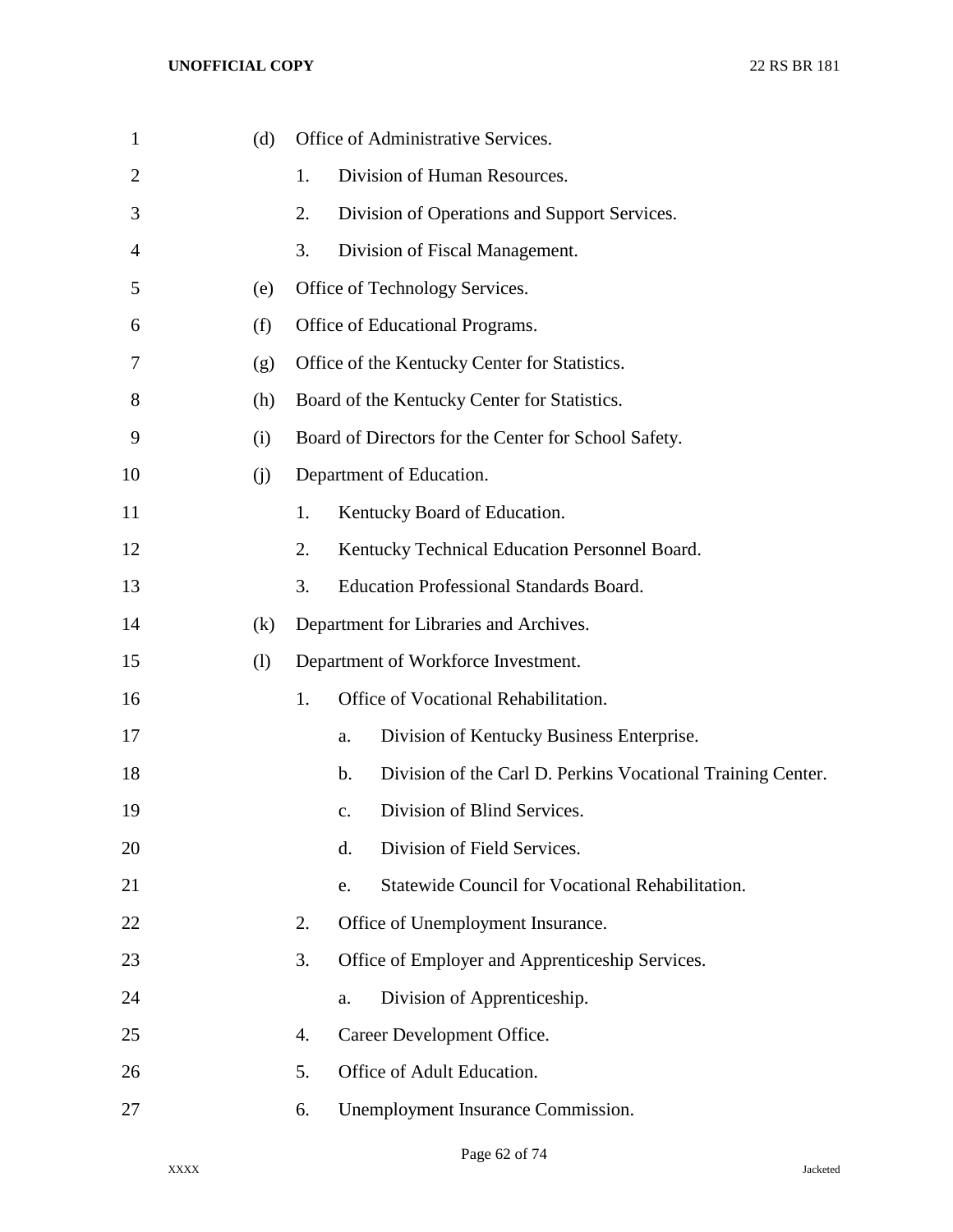| $\mathbf{1}$   |     |     | 7. | Kentucky Apprenticeship Council.                     |
|----------------|-----|-----|----|------------------------------------------------------|
| $\overline{2}$ |     |     | 8. | Division of Technical Assistance.                    |
| 3              |     | (m) |    | Foundation for Workforce Development.                |
| 4              |     | (n) |    | Kentucky Workforce Investment Board.                 |
| 5              |     | (0) |    | Kentucky Commission on the Deaf and Hard of Hearing. |
| 6              |     | (p) |    | Kentucky Educational Television.                     |
| 7              |     | (q) |    | Kentucky Environmental Education Council.            |
| 8              | (3) |     |    | <b>Energy and Environment Cabinet:</b>               |
| 9              |     | (a) |    | Office of the Secretary.                             |
| 10             |     |     | 1. | Office of Legislative and Intergovernmental Affairs. |
| 11             |     |     | 2. | Office of Legal Services.                            |
| 12             |     |     |    | Legal Division I.<br>a.                              |
| 13             |     |     |    | Legal Division II.<br>$\mathbf b$ .                  |
| 14             |     |     | 3. | Office of Administrative Hearings.                   |
| 15             |     |     | 4. | Office of Communication.                             |
| 16             |     |     | 5. | Mine Safety Review Commission.                       |
| 17             |     |     | 6. | Office of Kentucky Nature Preserves.                 |
| 18             |     |     | 7. | Kentucky Public Service Commission.                  |
| 19             |     | (b) |    | Department for Environmental Protection.             |
| 20             |     |     | 1. | Office of the Commissioner.                          |
| 21             |     |     | 2. | Division for Air Quality.                            |
| 22             |     |     | 3. | Division of Water.                                   |
| 23             |     |     | 4. | Division of Environmental Program Support.           |
| 24             |     |     | 5. | Division of Waste Management.                        |
| 25             |     |     | 6. | Division of Enforcement.                             |
| 26             |     |     | 7. | Division of Compliance Assistance.                   |
| 27             |     | (c) |    | Department for Natural Resources.                    |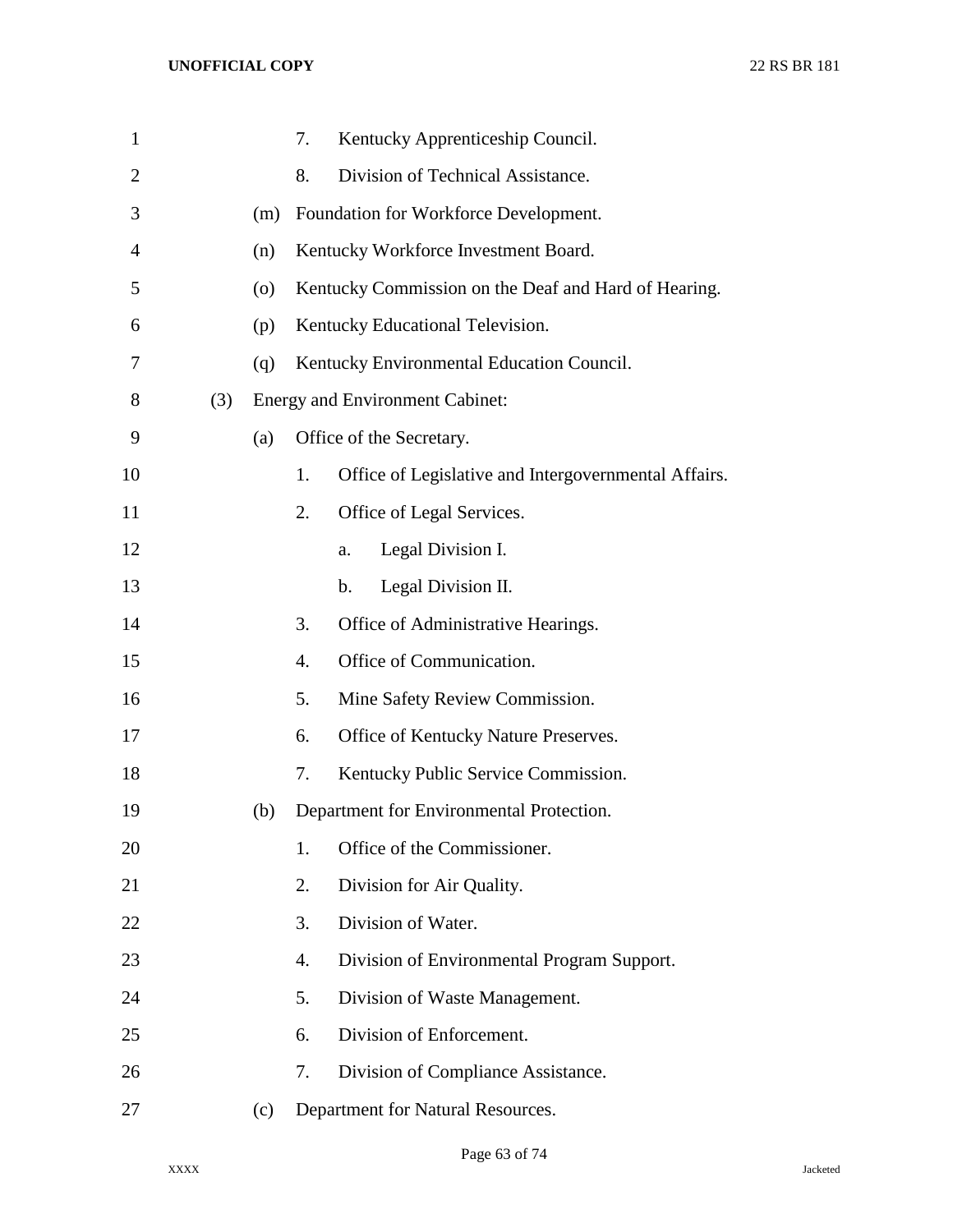| $\mathbf{1}$ |     |     | 1. | Office of the Commissioner.                                  |
|--------------|-----|-----|----|--------------------------------------------------------------|
| 2            |     |     | 2. | Division of Mine Permits.                                    |
| 3            |     |     | 3. | Division of Mine Reclamation and Enforcement.                |
| 4            |     |     | 4. | Division of Abandoned Mine Lands.                            |
| 5            |     |     | 5. | Division of Oil and Gas.                                     |
| 6            |     |     | 6. | Division of Mine Safety.                                     |
| 7            |     |     | 7. | Division of Forestry.                                        |
| 8            |     |     | 8. | Division of Conservation.                                    |
| 9            |     |     | 9. | Office of the Reclamation Guaranty Fund.                     |
| 10           |     | (d) |    | Office of Energy Policy.                                     |
| 11           |     |     | 1. | Division of Energy Assistance.                               |
| 12           |     | (e) |    | Office of Administrative Services.                           |
| 13           |     |     | 1. | Division of Human Resources Management.                      |
| 14           |     |     | 2. | Division of Financial Management.                            |
| 15           |     |     | 3. | Division of Information Services.                            |
| 16           | (4) |     |    | <b>Public Protection Cabinet.</b>                            |
| 17           |     | (a) |    | Office of the Secretary.                                     |
| 18           |     |     | 1. | Office of Communications and Public Outreach.                |
| 19           |     |     | 2. | Office of Legal Services.                                    |
| 20           |     |     |    | Insurance Legal Division.<br>a.                              |
| 21           |     |     |    | Charitable Gaming Legal Division.<br>$\mathbf b$ .           |
| 22           |     |     |    | Alcoholic Beverage Control Legal Division.<br>$\mathbf{c}$ . |
| 23           |     |     |    | Housing, Buildings and Construction Legal Division.<br>d.    |
| 24           |     |     |    | Financial Institutions Legal Division.<br>e.                 |
| 25           |     |     |    | f.<br>Professional Licensing Legal Division.                 |
| 26           |     |     | 3. | Office of Administrative Hearings.                           |
| 27           |     |     | 4. | Office of Administrative Services.                           |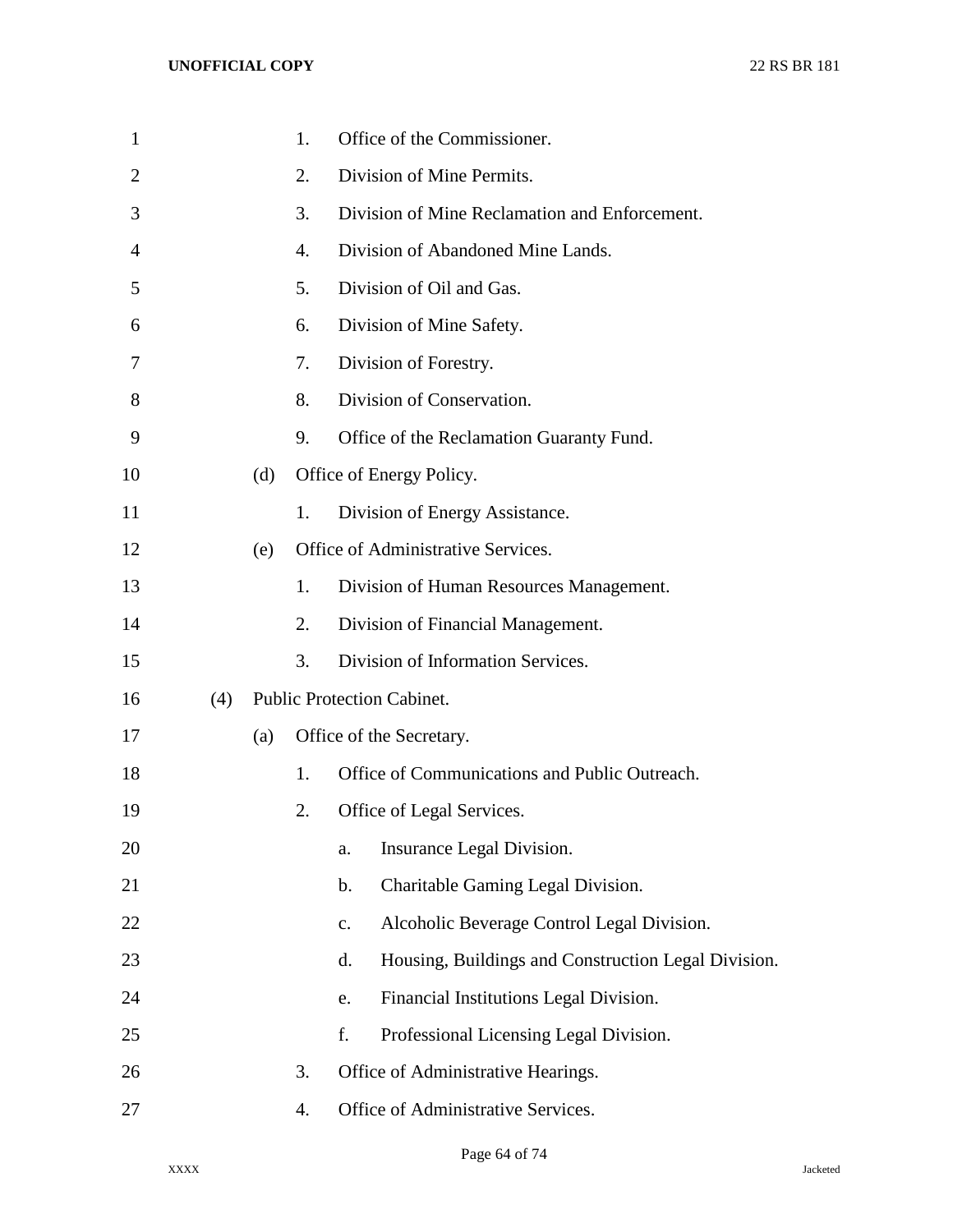| $\mathbf{1}$   |     |    | Division of Human Resources.<br>a.                     |
|----------------|-----|----|--------------------------------------------------------|
| $\overline{2}$ |     |    | Division of Fiscal Responsibility.<br>$\mathbf b$ .    |
| 3              | (b) |    | Office of Claims and Appeals.                          |
| 4              |     | 1. | Board of Tax Appeals.                                  |
| 5              |     | 2. | Board of Claims.                                       |
| 6              |     | 3. | Crime Victims Compensation Board.                      |
| 7              | (c) |    | Kentucky Boxing and Wrestling Commission.              |
| 8              | (d) |    | Kentucky Horse Racing Commission.                      |
| 9              |     | 1. | Office of Executive Director.                          |
| 10             |     |    | Division of Pari-mutuel Wagering and Compliance.<br>a. |
| 11             |     |    | Division of Stewards.<br>b.                            |
| 12             |     |    | Division of Licensing.<br>$C_{\bullet}$                |
| 13             |     |    | Division of Enforcement.<br>d.                         |
| 14             |     |    | Division of Incentives and Development.<br>e.          |
| 15             |     |    | f.<br>Division of Veterinary Services.                 |
| 16             | (e) |    | Department of Alcoholic Beverage Control.              |
| 17             |     | 1. | Division of Distilled Spirits.                         |
| 18             |     | 2. | Division of Malt Beverages.                            |
| 19             |     | 3. | Division of Enforcement.                               |
| 20             | (f) |    | Department of Charitable Gaming.                       |
| 21             |     | 1. | Division of Licensing and Compliance.                  |
| 22             |     | 2. | Division of Enforcement.                               |
| 23             | (g) |    | Department of Financial Institutions.                  |
| 24             |     | 1. | Division of Depository Institutions.                   |
| 25             |     | 2. | Division of Non-Depository Institutions.               |
| 26             |     | 3. | Division of Securities.                                |
| 27             | (h) |    | Department of Housing, Buildings and Construction.     |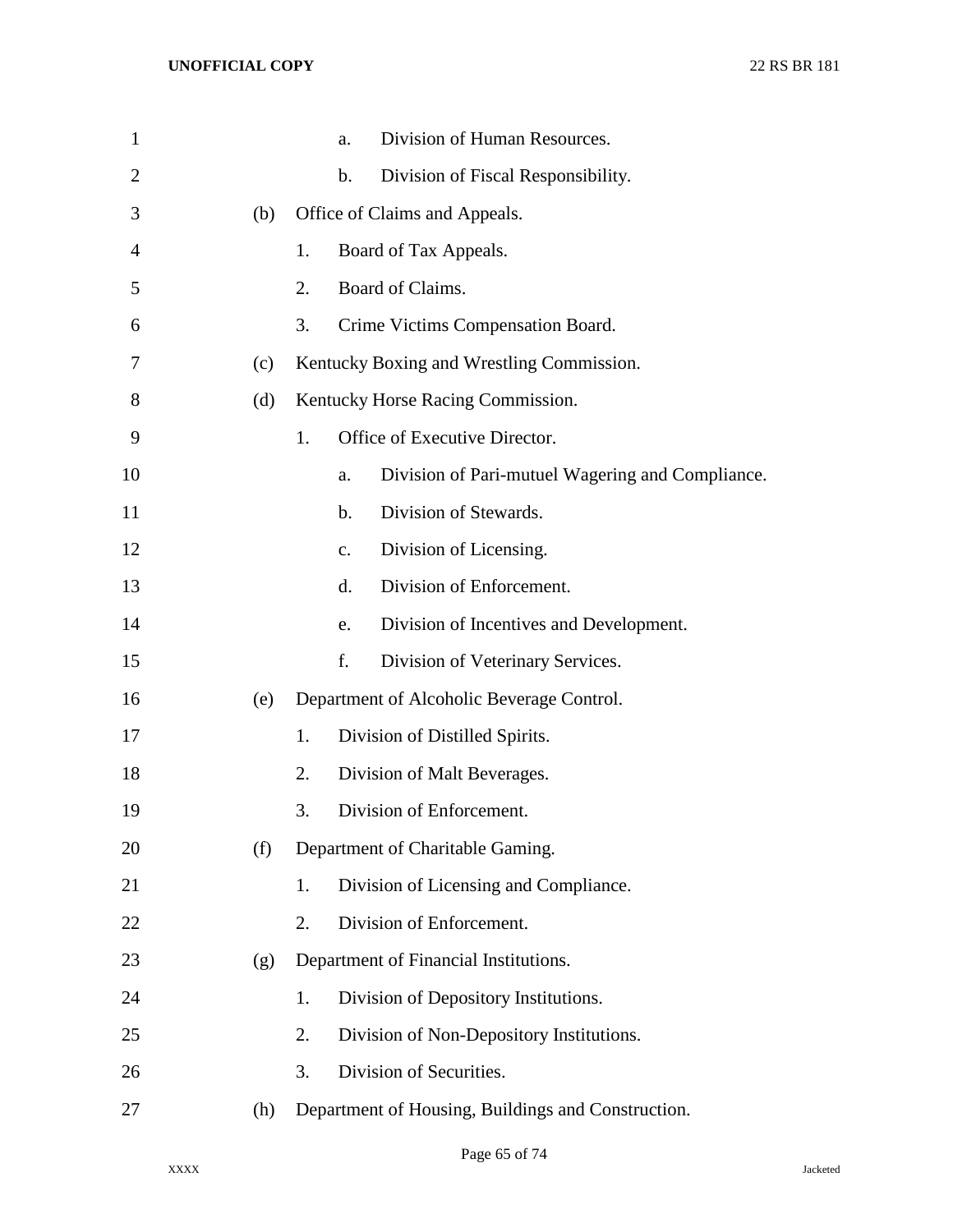| $\mathbf{1}$ |     |                   | 1.             |               | Division of Fire Prevention.                            |
|--------------|-----|-------------------|----------------|---------------|---------------------------------------------------------|
| 2            |     |                   | 2.             |               | Division of Plumbing.                                   |
| 3            |     |                   | 3.             |               | Division of Heating, Ventilation, and Air Conditioning. |
| 4            |     |                   | 4.             |               | Division of Building Code Enforcement.                  |
| 5            |     | (i)               |                |               | Department of Insurance.                                |
| 6            |     |                   | 1.             |               | Division of Health and Life Insurance and Managed Care. |
| 7            |     |                   | 2.             |               | Division of Property and Casualty Insurance.            |
| 8            |     |                   | 3.             |               | Division of Administrative Services.                    |
| 9            |     |                   | 4.             |               | Division of Financial Standards and Examination.        |
| 10           |     |                   | 5.             |               | Division of Licensing.                                  |
| 11           |     |                   | 6.             |               | Division of Insurance Fraud Investigation.              |
| 12           |     |                   | 7.             |               | Division of Consumer Protection.                        |
| 13           |     | (j)               |                |               | Department of Professional Licensing.                   |
| 14           |     |                   | 1.             |               | Real Estate Authority.                                  |
| 15           |     | $\left( k\right)$ |                |               | <b>Cannabis Control Board.</b>                          |
| 16           |     | $\left( l\right)$ |                |               | <b>Department of Cannabis Control.</b>                  |
| 17           |     | (m)               |                |               | <b>The Social Impact Council.</b>                       |
| 18           | (5) |                   | Labor Cabinet. |               |                                                         |
| 19           |     | (a)               |                |               | Office of the Secretary.                                |
| 20           |     |                   | 1.             |               | Office of General Counsel.                              |
| 21           |     |                   |                | a.            | Workplace Standards Legal Division.                     |
| 22           |     |                   |                | $\mathbf b$ . | Workers' Claims Legal Division.                         |
| 23           |     |                   | 2.             |               | Office of Administrative Services.                      |
| 24           |     |                   |                | a.            | Division of Human Resources Management.                 |
| 25           |     |                   |                | $\mathbf b$ . | Division of Fiscal Management.                          |
| 26           |     |                   |                | c.            | Division of Professional Development and Organizational |
| 27           |     |                   |                |               | Management.                                             |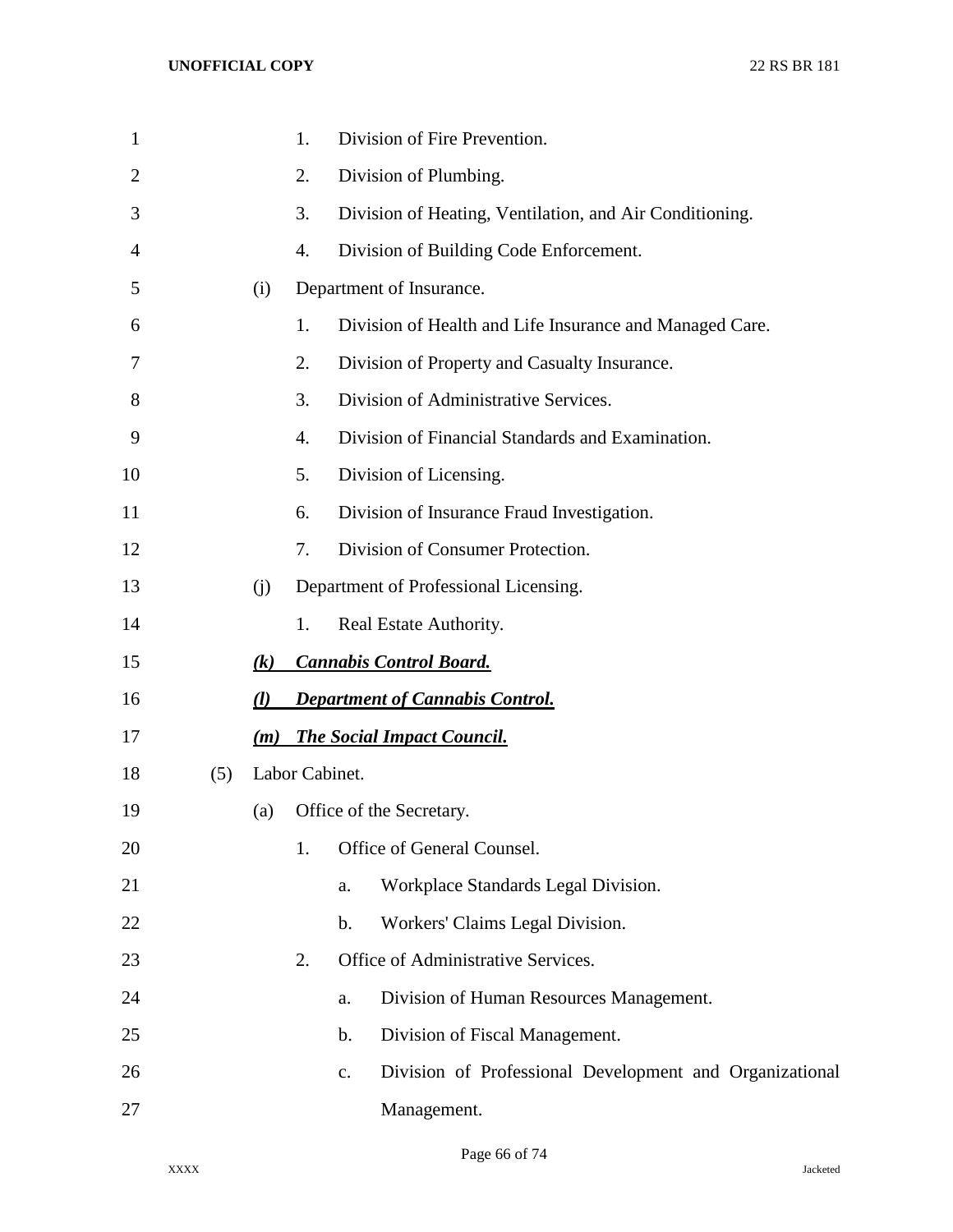| $\mathbf{1}$ |     |     |    | d.<br>Division of Information Technology and Support Services. |
|--------------|-----|-----|----|----------------------------------------------------------------|
| 2            |     |     | 3. | Office of Inspector General.                                   |
| 3            |     | (b) |    | Department of Workplace Standards.                             |
| 4            |     |     | 1. | Division of Occupational Safety and Health Compliance.         |
| 5            |     |     | 2. | Division of Occupational Safety and Health Education and       |
| 6            |     |     |    | Training.                                                      |
| 7            |     |     | 3. | Division of Wages and Hours.                                   |
| 8            |     | (c) |    | Department of Workers' Claims.                                 |
| 9            |     |     | 1. | Division of Workers' Compensation Funds.                       |
| 10           |     |     | 2. | Office of Administrative Law Judges.                           |
| 11           |     |     | 3. | Division of Claims Processing.                                 |
| 12           |     |     | 4. | Division of Security and Compliance.                           |
| 13           |     |     | 5. | Division of Information Services.                              |
| 14           |     |     | 6. | Division of Specialist and Medical Services.                   |
| 15           |     |     | 7. | Workers' Compensation Board.                                   |
| 16           |     | (d) |    | Workers' Compensation Funding Commission.                      |
| 17           |     | (e) |    | Occupational Safety and Health Standards Board.                |
| 18           |     | (f) |    | <b>State Labor Relations Board.</b>                            |
| 19           |     | (g) |    | Employers' Mutual Insurance Authority.                         |
| 20           |     | (h) |    | Kentucky Occupational Safety and Health Review Commission.     |
| 21           |     | (i) |    | Workers' Compensation Nominating Committee.                    |
| 22           | (6) |     |    | <b>Transportation Cabinet:</b>                                 |
| 23           |     | (a) |    | Department of Highways.                                        |
| 24           |     |     | 1. | Office of Project Development.                                 |
| 25           |     |     | 2. | Office of Project Delivery and Preservation.                   |
| 26           |     |     | 3. | Office of Highway Safety.                                      |
| 27           |     |     | 4. | Highway District Offices One through Twelve.                   |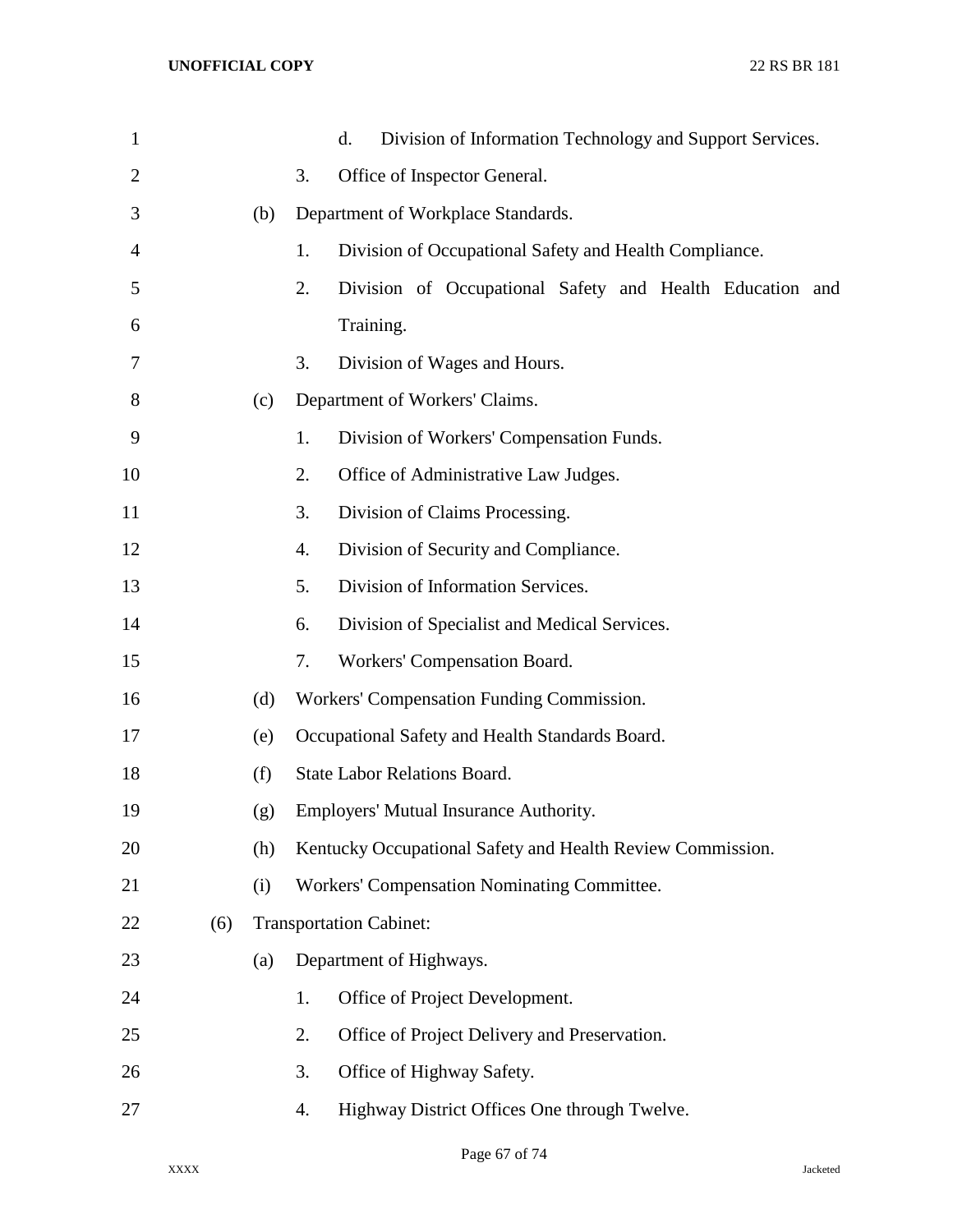| $\mathbf{1}$   |     | (b) |                  | Department of Vehicle Regulation.                       |
|----------------|-----|-----|------------------|---------------------------------------------------------|
| $\overline{2}$ |     | (c) |                  | Department of Aviation.                                 |
| 3              |     | (d) |                  | Department of Rural and Municipal Aid.                  |
| 4              |     |     | 1.               | Office of Local Programs.                               |
| 5              |     |     | 2.               | Office of Rural and Secondary Roads.                    |
| 6              |     | (e) |                  | Office of the Secretary.                                |
| 7              |     |     | 1.               | Office of Public Affairs.                               |
| 8              |     |     | 2.               | Office for Civil Rights and Small Business Development. |
| 9              |     |     | 3.               | Office of Budget and Fiscal Management.                 |
| 10             |     |     | $\overline{4}$ . | Office of Inspector General.                            |
| 11             |     |     | 5.               | Secretary's Office of Safety.                           |
| 12             |     | (f) |                  | Office of Support Services.                             |
| 13             |     | (g) |                  | Office of Transportation Delivery.                      |
| 14             |     | (h) |                  | Office of Audits.                                       |
| 15             |     | (i) |                  | Office of Human Resource Management.                    |
| 16             |     | (i) |                  | Office of Information Technology.                       |
| 17             |     | (k) |                  | Office of Legal Services.                               |
| 18             | (7) |     |                  | <b>Cabinet for Economic Development:</b>                |
| 19             |     | (a) |                  | Office of the Secretary.                                |
| 20             |     |     | 1.               | Office of Legal Services.                               |
| 21             |     |     | 2.               | Department for Business Development.                    |
| 22             |     |     | 3.               | Department for Financial Services.                      |
| 23             |     |     |                  | Kentucky Economic Development Finance Authority.<br>a.  |
| 24             |     |     |                  | Finance and Personnel Division.<br>$\mathbf b$ .        |
| 25             |     |     |                  | IT and Resource Management Division.<br>c.              |
| 26             |     |     |                  | Compliance Division.<br>d.                              |
| 27             |     |     |                  | Incentive Administration Division.<br>e.                |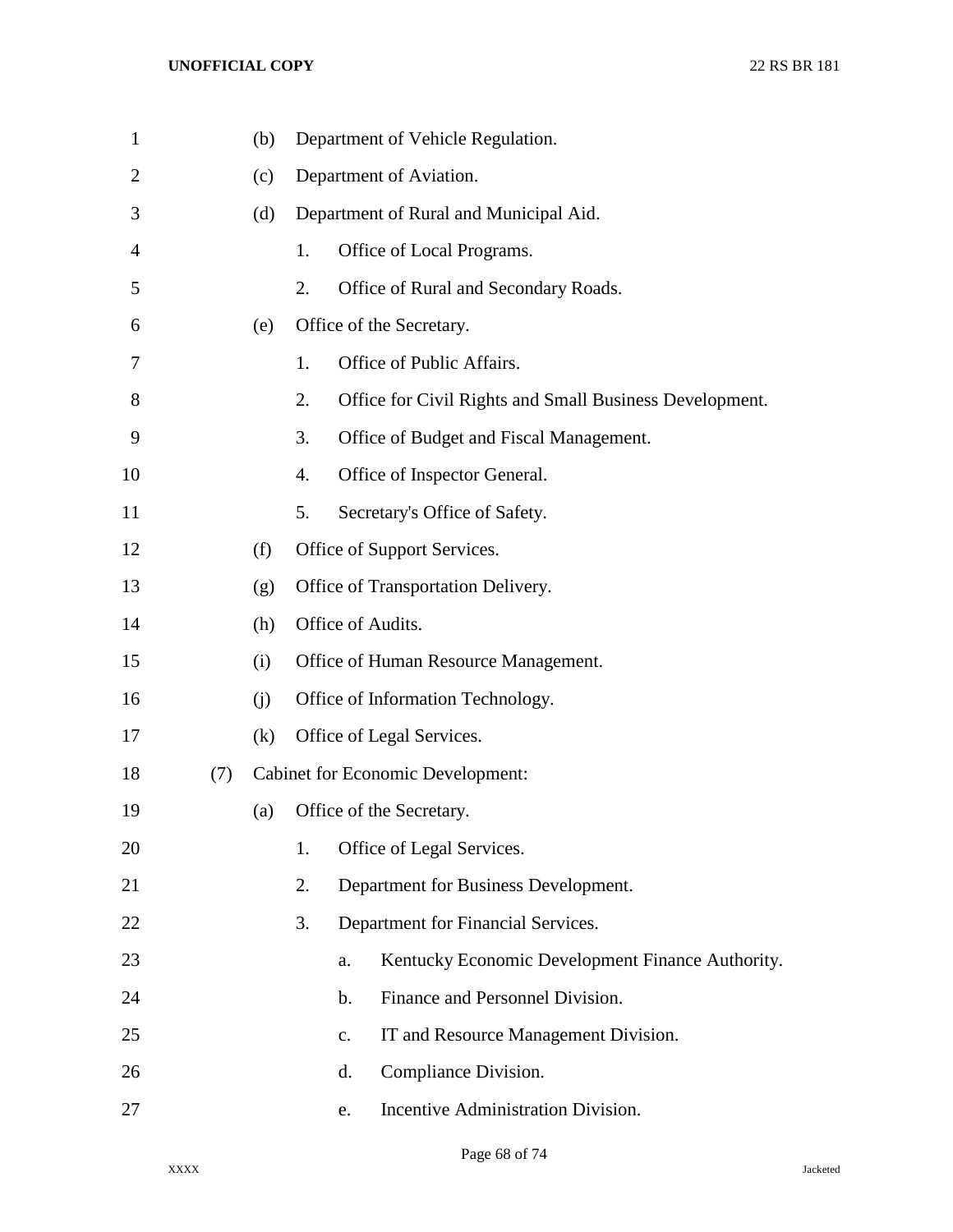| $\mathbf{1}$ |     |     |    | f.<br>Bluegrass State Skills Corporation.                        |
|--------------|-----|-----|----|------------------------------------------------------------------|
| 2            |     |     | 4. | Office of Marketing and Public Affairs.                          |
| 3            |     |     |    | Communications Division.<br>a.                                   |
| 4            |     |     |    | Graphics Design Division.<br>b.                                  |
| 5            |     |     | 5. | Office of Workforce, Community Development, and Research.        |
| 6            |     |     | 6. | Office of Entrepreneurship and Small Business Innovation.        |
| 7            |     |     |    | Commission on Small Business Innovation and Advocacy.<br>a.      |
| 8            | (8) |     |    | Cabinet for Health and Family Services:                          |
| 9            |     | (a) |    | Office of the Secretary.                                         |
| 10           |     |     | 1. | Office of the Ombudsman and Administrative Review.               |
| 11           |     |     | 2. | Office of Public Affairs.                                        |
| 12           |     |     | 3. | Office of Legal Services.                                        |
| 13           |     |     | 4. | Office of Inspector General.                                     |
| 14           |     |     | 5. | Office of Human Resource Management.                             |
| 15           |     |     | 6. | Office of Finance and Budget.                                    |
| 16           |     |     | 7. | Office of Legislative and Regulatory Affairs.                    |
| 17           |     |     | 8. | Office of Administrative Services.                               |
| 18           |     |     | 9. | Office of Application Technology Services.                       |
| 19           |     | (b) |    | Department for Public Health.                                    |
| 20           |     | (c) |    | Department for Medicaid Services.                                |
| 21           |     | (d) |    | Department for Behavioral Health, Developmental and Intellectual |
| 22           |     |     |    | Disabilities.                                                    |
| 23           |     | (e) |    | Department for Aging and Independent Living.                     |
| 24           |     | (f) |    | Department for Community Based Services.                         |
| 25           |     | (g) |    | Department for Income Support.                                   |
| 26           |     | (h) |    | Department for Family Resource Centers and Volunteer Services.   |
| 27           |     | (i) |    | Office for Children with Special Health Care Needs.              |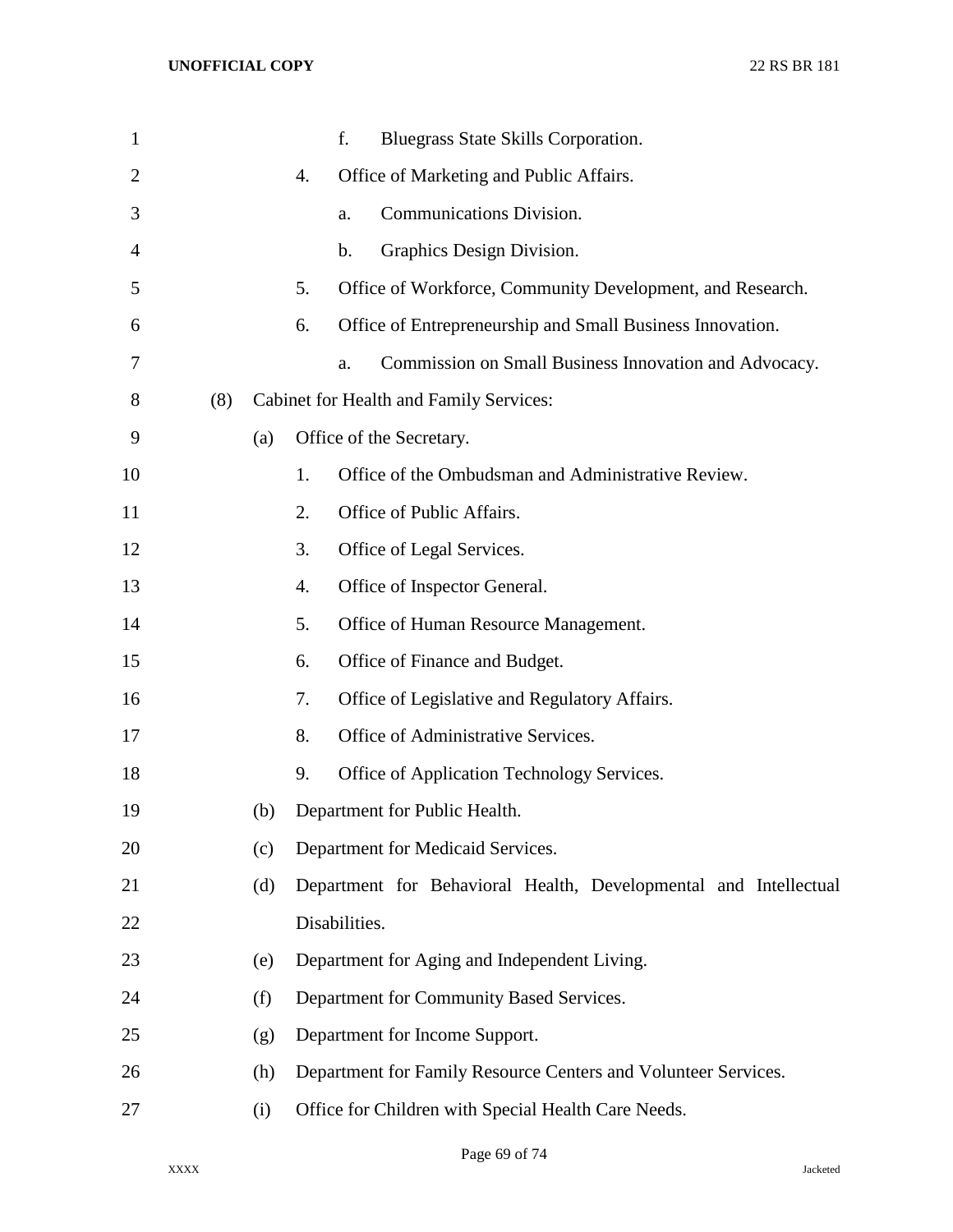| $\mathbf{1}$   |      | (i)                | Office of Health Data and Analytics.                            |
|----------------|------|--------------------|-----------------------------------------------------------------|
| $\overline{2}$ | (9)  |                    | Finance and Administration Cabinet:                             |
| 3              |      | (a)                | Office of the Secretary.                                        |
| 4              |      | (b)                | Office of the Inspector General.                                |
| 5              |      | (c)                | Office of Legislative and Intergovernmental Affairs.            |
| 6              |      | (d)                | Office of General Counsel.                                      |
| 7              |      | (e)                | Office of the Controller.                                       |
| 8              |      | (f)                | Office of Administrative Services.                              |
| 9              |      | (g)                | Office of Policy and Audit.                                     |
| 10             |      | (h)                | Department for Facilities and Support Services.                 |
| 11             |      | (i)                | Department of Revenue.                                          |
| 12             |      | (i)                | Commonwealth Office of Technology.                              |
| 13             |      | (k)                | State Property and Buildings Commission.                        |
| 14             |      | (1)                | Office of Equal Employment Opportunity and Contract Compliance. |
| 15             |      | (m)                | Kentucky Employees Retirement Systems.                          |
| 16             |      | (n)                | Commonwealth Credit Union.                                      |
| 17             |      | $\left( 0 \right)$ | State Investment Commission.                                    |
| 18             |      | (p)                | Kentucky Housing Corporation.                                   |
| 19             |      | (q)                | Kentucky Local Correctional Facilities Construction Authority.  |
| 20             |      | (r)                | Kentucky Turnpike Authority.                                    |
| 21             |      | (s)                | Historic Properties Advisory Commission.                        |
| 22             |      | (t)                | Kentucky Higher Education Assistance Authority.                 |
| 23             |      | (u)                | Kentucky River Authority.                                       |
| 24             |      | (v)                | Kentucky Teachers' Retirement System Board of Trustees.         |
| 25             |      | (w)                | Executive Branch Ethics Commission.                             |
| 26             | (10) |                    | Tourism, Arts and Heritage Cabinet:                             |
| 27             |      | (a)                | Kentucky Department of Tourism.                                 |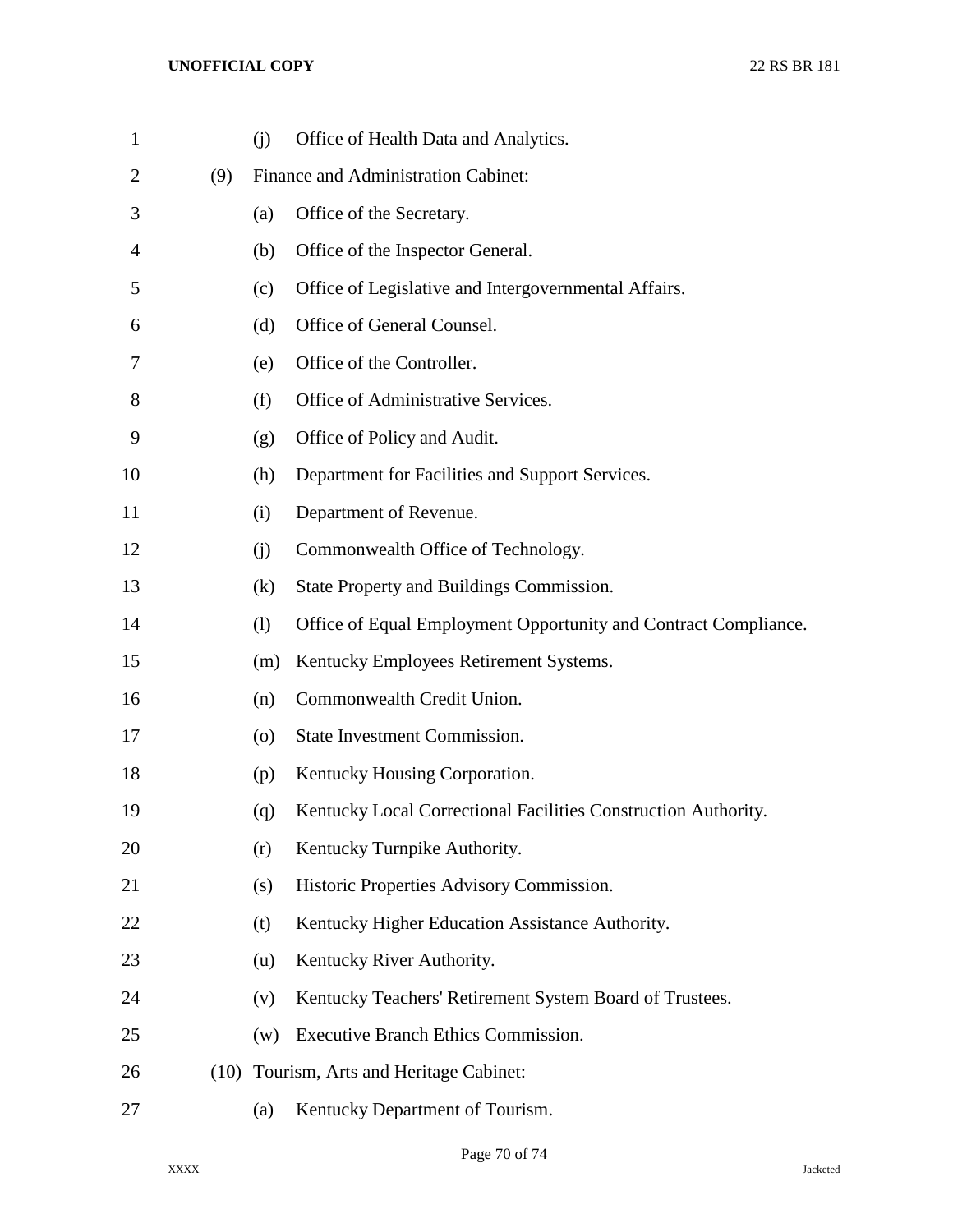| $\mathbf{1}$   |     | 1.  | Division of Tourism Services.                            |
|----------------|-----|-----|----------------------------------------------------------|
| $\overline{2}$ |     | 2.  | Division of Marketing and Administration.                |
| 3              |     | 3.  | Division of Communications and Promotions.               |
| 4              | (b) |     | Kentucky Department of Parks.                            |
| 5              |     | 1.  | Division of Information Technology.                      |
| 6              |     | 2.  | Division of Human Resources.                             |
| 7              |     | 3.  | Division of Financial Operations.                        |
| 8              |     | 4.  | Division of Facilities Management.                       |
| 9              |     | 5.  | Division of Facilities Maintenance.                      |
| 10             |     | 6.  | Division of Customer Services.                           |
| 11             |     | 7.  | Division of Recreation.                                  |
| 12             |     | 8.  | Division of Golf Courses.                                |
| 13             |     | 9.  | Division of Food Services.                               |
| 14             |     | 10. | Division of Rangers.                                     |
| 15             |     | 11. | Division of Resort Parks.                                |
| 16             |     | 12. | Division of Recreational Parks and Historic Sites.       |
| 17             | (c) |     | Department of Fish and Wildlife Resources.               |
| 18             |     | 1.  | Division of Law Enforcement.                             |
| 19             |     | 2.  | Division of Administrative Services.                     |
| 20             |     | 3.  | Division of Engineering, Infrastructure, and Technology. |
| 21             |     | 4.  | Division of Fisheries.                                   |
| 22             |     | 5.  | Division of Information and Education.                   |
| 23             |     | 6.  | Division of Wildlife.                                    |
| 24             |     | 7.  | Division of Marketing.                                   |
| 25             | (d) |     | Kentucky Horse Park.                                     |
| 26             |     | 1.  | Division of Support Services.                            |
| 27             |     | 2.  | Division of Buildings and Grounds.                       |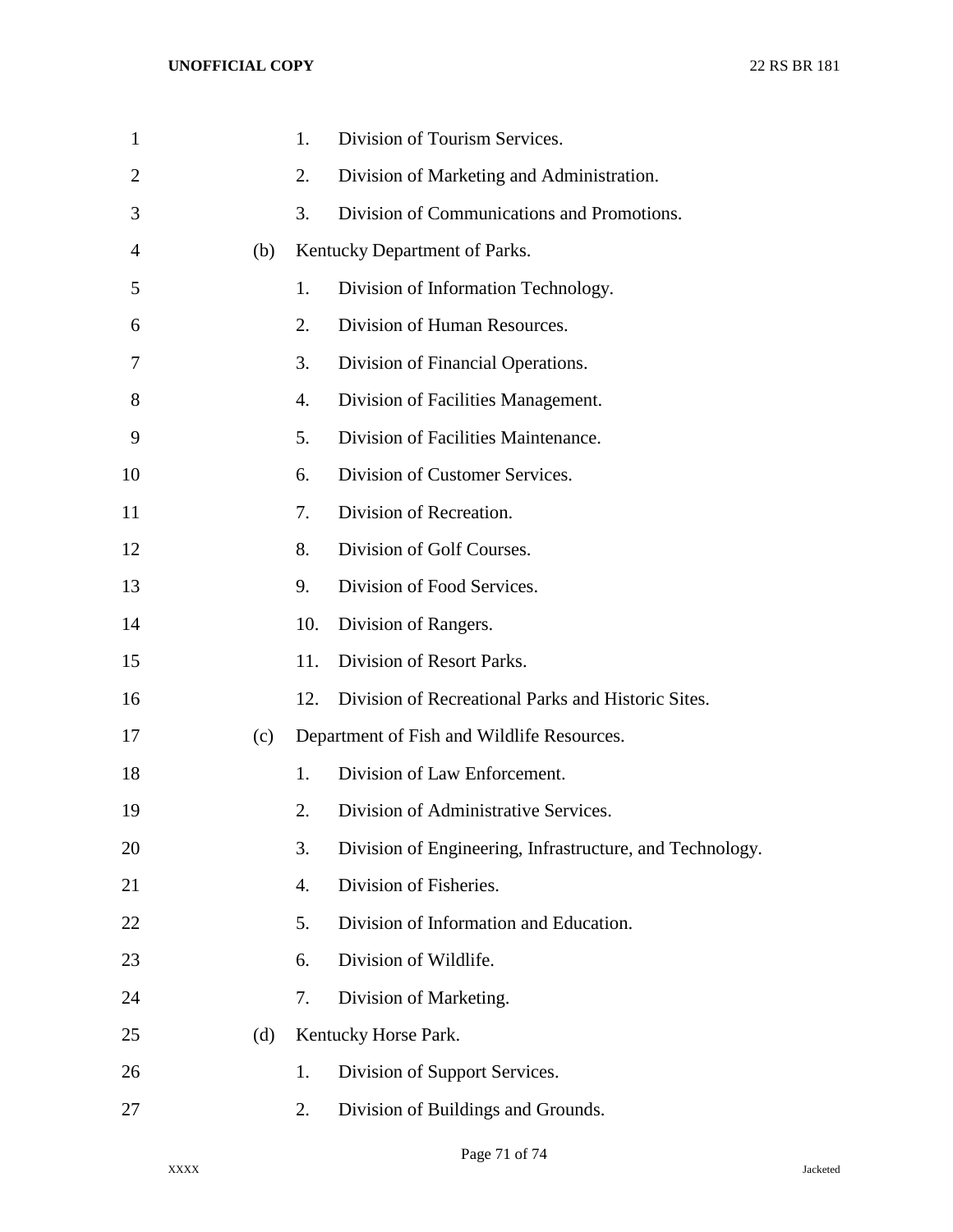| $\mathbf{1}$   |     | 3.  | Division of Operational Services.                             |
|----------------|-----|-----|---------------------------------------------------------------|
| $\overline{2}$ | (e) |     | Kentucky State Fair Board.                                    |
| 3              |     | 1.  | Office of Administrative and Information Technology Services. |
| 4              |     | 2.  | Office of Human Resources and Access Control.                 |
| 5              |     | 3.  | Division of Expositions.                                      |
| 6              |     | 4.  | Division of Kentucky Exposition Center Operations.            |
| 7              |     | 5.  | Division of Kentucky International Convention Center.         |
| 8              |     | 6.  | Division of Public Relations and Media.                       |
| 9              |     | 7.  | Division of Venue Services.                                   |
| 10             |     | 8.  | Division of Personnel Management and Staff Development.       |
| 11             |     | 9.  | Division of Sales.                                            |
| 12             |     | 10. | Division of Security and Traffic Control.                     |
| 13             |     | 11. | Division of Information Technology.                           |
| 14             |     | 12. | Division of the Louisville Arena.                             |
| 15             |     | 13. | Division of Fiscal and Contract Management.                   |
| 16             |     | 14. | Division of Access Control.                                   |
| 17             | (f) |     | Office of the Secretary.                                      |
| 18             |     | 1.  | Office of Finance.                                            |
| 19             |     | 2.  | Office of Government Relations and Administration.            |
| 20             | (g) |     | Office of Legal Affairs.                                      |
| 21             | (h) |     | Office of Human Resources.                                    |
| 22             | (i) |     | Office of Public Affairs and Constituent Services.            |
| 23             | (j) |     | Office of Arts and Cultural Heritage.                         |
| 24             | (k) |     | Kentucky African-American Heritage Commission.                |
| 25             | (1) |     | Kentucky Foundation for the Arts.                             |
| 26             | (m) |     | Kentucky Humanities Council.                                  |
| 27             | (n) |     | Kentucky Heritage Council.                                    |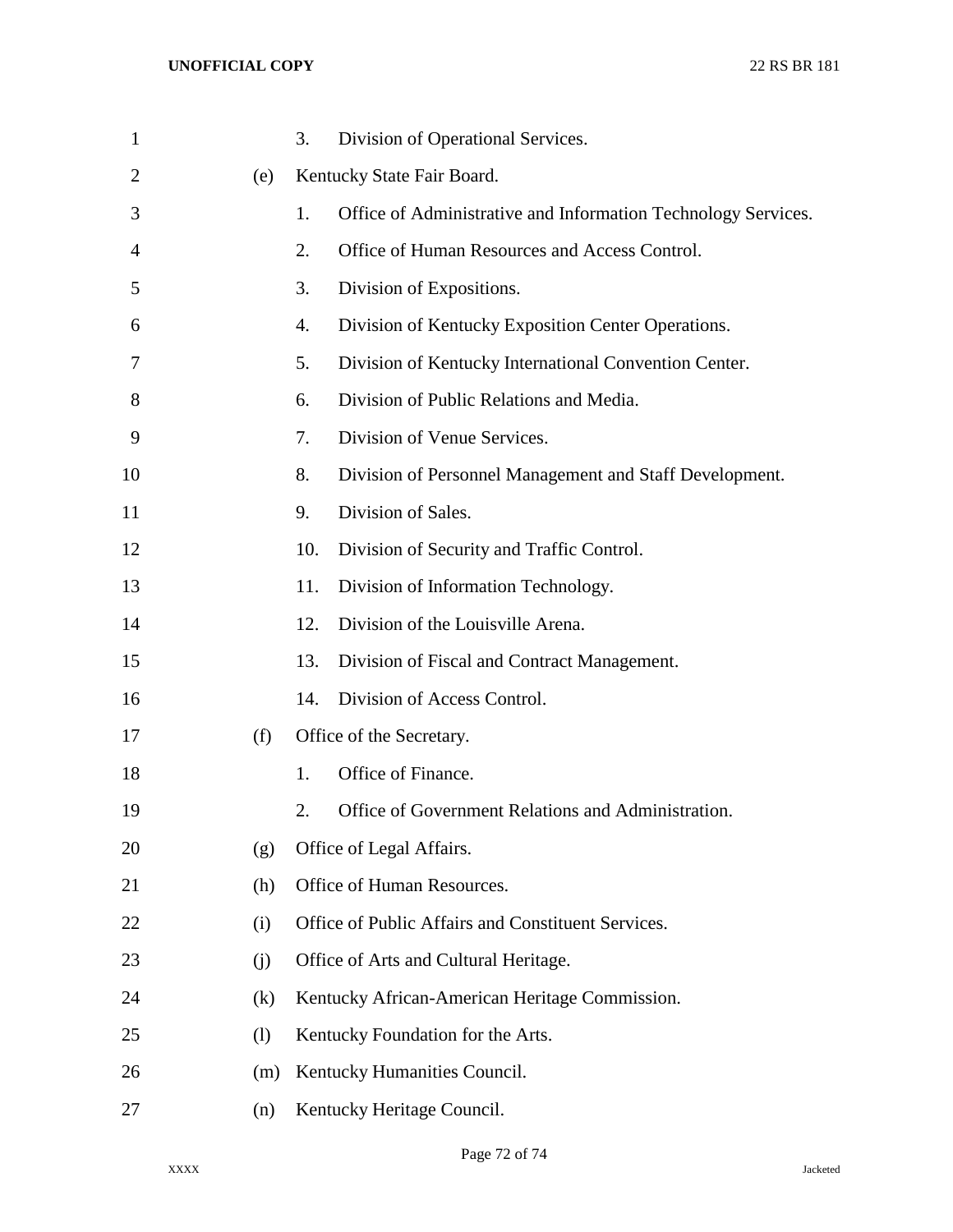| $\mathbf{1}$   |    |     | (0) | Kentucky Arts Council.                                     |
|----------------|----|-----|-----|------------------------------------------------------------|
| $\overline{2}$ |    |     | (p) | Kentucky Historical Society.                               |
| 3              |    |     |     | Division of Museums.<br>1.                                 |
| 4              |    |     |     | 2.<br>Division of Oral History and Educational Outreach.   |
| 5              |    |     |     | 3.<br>Division of Research and Publications.               |
| 6              |    |     |     | Division of Administration.<br>4.                          |
| 7              |    |     | (q) | Kentucky Center for the Arts.                              |
| 8              |    |     |     | Division of Governor's School for the Arts.<br>1.          |
| 9              |    |     | (r) | Kentucky Artisans Center at Berea.                         |
| 10             |    |     | (s) | Northern Kentucky Convention Center.                       |
| 11             |    |     | (t) | Eastern Kentucky Exposition Center.                        |
| 12             |    |     |     | (11) Personnel Cabinet:                                    |
| 13             |    |     | (a) | Office of the Secretary.                                   |
| 14             |    |     | (b) | Department of Human Resources Administration.              |
| 15             |    |     | (c) | Office of Employee Relations.                              |
| 16             |    |     | (d) | Kentucky Public Employees Deferred Compensation Authority. |
| 17             |    |     | (e) | Office of Administrative Services.                         |
| 18             |    |     | (f) | Office of Legal Services.                                  |
| 19             |    |     | (g) | Governmental Services Center.                              |
| 20             |    |     | (h) | Department of Employee Insurance.                          |
| 21             |    |     | (i) | Office of Diversity, Equality, and Training.               |
| 22             |    |     | (j) | Office of Public Affairs.                                  |
| 23             | Ш. |     |     | Other departments headed by appointed officers:            |
| 24             |    | (1) |     | Council on Postsecondary Education.                        |
| 25             |    | (2) |     | Department of Military Affairs.                            |
| 26             |    | (3) |     | Department for Local Government.                           |
| 27             |    | (4) |     | Kentucky Commission on Human Rights.                       |